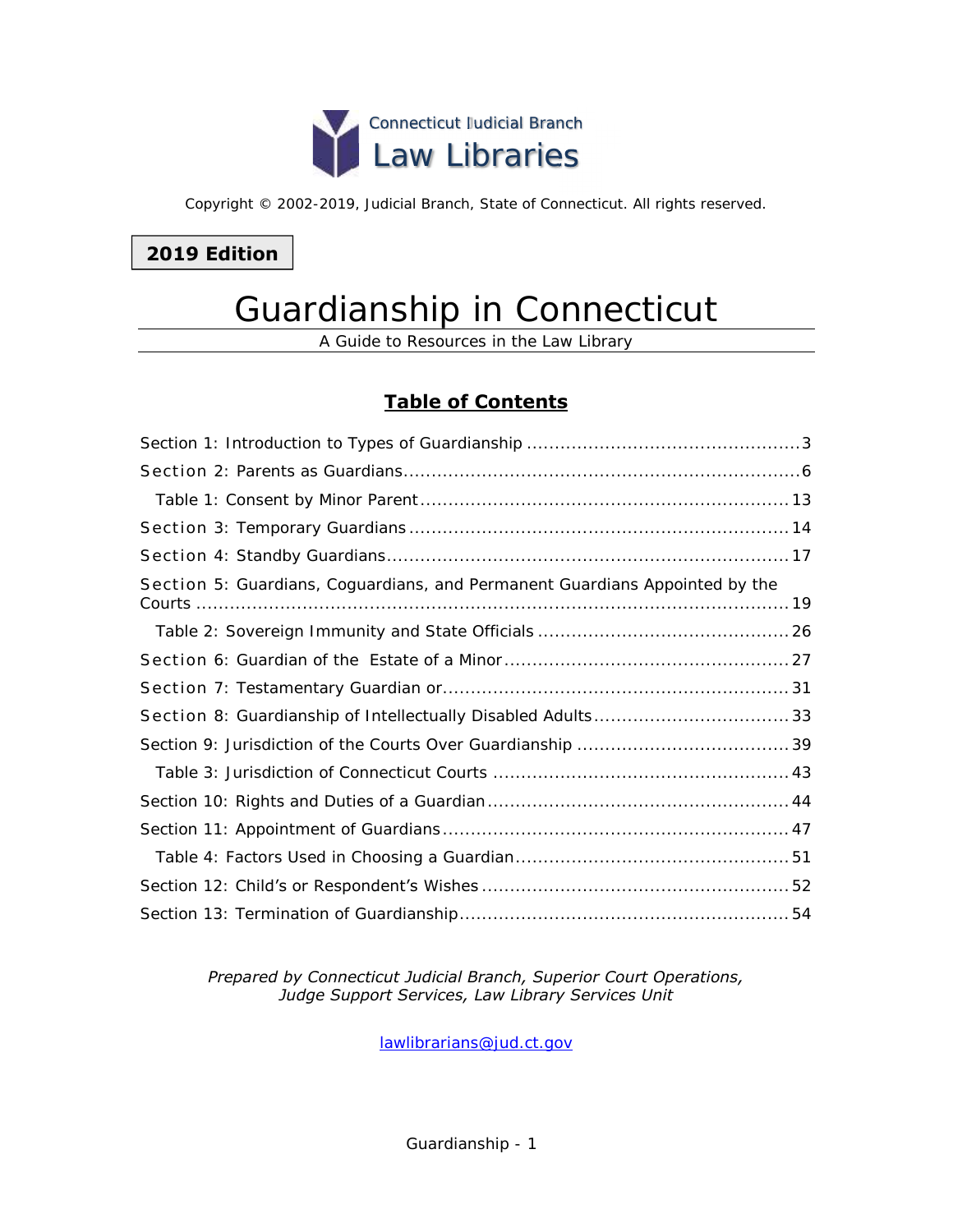Treated Elsewhere:

- [Best Interest of the Child Standard in Connecticut](http://www.jud.ct.gov/lawlib/Notebooks/Pathfinders/BestInterest.pdf)
- [Child Abuse And Neglect in Connecticut](http://www.jud.ct.gov/lawlib/Notebooks/Pathfinders/ChildAbuseandNeglect/childabuse.pdf)
- [Child Custody Actions in Connecticut](http://www.jud.ct.gov/lawlib/Notebooks/Pathfinders/ChildCustody/childcustody.pdf)
- [Representing Minors in Connecticut](http://www.jud.ct.gov/lawlib/Notebooks/Pathfinders/RepresentingMinorsinCT/Representingminors.pdf)
- [Rights of Minors in Connecticut](http://www.jud.ct.gov/lawlib/Notebooks/Pathfinders/Rightsofminors.pdf)
- **[Termination of Parental Rights in Connecticut](http://www.jud.ct.gov/lawlib/Notebooks/Pathfinders/TerminationofParentalRightsinCT/termination.pdf)**

These research guides are available at [http://www.jud.ct.gov/lawlib/selfguides.htm.](http://www.jud.ct.gov/lawlib/selfguides.htm)

These guides are provided with the understanding that they represent only a beginning to research. It is the responsibility of the person doing legal research to come to his or her own conclusions about the authoritativeness, reliability, validity, and currency of any resource cited in this research guide.

> View our other research guides at <http://jud.ct.gov/lawlib/selfguides.htm>

This guide links to advance release slip opinions on the Connecticut Judicial Branch website and to case law hosted on Google Scholar. The online versions are for informational purposes only.

> [Connecticut Judicial Branch Website Policies and Disclaimers](http://www.jud.ct.gov/policies.htm) http://www.jud.ct.gov/policies.htm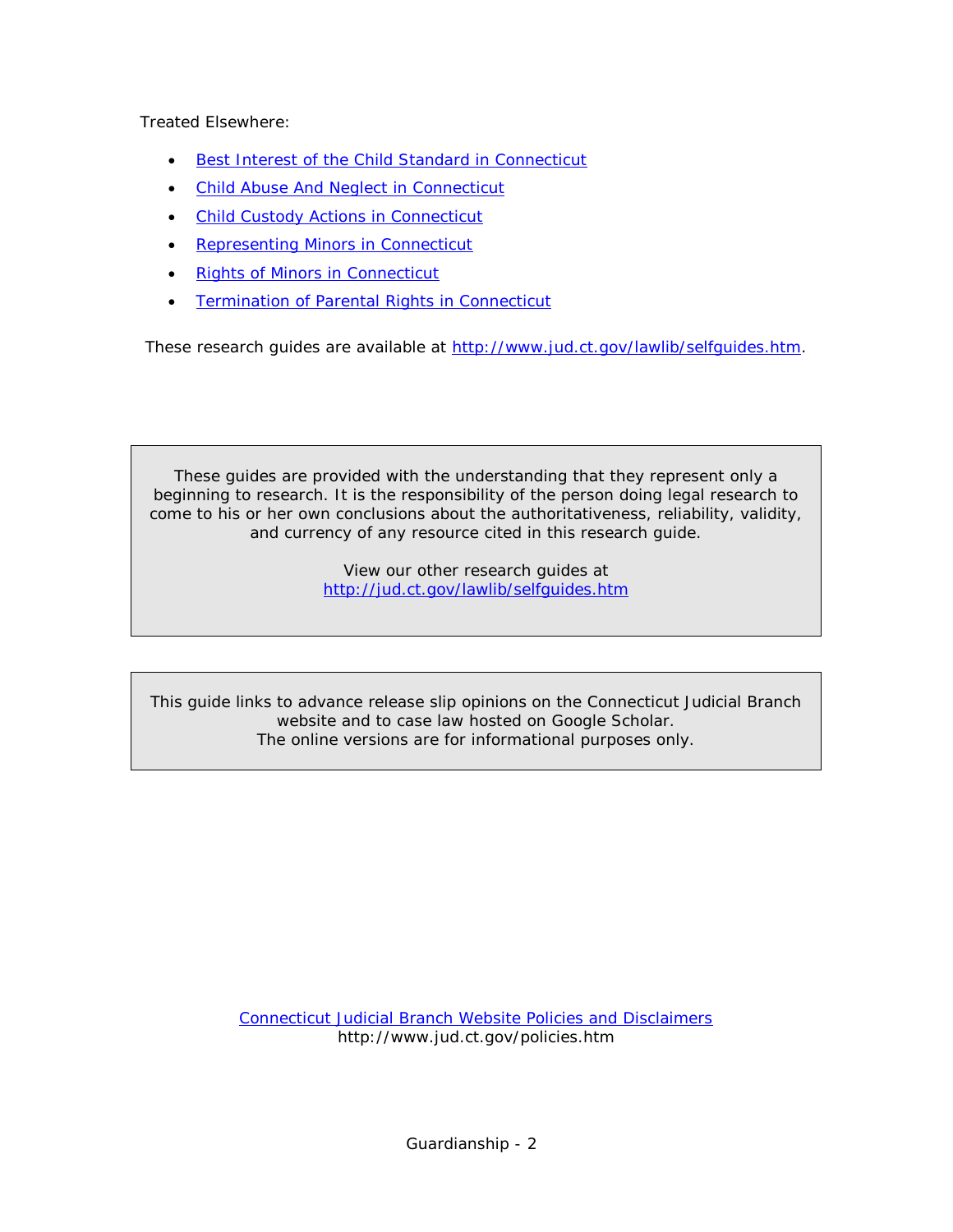# <span id="page-2-0"></span>Section 1: Introduction to Types of Guardianship

A Guide to Resources in the Law Library

 "There are two types of guardianship for minors: guardianship of the person of a minor and guardianship of the estate of a minor. A guardian of the person has the responsibility to care for the minor. A guardian of the estate manages the assets of the minor."

User Guide - [Guardians of Minors](http://www.ctprobate.gov/Documents/User%20Guide%20-%20Guardians%20of%20Minors.pdf) [\(CT Probate Courts\)](http://www.ctprobate.gov/Pages/Welcome.aspx)

- "The provisions of sections 45a-603 to 45a-622, inclusive, shall be liberally construed in the best interests of any minor child affected by them, provided the requirements of such sections are otherwise satisfied." Conn. Gen. Stat. § [45a-605\(](https://www.cga.ct.gov/current/pub/chap_802h.htm#sec_45a-605)a)(2019)
- "'**Guardianship**' means guardianship of the person of a minor, and includes: (A) The obligation of care and control; (B) the authority to make major decisions affecting the minor's education and welfare, including, but not limited to, consent determinations regarding marriage, enlistment in the armed forces and major medical, psychiatric or surgical treatment; and (C) upon the death of the minor, the authority to make decisions concerning funeral arrangements and the disposition of the body of the minor;" Conn. Gen. Stat. § [45a-604\(](https://www.cga.ct.gov/current/pub/chap_802h.htm#sec_45a-604)5) (2019).
- **Father and mother joint guardians**: "The father and mother of every minor child are joint guardians of the person of the minor, and the powers, rights and duties of the father and the mother in regard to the minor shall be equal. If either father or mother dies or is removed as guardian, the other parent of the minor child shall become the sole guardian of the person of the minor." Conn. Gen. Stat. § [45a-606](https://www.cga.ct.gov/current/pub/chap_802h.htm#sec_45a-606) (2019).

**See -** [Section 2: Parents as Guardians](#page-5-1) (page 6)

**Temporary guardian:** "Any parent or guardian of the person of a minor may apply to the Probate Court for the district in which the minor resides, is domiciled or is located at the time of the filing of the petition for the appointment of a temporary guardian of the person to serve for no longer than one year if the appointing parent or guardian is unable to care for the minor for any reason including, but not limited to, illness and absence from the jurisdiction. The temporary guardian will cease to serve when the appointing parent or guardian notifies the court and the temporary quardian to that effect." Conn. Gen. Stat. § [45a-622\(](https://www.cga.ct.gov/current/pub/chap_802h.htm#sec_45a-622)a) (2019).

**See -** [Section 3: Temporary Guardians](#page-13-0) (page 14)

 **Standby guardian** of minor: "A parent or guardian, as principal, may designate a standby guardian of a minor in accordance with the provisions of sections 45a-624 to 45a-624g, inclusive. Such designation, in a form as provided in section 45a-624b, shall take effect upon the occurrence of a specified contingency, including, but not limited to, the mental incapacity, physical debilitation or death of the principal...." Conn. Gen. Stat.  $\S$   $45a-624$  (2019).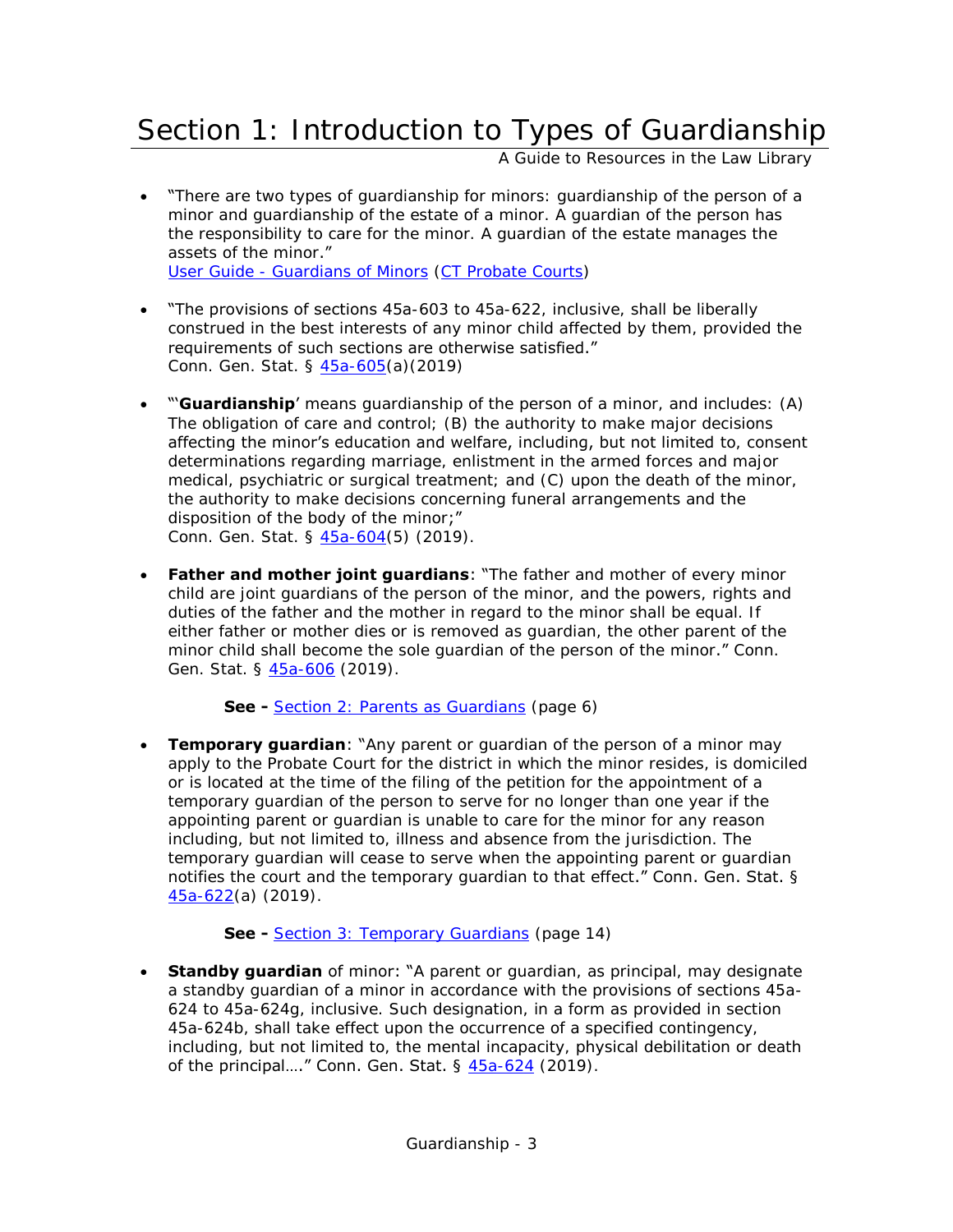**See -** [Section 4: Standby Guardians](#page-16-0) (page 17)

- **Coguardians**: "If any minor has no parent or guardian of his or her person, the Probate Court for the district in which the minor resides, is domiciled or is located at the time of the filing of the petition may, on its own motion, appoint a guardian or coguardians of the person of the minor, taking into consideration the standards provided in section  $45a-617$ ." §  $45a-616(a)$  $45a-616(a)$  (2019). "If any minor has a parent or guardian, who is the sole guardian of the person of the child, the Probate Court for the district in which the minor resides, is domiciled or is located at the time of the filing of the petition may, on the petition of the parent or guardian of such child or of the Commissioner of Children and Families with the consent of such parent or guardian and with regard to a child within the care of the commissioner, appoint one or more persons to serve as coguardians of the child." Conn. Gen. Stat.  $\S$   $45a-616(b)$  (2019).
- **Permanent guardianship** "means a guardianship, as defined in subdivision (5) of this section, that is intended to endure until the minor reaches the age of majority without termination of the parental rights of the minor's parents;" § [45a-604\(](https://www.cga.ct.gov/current/pub/chap_802h.htm#sec_45a-604)8) (2019).

**See** - Section 5: Guardians, Coguardians, and Permanent Guardians [Appointed by the Courts](#page-18-0) (page 19)

 **Guardian of the Estate of Minor - Limitation on receipt or use of minor's property by parent, guardian or spouse**: "A parent of a minor, guardian of the person of a minor or spouse of a minor shall not receive or use any property belonging to the minor in an amount exceeding ten thousand dollars in value unless appointed guardian of the estate of the minor, except that such parent, guardian or spouse may hold property as a custodian under the provisions of sections 45a-557 to 45a-560b, inclusive, without being so appointed." Conn. Gen. Stats. § [45a-631\(](https://www.cga.ct.gov/current/pub/chap_802h.htm#sec_45a-631)a) (2019).

**See -** [Section 6: Guardians of the Estate of a Minor](#page-26-1) (page 27)

 **Testamentary guardian**: "The parent of an unmarried minor, except a parent who has been removed as guardian of the person of the minor, may by will or other writing signed by the parent and attested by at least two witnesses appoint a person or persons as guardian or coguardians of the person of such minor, as guardian or coguardians of the estate, or both, to serve if the parents who are guardians of the minor are dead." Conn. Gen. Stat. § [45a-596\(](https://www.cga.ct.gov/current/pub/chap_802h.htm#sec_45a-596)a) (2019).

**See -** [Section 7: Testamentary Guardians](#page-30-1) (page 31)

 **Plenary guardian of a person with intellectual disability**: "means a person, legally authorized state official, corporation, limited liability company, partnership or other entity recognized under the laws of this state, whether or not operated for profit, except a hospital, nursing home facility, as defined in section 19a-521, or residential care home, as defined in section 19a-521, appointed by a Probate Court pursuant to the provisions of sections 45a-669 to 45a-683, inclusive, to supervise all aspects of the care of an adult person, as enumerated in subsection (d) of section 45a-677, for the benefit of such adult, who by reason of the severity of intellectual disability, has been determined to be totally unable to meet essential requirements for his or her physical health or safety and totally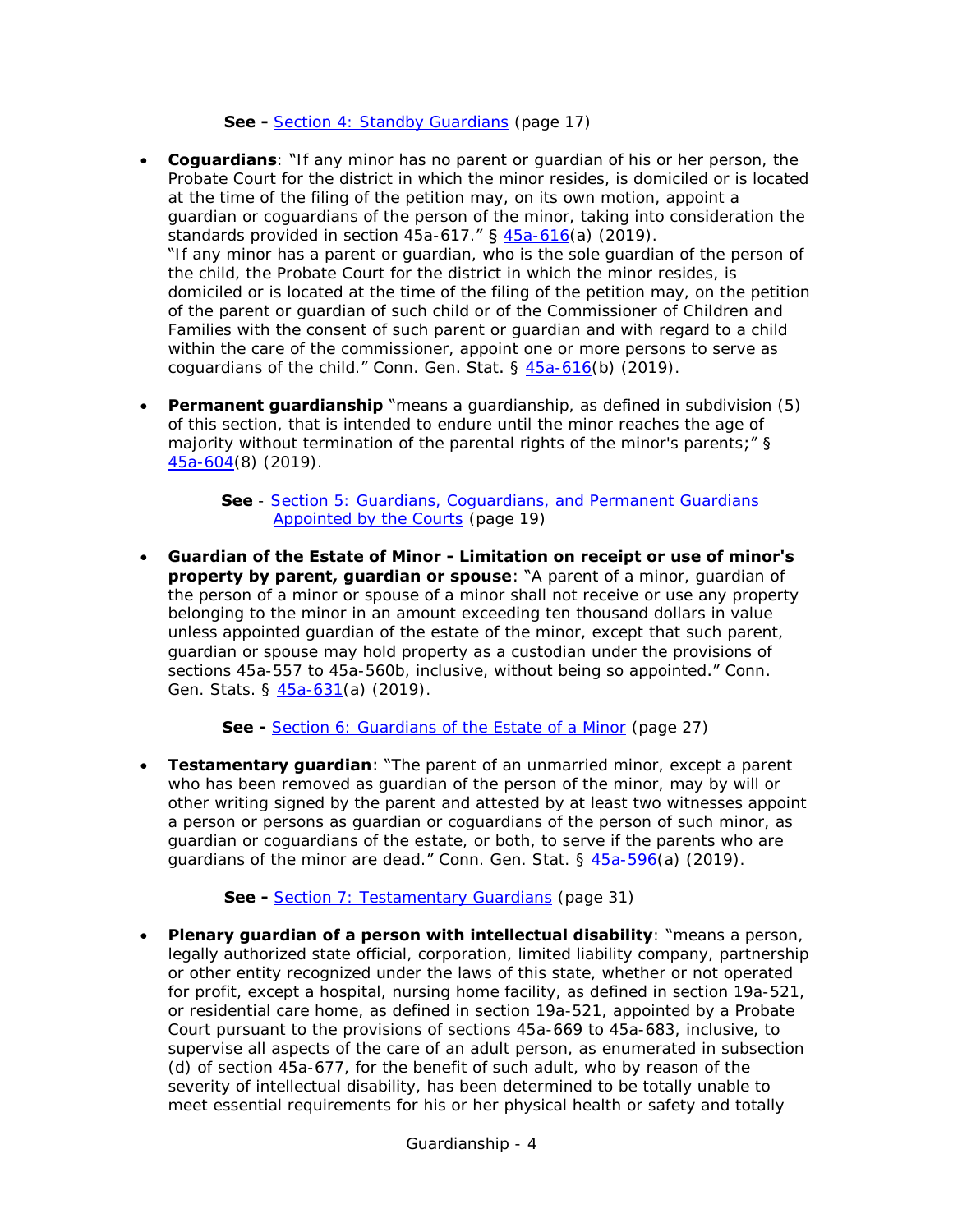unable to make informed decisions about matters related to his or her care." Conn. Gen. Stat. [§ 45a-669\(](https://www.cga.ct.gov/current/pub/chap_802h.htm#sec_45a-669)1)(2019).

**Limited guardian** "means a person, legally authorized state official, corporation, limited liability company, partnership or other entity recognized under the laws of this state, whether or not operated for profit, except a hospital or nursing home, as defined in section 19a-521, appointed by a Probate Court pursuant to the provisions of sections 45a-669 to 45a-683, inclusive, to supervise certain specified aspects of the care of an adult person, as enumerated in subsection (d) of section 45a-677, for the benefit of such adult, who by reason of the severity of intellectual disability, has been determined to be able to do some, but not all, of the tasks necessary to meet essential requirements for his or her physical health or safety or to make some, but not all, informed decisions about matters related to his or her care." Conn. Gen. Stat.  $\frac{645a-669(2)(2019)}{640(2019)}$ .

**See -** [Section 8: Guardians of Intellectually Disabled Adults](#page-32-0) (page 33)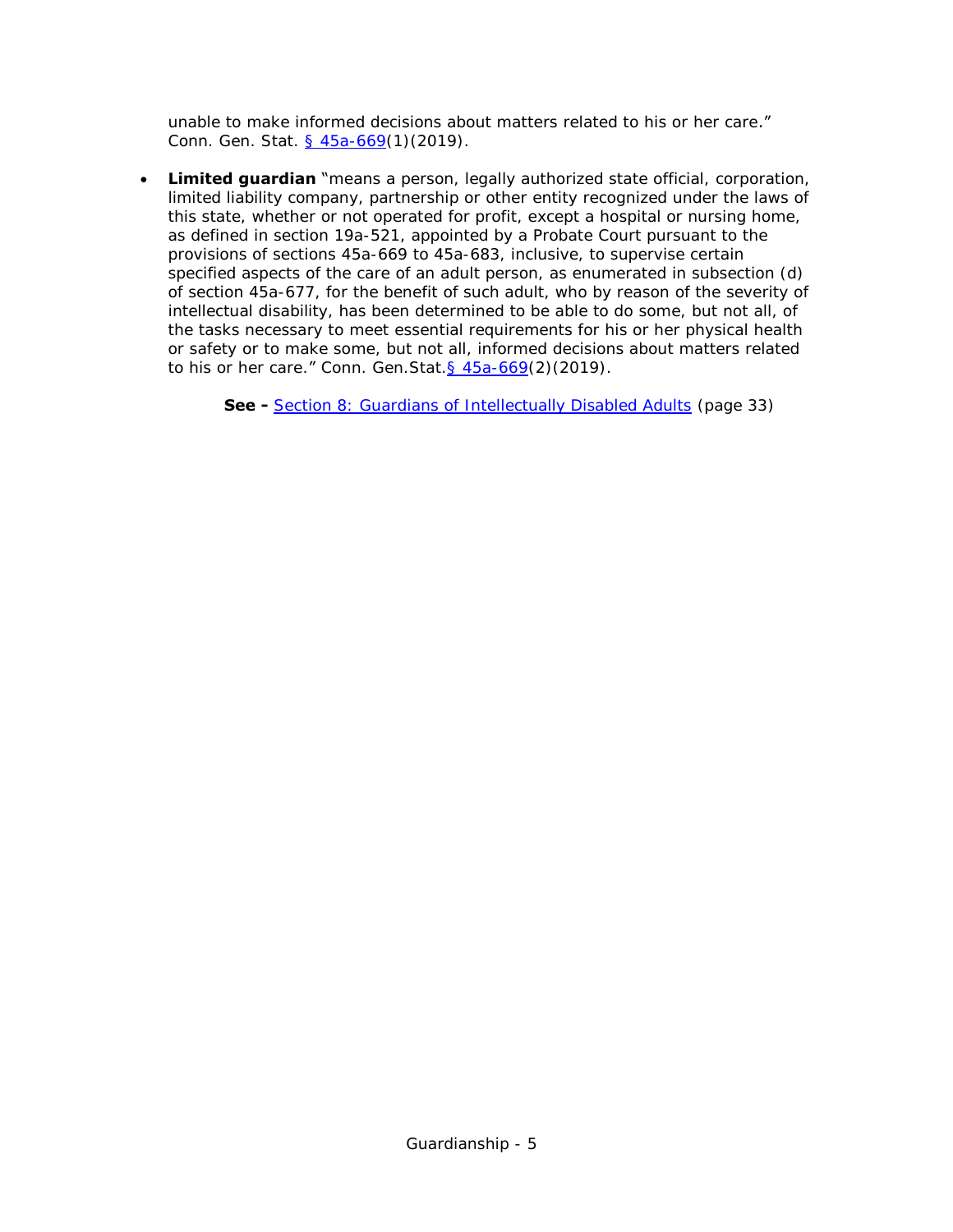# <span id="page-5-0"></span>Section 2: Parents as Guardians

A Guide to Resources in the Law Library

- <span id="page-5-1"></span>**SCOPE:**  $\bullet$  Bibliographic resources relating to parents as quardians of minors in Connecticut
- **DEFINITIONS:** Parents as joint guardians: "The plain purpose of the statute was to make the legal rights of the father and the mother equal as joint guardians. Though they live separate and apart, their legal rights as guardians remain equal." Pfeiffer v. Pfeiffer, 99 Conn. 154, 157, 121 A. 174 (1923).
	- "Until a court determines otherwise, both parents are the coequal guardians of the person of their minor children." Treat v. Verderame, Superior Court, Judicial District of Ansonia-Milford at Milford (July 14, 2000) (27 Conn. L. Rptr. 483), 2000 WL 1058684.
	- **Mother:** "means a woman who can show proof by means of a birth certificate or other sufficient evidence of having given birth to a child and an adoptive mother as shown by a decree of a court of competent jurisdiction or otherwise." Conn. Gen. Stat. § [45a-604\(](https://www.cga.ct.gov/current/pub/chap_802h.htm#sec_45a-604)1) (2019).
	- **Father:** "means a man who is a father under the law of this state including a man who, in accordance with section 46b-172, executes a binding acknowledgment of paternity and a man determined to be a father under chapter 815y." Conn. Gen. Stat. § [45a-604\(](https://www.cga.ct.gov/current/pub/chap_802h.htm#sec_45a-604)2) (2019).
	- **Parent:** "means a mother as defined in subdivision (1) of this section or a "father" as defined in subdivision (2) of this section." Conn. Gen. Stat. § [45a-604\(](https://www.cga.ct.gov/current/pub/chap_802h.htm#sec_45a-604)3) (2019).
	- **Father and mother joint guardians**: "The father and mother of every minor child are joint guardians of the person of the minor, and the powers, rights and duties of the father and the mother in regard to the minor shall be equal. If either father or mother dies or is removed as guardian, the other parent of the minor child shall become the sole guardian of the person of the minor." Conn. Gen. Stat. § [45a-606](https://www.cga.ct.gov/current/pub/chap_802h.htm#sec_45a-606) (2019).
	- **Presumption re best interest of the child to be in custody of parent**: "In any dispute as to the custody of a minor child involving a parent and a nonparent, there shall be a presumption that it is in the best interest of the child to be in the custody of the parent, which presumption may be rebutted by showing that it would be detrimental to the child to permit the parent to have custody." Conn. Gen. Stat. § [46b-56b](https://www.cga.ct.gov/current/pub/chap_815j.htm#sec_46b-56b) (2019).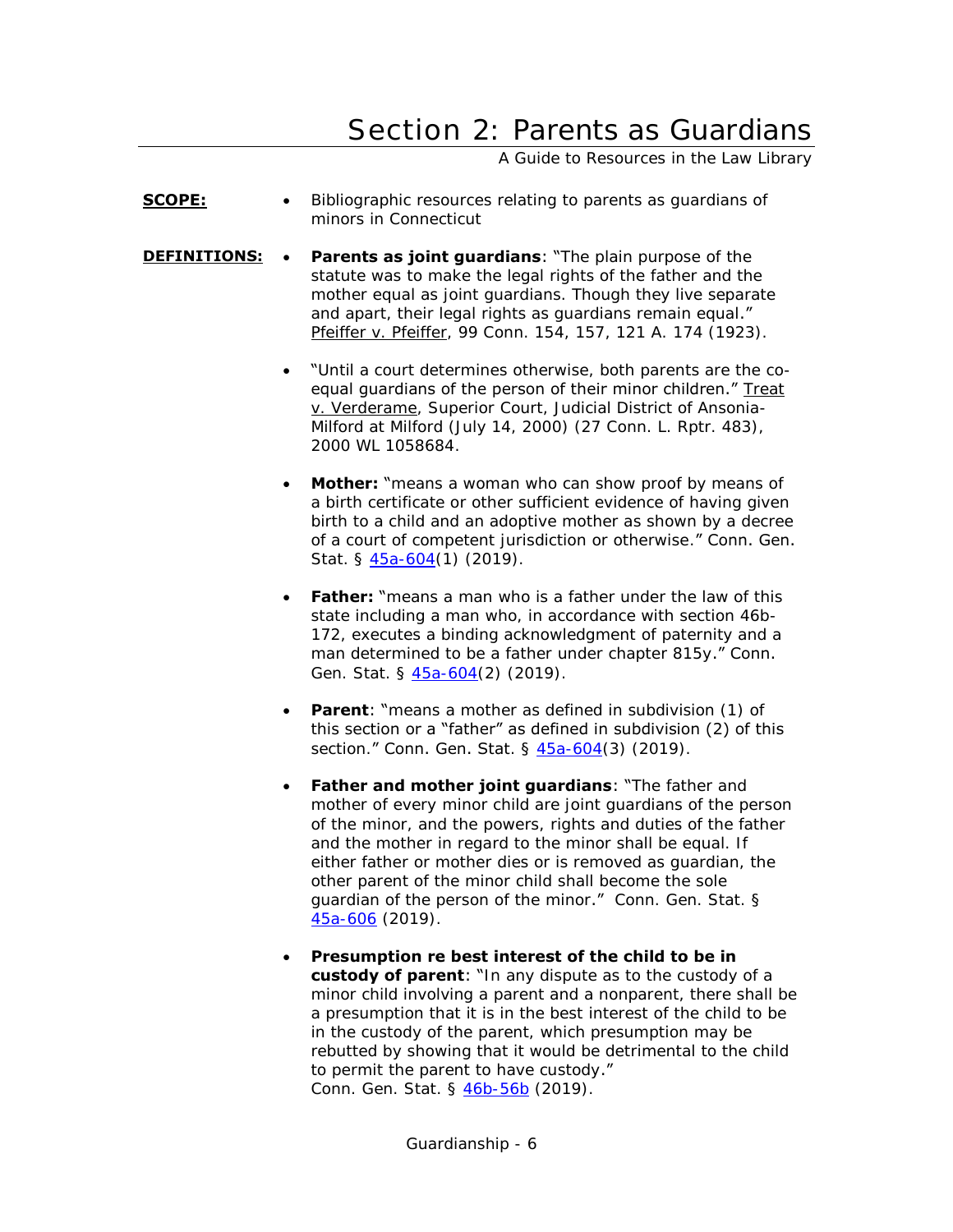**Claim for paternity by putative father:** "Failing perfection of parental rights as prescribed by this section, any person claiming to be the father of a child born out of wedlock (1) who has not been adjudicated the father of such child by a court of competent jurisdiction, or (2) who has not acknowledged in writing that he is the father of such child, or (3) who has not contributed regularly to the support of such child, or (4) whose name does not appear on the birth certificate, shall cease to be a legal party in interest in any proceeding concerning the custody or welfare of the child, including, but not limited to, guardianship and adoption, unless he has shown a reasonable degree of interest, concern or responsibility for the child's welfare." Conn. Gen. Stat. § [46b-172a\(](https://www.cga.ct.gov/current/pub/chap_815y.htm#sec_46b-172a)g) (2019).

**USER GUIDES:**

[Guardianships of Minors](http://www.ctprobate.gov/Documents/User%20Guide%20-%20Guardians%20of%20Minors.pdf) URL: http://www.ctprobate.gov/Pages/Probate-Court-User-Guides.aspx **STATUTES:** • Conn. Gen. Stat. (2019)

Probate Court User Guide:

[Chapter 368i.](http://www.cga.ct.gov/current/pub/chap_368i.htm) Anatomical donations § [19a-285.](https://www.cga.ct.gov/current/pub/chap_368i.htm#sec_19a-285) Consent by minor to medical, dental, health or hospital services for child

[Chapter 802h.](http://www.cga.ct.gov/current/pub/chap_802h.htm) Protected persons and their property

- Part II. Guardians of the person of a minor
	- § 45a-605. Provisions construed in best interest of minor child
	- § 45a-606. Father and mother joint guardians
	- § 45a-608n Designation of minor child as having special immigrant juvenile status pursuant to pending petition for removal or appointment of guardian
	- § 45a-609. Application for removal of parent as guardian. Hearing. Notice. Examination
	- § 45a-610. Removal of parent as guardian
	- § 45a-611. Reinstatement of parent as guardian of the person of minor.
	- § 45a-612. Visitation rights of any person removed as guardian.
	- § 45a-623. Transfer of proceeding to Superior Court or Regional Children's Probate Court
	- § 45a-624a. Consent of parents required for designation of standby guardian.

[Chapter 815j.](http://www.cga.ct.gov/current/pub/chap_815j.htm) Dissolution of marriage, legal separation and annulment

§ [46b-56b.](https://www.cga.ct.gov/current/pub/chap_815j.htm#sec_46b-56b) Presumption re best interest of child to be in custody of parent



[Connecticut Probate Court Rules of Procedure](http://www.ctprobate.gov/Pages/Statutes-and-Rules-of-Procedure.aspx) (2017)

Rule 40. Children's Matters: General Provisions

Section 40.3 Immediate temporary custody of a minor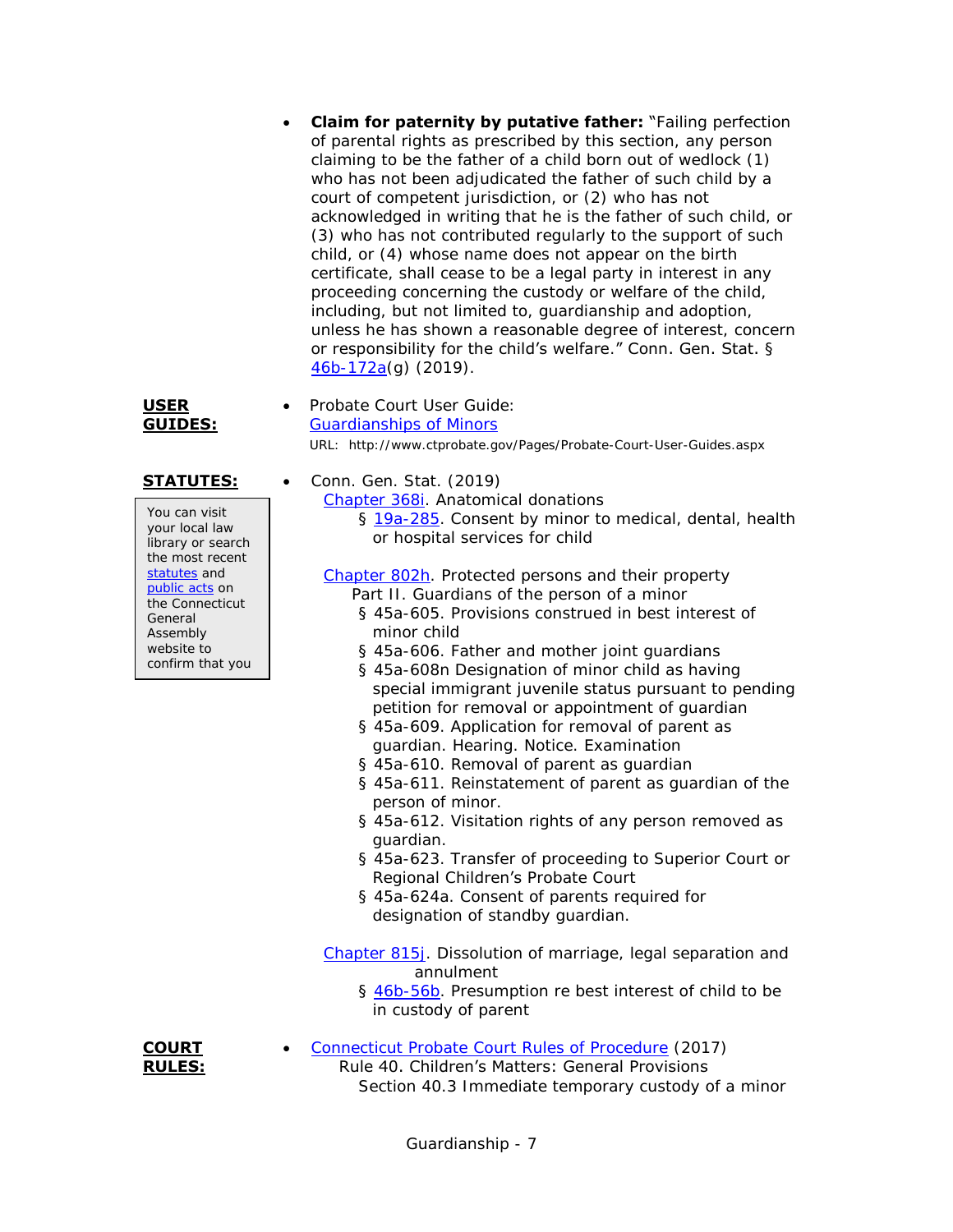Section 40.4 Order for immediate temporary custody without notice and hearing

Section 40.5 Appointment of temporary custodian on consent

Section 40.6 Removal and appointment of guardian on consent

Section 40.7 Reinstatement as guardian Section 40.8 Temporary guardianship

[Connecticut Practice Book](http://www.jud.ct.gov/pb.htm) (2019)

### [Chapter 35a](https://www.jud.ct.gov/Publications/PracticeBook/PB.pdf#page=366)

- § 35a-12A. Motions for Transfer of Guardianship
- § 35a-19. Transfer from Probate Court of Petitions for Removal of Parent as Guardian or Termination of Parental Rights
- § 35a-20. Motions for Reinstatement of Parent or Former Legal Guardian as Guardian or Modification of Guardianship Post-Disposition

**LEGISLATIVE:** • Saul Spigel, Connecticut General Assembly Office of Legislative Research Report No. [2001-R-0274](http://www.cga.ct.gov/2001/rpt/2001-R-0274.htm) *Guardians' Consent to Use of Experimental Drugs by People with Mental Retardation* (2001).

"You asked if any states allow guardians of people with mental retardation to consent to experimental drug treatment for their wards."

Amendments to the Practice Book (Court Rules) are published in the Connecticut Law Journal, and posted [online.](http://www.jud.ct.gov/pb.htm)

| Office of          |
|--------------------|
| Legislative        |
| Research reports   |
| summarize and      |
| analyze the law in |
| effect on the date |
|                    |
| of each report's   |
| publication.       |
| Current law may    |
| be different from  |
| what is discussed  |

Official Judicial Branch forms are frequently updated. Please visit the [Official](http://www.ctprobate.gov/Pages/Probate-Court-Forms.aspx)  [Probate Court](http://www.ctprobate.gov/Pages/Probate-Court-Forms.aspx)  [Webforms](http://www.ctprobate.gov/Pages/Probate-Court-Forms.aspx) page for the current forms.

### **FORMS:** • [Probate Court Forms](http://www.ctprobate.gov/Pages/Probate-Court-Forms.aspx)

- PC-500. Petition/Removal of Guardian
- PC-501. Petition/Immediate Temporary Custody
- PC-502. Petition/Temporary Custody
- PC-503. Application/Appointment of Guardian of the Estate
- PC-504. Application/Appointment of Temporary Guardian
- PC-505. Application/Appointment of Permanent Guardian
- PC-508. Petition/Appointment of Guardian Where Parents/Legal Guardians Are Deceased
- PC-509. Petition/Appointment of Coguardian of the Person of a Minor Child
- PC-510. Custodian's Affidavit/Immediate Temporary Custody
- PC-511. Affidavit Re: Occurrence of Contingency for Appointment of Coguardian(s) of the Person of a Minor Child
- PC-5012. Request for Review/Modification of Visitation
- PC-550. Physician's Certificate/Immediate Temporary Custody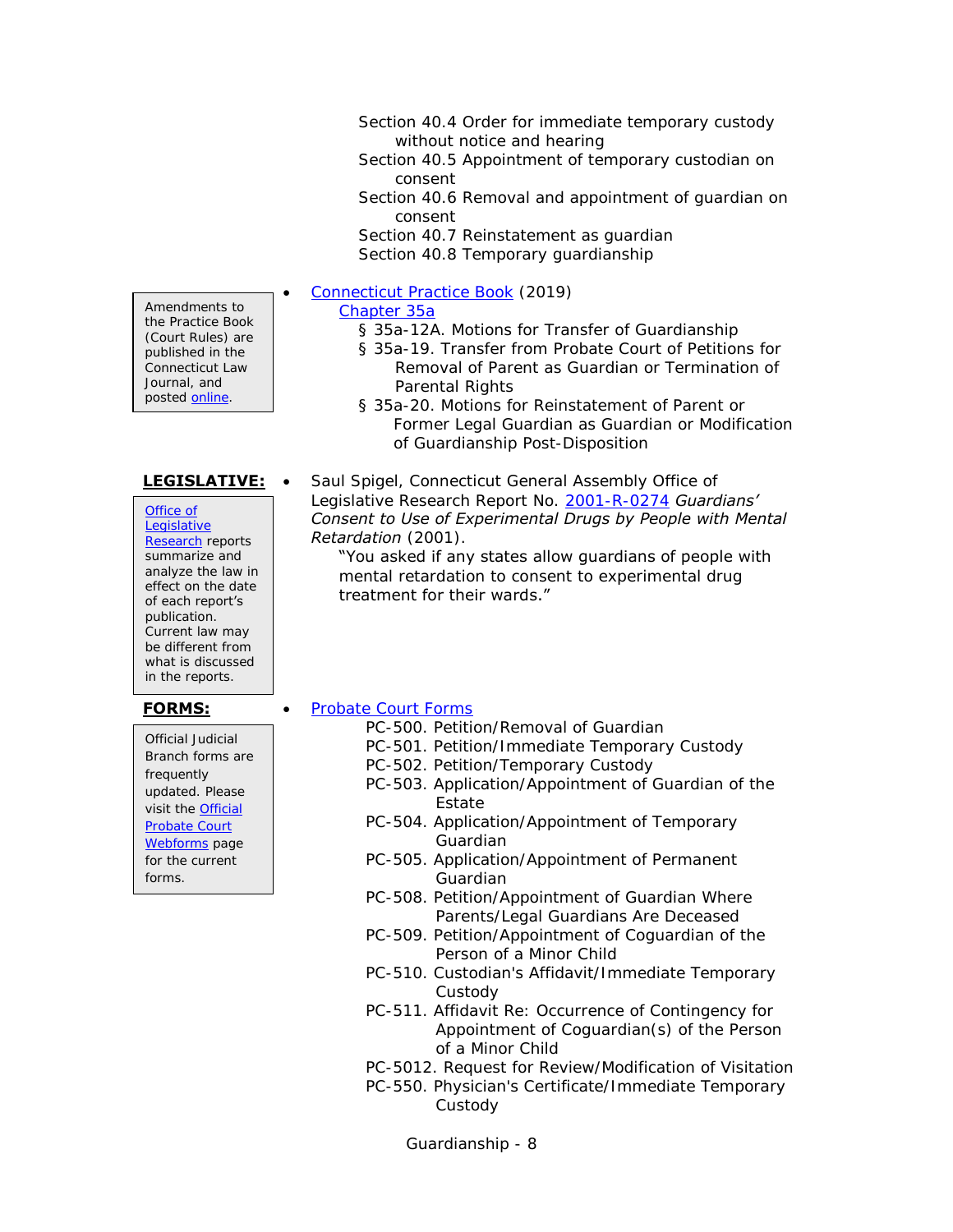PC-570. Guardian's Report/Guardianship of the Person of a Minor PC-580. Receipt and Release of Guardian of Estate

**WEST KEY NUMBERS:**

### *Guardian and Ward*

- $# 4.$  Guardians by nature # 25. Removal (of guardian)  $# 26.$  Death of quardian
- **DIGESTS:** [West's Connecticut](https://csjd-agent.auto-graphics.com/mvc/PersistentLink?key=7xRYMSc0f%2frp9qRBQzD1uQ%3d%3d) Digest: *Guardian and Ward* §§ 8-27. Appointment, Qualification, and Tenure of Guardian
	- [Connecticut Family Law Citations:](https://csjd-agent.auto-graphics.com/mvc/PersistentLink?key=h7WZzLbelDiyLSMaQS6igw%3d%3d) *Guardian*

Once you have identified useful cases, it is important to update the cases before you rely on them. Updating case law means checking to see if the cases are still good law. You can contact your [local law librarian](https://www.jud.ct.gov/lawlib/staff.htm) to learn about the tools available to you to update cases.

**COURT CASES:** • Martocchio [v. Savoir et al.](https://scholar.google.com/scholar_case?case=17598660022941366778), 153 Conn. App. 492, 499-500, 101 A.3d 953 (2014). "…the dispositive issue in this appeal is whether, in the absence of a proper *Roth* analysis, the defendants [grandparents and former guardians] have standing to proceed with their claim for visitation with the minor child….Our Supreme Court observed that '*Troxel* [*Troxel v. Granville*, 530 U.S. 57, 120 S. Ct. 2054, 147 L.Ed. 2d 49 (2000)] teaches that courts must presume that fit parents act in the best interests of their children, and that so long as a parent adequately cares for his or her children (i.e., is fit), there will normally be no reason for the State to inject itself into the private realm of the family to further question the ability of that parent to make the best decisions concerning the rearing of that parent's children…. Moreover, *Troxel* that among those interests lying at the core of a parent's right to care for his or her own children is the right to control their associations.... Furthermore, *Troxel* confirms that the family integrity is the core element upon which modern civilization is founded and that the safeguarding of familial bonds is an innate concomitant of the protective status accorded the family as a societal institution.'" *Roth v. Weston*, 259 Conn. 202, 216-217.

> [In re Jaccari J.](https://scholar.google.com/scholar_case?case=11870461904116483525) , 153 Conn. App. 599, 604-605, 101 A.2d 961 (2014). "Ultimately, the court concluded that the children had 'a long-term continuous relationship with their biological parent, the father. [The grandmother] has been unable to provide for the boys' medical and therapy needs and follow through with the recommendations of the therapists on a consistent basis.'"

"The court went on to find, by a fair preponderance of the evidence, that "it is in the best interest of both [children] that guardianship and custody be transferred to their father….'"

"The court finds that ... the biological father of [the children] is suitable and worthy.'"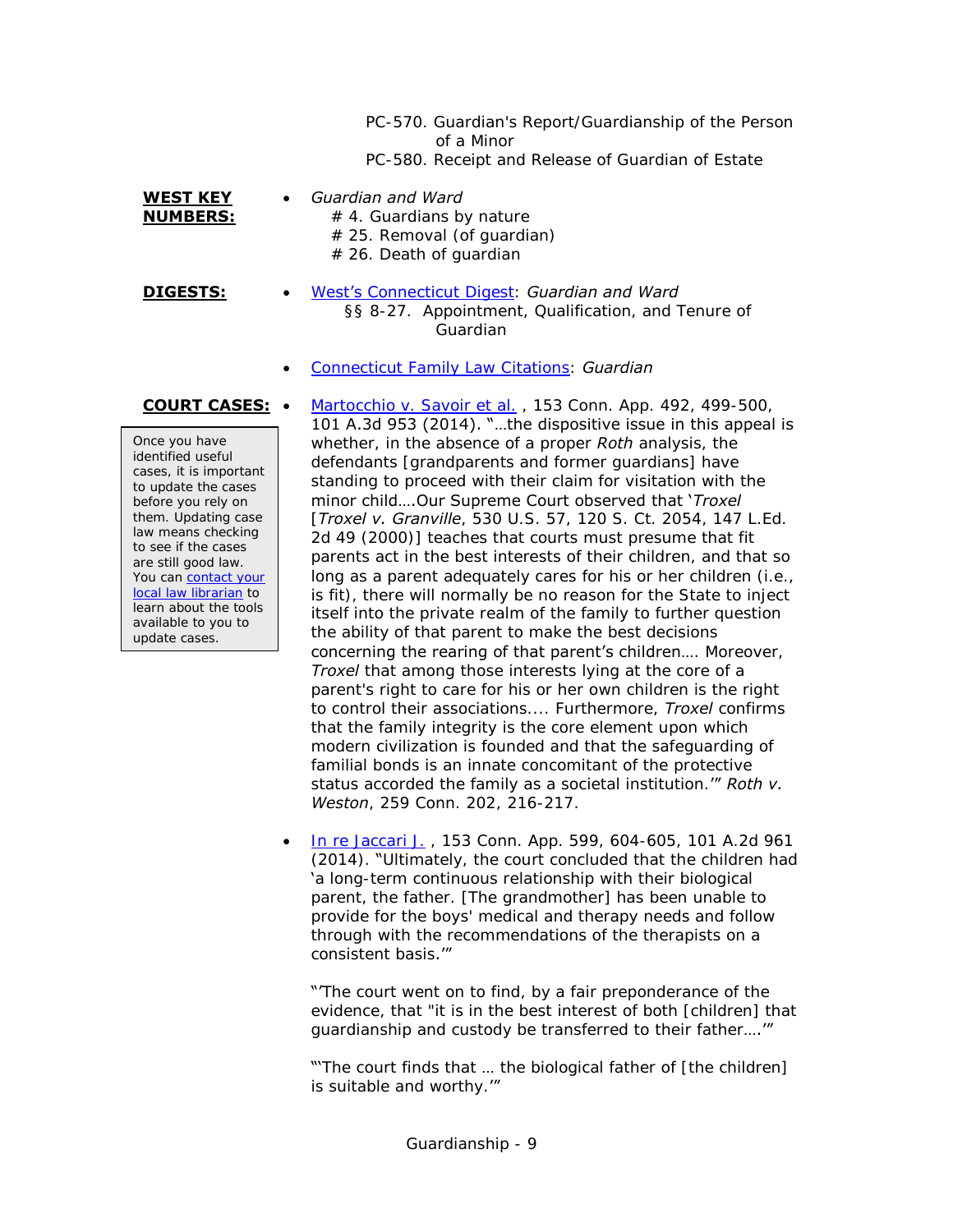Once you have identified useful cases, it is important to update the cases before you rely on them. Updating case law means checking to see if the cases are still good law. You can contact your [local law librarian](https://www.jud.ct.gov/lawlib/staff.htm) to learn about the tools available to you to update cases.

- [In re Brian W.,](http://scholar.google.com/scholar_case?case=6440893004058207344) 124 Conn. App. 787, 6 A.3d 136 (2010). "General Statutes § 45a-611 (a) and (b) provide that, in order to reinstate the parent as guardian, the court must find that the factors that resulted in the removal of the parent have been resolved satisfactorily and that it is in the best interests of the children to do so. In this appeal, the respondents claim that the trial court improperly concluded that the petitioner had resolved those factors and that transferring custody to the petitioner was in the best interests of the children."
- In re Max V., Superior Court, Judicial District of Middlesex at Middletown, No. M08CP09011047A (May 12, 2010) (2010 WL 2926045). "Removal of a parent as guardian does not terminate the parent's right to see the child and to be involved in the child's life. In fact, General Statutes § 45a-612 specifically provides for the visitation rights of a parent removed as guardian. Moreover, General Statutes § 45a-611 provides for the reinstatement of a parent as guardian of the person of a minor child, if appropriate."
- **[In re DeLeon J.](http://scholar.google.com/scholar_case?case=12581313593520456969), 290 Conn. 371, 963 A. 2d 53 (2009). "On** appeal, the respondent claims that, pursuant to § 45a-611, she was entitled to a hearing on the merits of her petition for reinstatement of guardianship and that the court violated her right to due process by denying her petition without providing her with adequate notice of the time and date for that hearing. We agree."
- [In re Tayquon H.](http://scholar.google.com/scholar_case?case=6357548246863401273), 76 Conn. App. 693, 710, 821 A.2d 796 (2003). "Although the issues are clouded by the appointment of an attorney as well as a guardian ad litem to represent the interests of the child, S, the absence of an enumerated list of the duties of the guardian ad litem does not prevent us from resolving the issues presented by this case because we conclude that the guardian ad litem supersedes the role of the natural guardian to speak for the child's best interest in the present litigation. In contrast to a guardian of a person who has physical control of the minor or a guardian of an estate who has legal control over the minor's financial affairs, the guardian ad litem is appointed by a court and granted limited powers to represent the interest of the child in a particular court proceeding."
- In Re Crystal H., Superior Court, Juvenile Matters at Middletown (May 22, 2002) (32 Conn. L. Rptr. 127), 2002 WL 1336088. "The Probate Court ordered removal of the child to a distant state and the placement of the child with a nonparental guardian without his knowledge or consent. The placement of the child in a different school was a direct and necessary consequence. All three of these decisions trample on father's basic guardianship rights and responsibilities. While the decision may have been in the best interest of the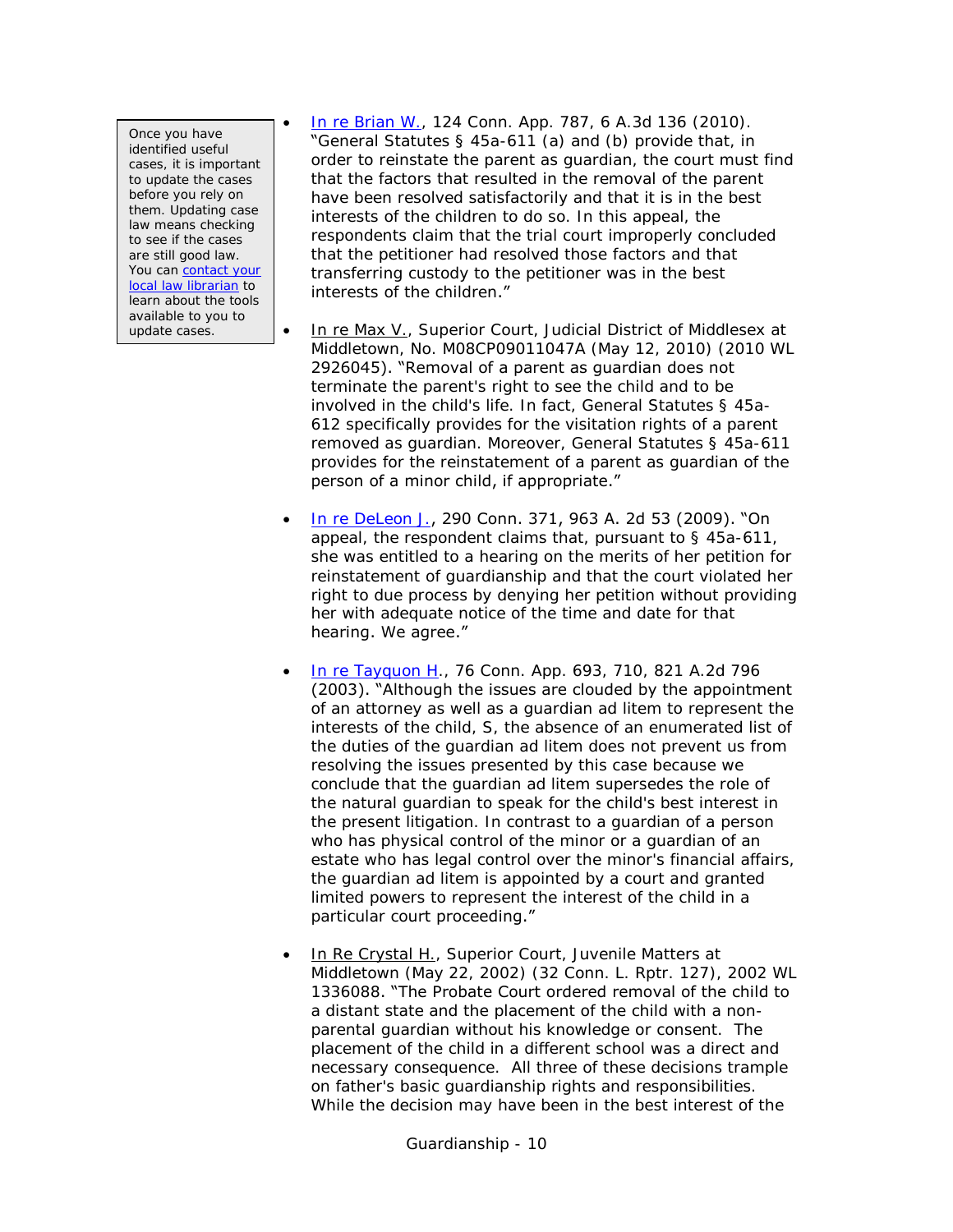child, the father had no opportunity to consider that question or take a position on it before the Probate Court appointed the temporary guardian and the child was removed to Arizona."

- [In re Helen B](http://scholar.google.com/scholar_case?case=4519882624592969620)*.,* 50 Conn. App. 818, 719 A.2d 907 (1998) "'The legislature has set the standard that governs a petition for the removal of a surviving parent as the guardian of his or her children.' *Garrett's Appeal from Probate,* 237 Conn. 233, 235, 676 A.2d 394 (1996). '"The father and mother of every minor child are joint guardians of the person of the minor .... If either father or mother dies ... the other parent of the minor child shall become the sole guardian of the person of the minor.' General Statutes § 45a-606. The court may remove a parent as guardian only if it finds by clear and convincing evidence that one or more of the grounds enumerated in General Statutes § 45a-610 have been proven by clear and convincing evidence.'" *Garrett's Appeal from Probate,* 44 Conn. Sup. 169, 171, 677 A.2d 1000 (1994) aff d, 237 Conn. 233, 676 A.2d 394 (1996). We are aware, however, that '[t]he provisions of sections 45a-603 to 45a-622, inclusive, shall be liberally construed in the best interests of any minor child affected by them, provided the requirements of such sections are otherwise satisfied." General Statutes § 45a-605 (a).'"
- [Bristol v. Brundage,](http://scholar.google.com/scholar_case?q=24+Conn.+App.+402&hl=en&as_sdt=2,7&case=14287962493801002291) 24 Conn. App. 402, 405, 589 A.2d 1 (1991). "This statute [§ 46b-56b] was enacted to counteract the holding of McGaffin v. Roberts [below] . . . which held that 45-43 (now 45a-606) did not create a presumption that a surviving parent is entitled to preference in a custody dispute."
- Posey v. Yandell, 26 Conn. Supp. 320, 323, 222 A.2d 747 (1966). "Upon the death of the mother, the plaintiff became the sole guardian of the child Carolyn. It follows that the plaintiff has a prior right to custody unless the circumstances are such that to give it to him would not be for the best interest of the child."

### **ENCYCLOPEDIAS:** 39 [Am Jur 2d](https://csjd-agent.auto-graphics.com/mvc/PersistentLink?key=X5EzqROsd%2bgrxaHpaRO7FQ%3d%3d) *Guardian and Ward* (2019).

- § 5. Parents as joint quardians
- § 6. Rights of father
- § 7. Rights of mother
- § 8. Rights of other relatives
- § 9. Incidents of guardianship by nature
- § 10. Transfer of guardianship or custody of child
- 39 [C.J.S.](https://csjd-agent.auto-graphics.com/mvc/PersistentLink?key=ZlMU9tKV61M6Oo%2fA1nSmsw%3d%3d) *Guardian and Ward* (2014).
	- § 5. Classes or kinds of guardians
	- § 6. Classes or kinds of guardians—Natural guardians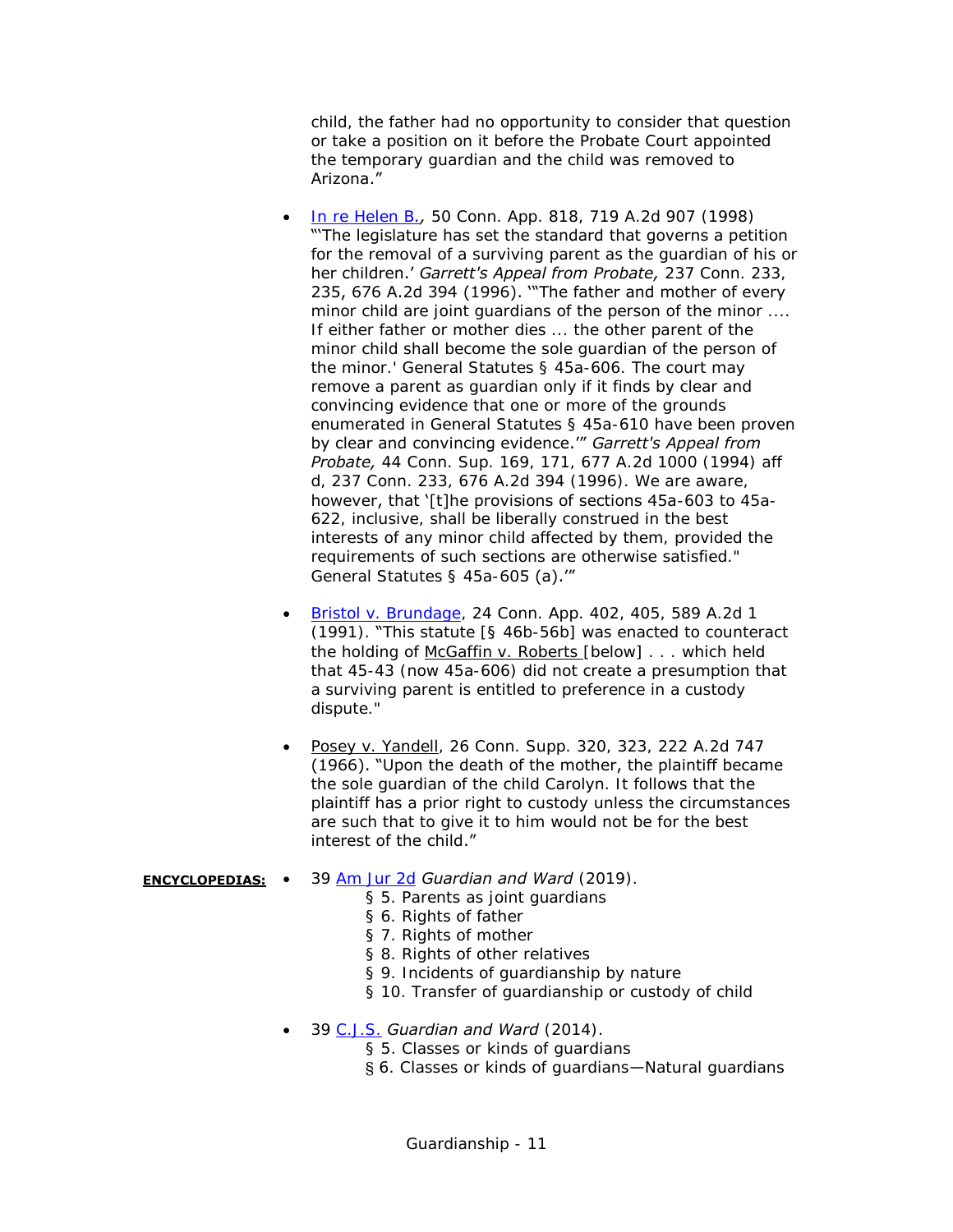### **TEXTS & TREATISES**:

You can click on the links provided to see which law libraries own the title you are interested in, or visit our [catalog](http://csjd-agent.auto-graphics.com/MVC/) directly to search for more treatises.

- Ralph H. Folsom & Gayle B. Wilhelm, [Incapacity, Powers Of](https://csjd-agent.auto-graphics.com/mvc/PersistentLink?key=aVgSacx4J%2bZA2ZSA6zr9I1dzpfs%2bOLNMviAQRIEmmOs%3d)  [Attorney and Adoption in Connecticut 4th](https://csjd-agent.auto-graphics.com/mvc/PersistentLink?key=aVgSacx4J%2bZA2ZSA6zr9I1dzpfs%2bOLNMviAQRIEmmOs%3d) (2019).
	- Chapter 3. Guardianships
		- § 3:5. Challenging legality of involuntary guardianship
		- § 3:6. Parent and child--statutory guardians of the person, custody and control, termination of parental rights, statutory parent
		- § 3:7. Right to services and earnings, effects of emancipation
		- § 3:10. Status of illegitimate children
		- § 3.13. Types of guardianships of minors
- 1 Thomas R. Young, [Legal Rights Of Children](https://csjd-agent.auto-graphics.com/mvc/PersistentLink?key=2b0EAbCpvbU%2frVLMWO7v2u9SPNgxeCw5Lo7SWjIJpVE%3d) (3d ed. 2017- 18).
	- Chapter 2. Child custody
		- § 2:17. Preference of the natural parent(s) over others; generally
- 8 Arnold H. Rutkin et al., Connecticut Practice Series, Family [Law and Practice With Forms](https://csjd-agent.auto-graphics.com/mvc/PersistentLink?key=btBYhDs2yx50fRFzDjrsljjHS5OIlh4amCW1BuvGTkY%3d) (2010).
	- Chapter 42. Child Custody and Visitation
		- § 42.1. Parental custody rights-generally
	- § 42.2. Right of unmarried or non-cohabiting parents
	- Chapter 44.
		- § 44.19. Death of custodial parent
- 20 Kate McEvoy, [Connecticut](https://csjd-agent.auto-graphics.com/mvc/PersistentLink?key=bVMUhTkiLh5hUldSr5Q2Cqt3xQn8CBkt3YNV0Y%2bfWnA%3d) Practice Series, Connecticut [Elder Law](https://csjd-agent.auto-graphics.com/mvc/PersistentLink?key=bVMUhTkiLh5hUldSr5Q2Cqt3xQn8CBkt3YNV0Y%2bfWnA%3d) (2018-2019 ed.).
	- Chapter 12. Relative Caregivers
		- § 12:17. Guardianship of person Removal of parent as guardian
		- § 12:18. Guardianship of person Removal to Superior Court
- Lewis K. Parker, ed., Connecticut [Lawyers' Deskbook: A](http://csjd-agent.auto-graphics.com/mvc/PersistentLink?key=KK1YeBKPl6uT8wock214gEuuamxxzyRE5jYNBdoIZRY%3d) [Reference Manual](http://csjd-agent.auto-graphics.com/mvc/PersistentLink?key=KK1YeBKPl6uT8wock214gEuuamxxzyRE5jYNBdoIZRY%3d)</u> (3d ed. 2008).
	- o Lynn B. Cochrane, *Child Protection*. "Basic Principles: Guardianship of the Person of the Minor in Probate Court," pp. 543-547.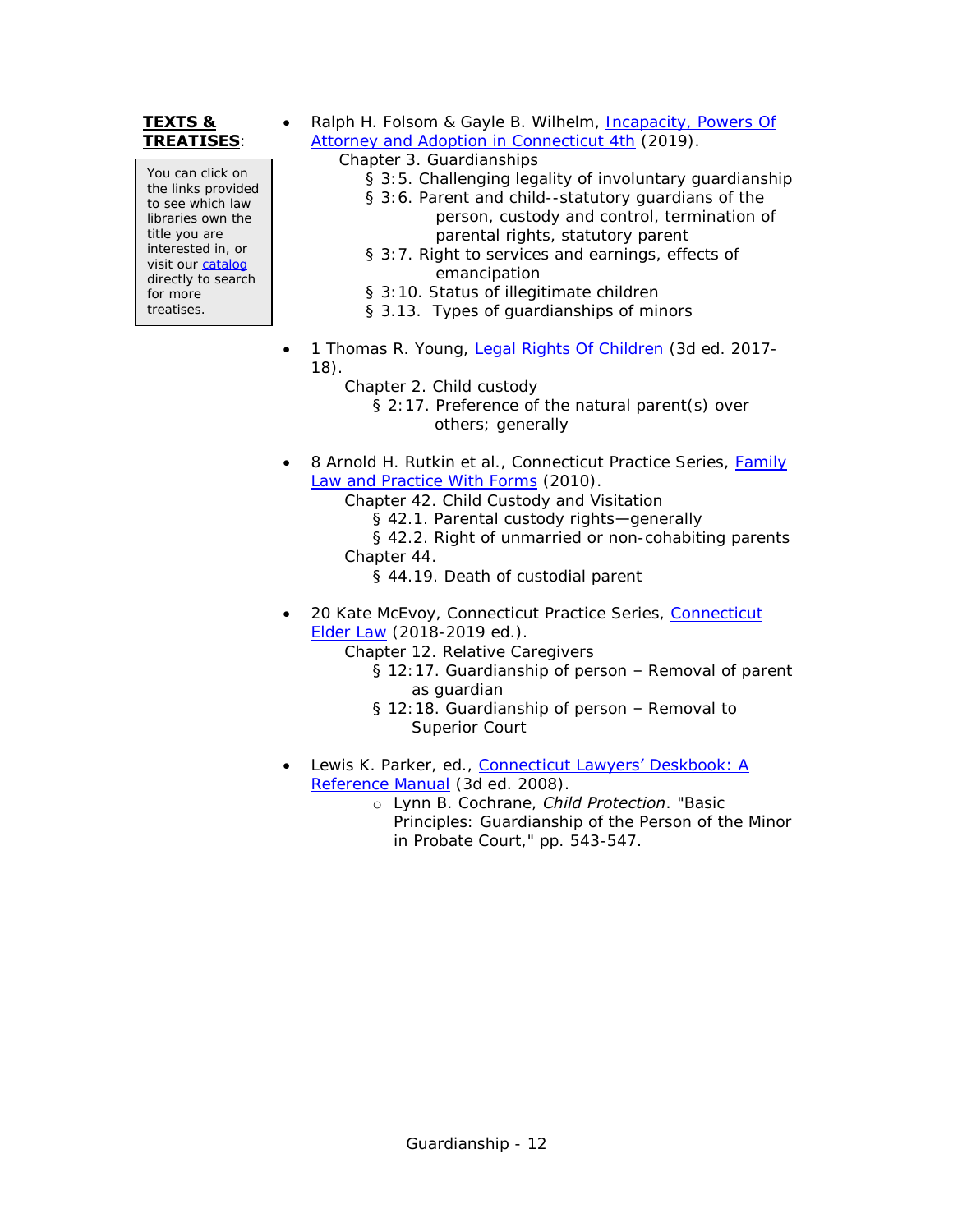## <span id="page-12-0"></span>Table 1: Consent by Minor Parent

|                        | Conn. Gen. Stat. § 19a-285 (2019)                                                                                                                                                                                         |
|------------------------|---------------------------------------------------------------------------------------------------------------------------------------------------------------------------------------------------------------------------|
|                        | Consent by minor to medical, dental, health or hospital services for child                                                                                                                                                |
| Treatments             | (a) Any minor who has been married or who has borne a child may<br>give effective consent to medical, dental, health and hospital services<br>for his or her child.                                                       |
| Liability for<br>costs | (b) Any such minor who has given effective consent as provided in<br>subsection (a) of this section shall be legally liable for any fees, costs<br>or expenses incurred as a result of the rendering of any such service. |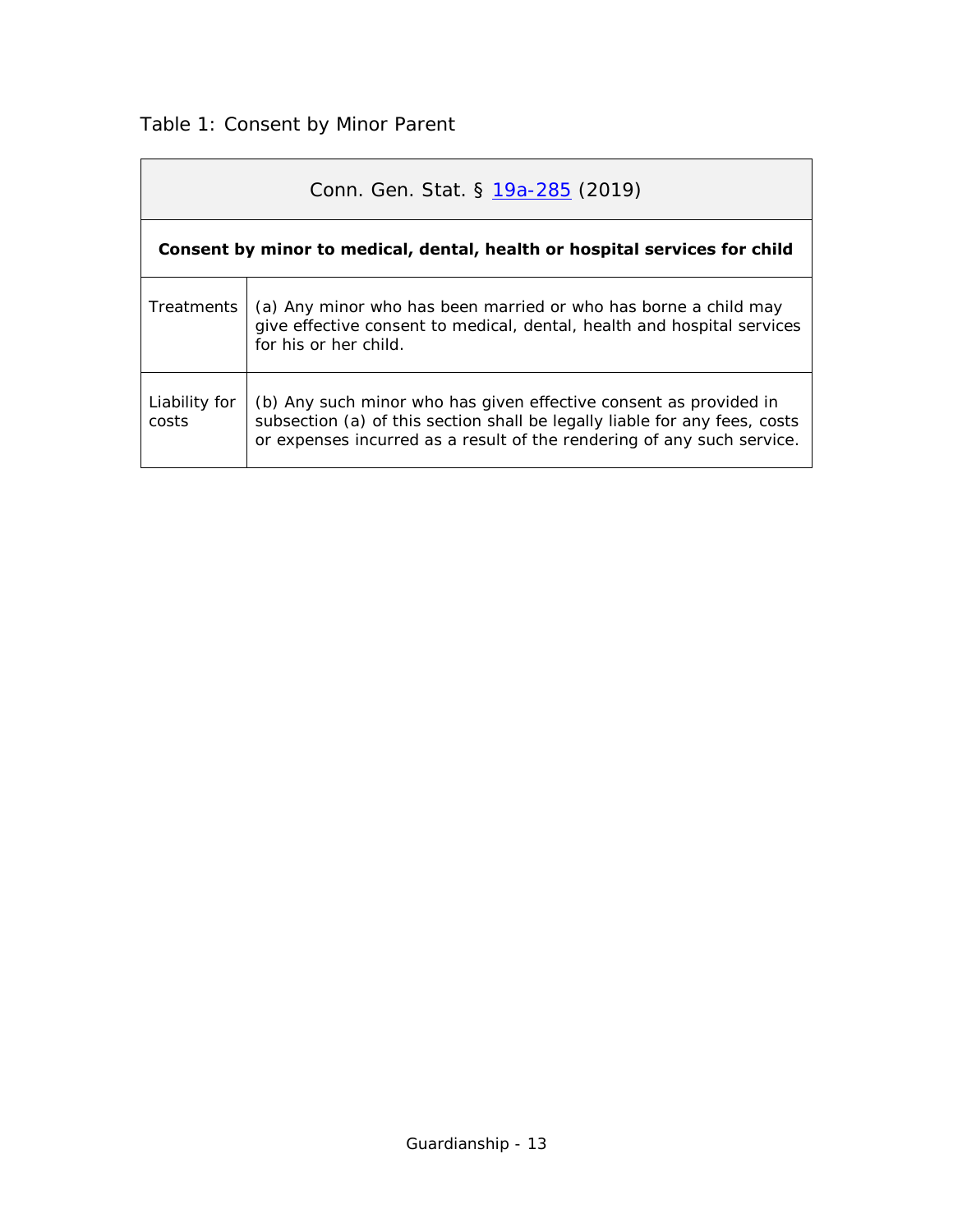# Section 3: Temporary Guardians

A Guide to Resources in the Law Library

- <span id="page-13-0"></span>**SCOPE:** • Bibliographic resources relating to temporary quardians of minors in Connecticut
- **DEFINITIONS:** Temporary guardian: "Any parent or guardian of the person of a minor may apply to the Probate Court for the district in which the minor resides, is domiciled or is located at the time of the filing of the petition for the appointment of a temporary guardian of the person to serve for no longer than one year if the appointing parent or guardian is unable to care for the minor for any reason including, but not limited to, illness and absence from the jurisdiction. The temporary guardian will cease to serve when the appointing parent or guardian notifies the court and the temporary guardian to that effect." Conn. Gen. Stat. § [45a-622\(](https://www.cga.ct.gov/current/pub/chap_802h.htm#sec_45a-622)a) (2019).
	- **Rights and obligations** of the temporary guardian: "The rights and obligations of the temporary guardian shall be those described in subdivisions (5) and (6) of section 45a-604." Conn. Gen. Stat. § [45a-622\(](https://www.cga.ct.gov/current/pub/chap_802h.htm#sec_45a-622)b) (2019).
	- **Liability** of the temporary quardian: "A temporary quardian is not liable as a guardian pursuant to section 52-572." Conn. Gen. Stat. § [45a-622\(](https://www.cga.ct.gov/current/pub/chap_802h.htm#sec_45a-622)b) (2019).

**STATUTES:** • Conn. Gen. Stat. (2019) [Chapter 802h.](http://www.cga.ct.gov/current/pub/chap_802h.htm) Protected persons and their property Part II. Guardians of the person of a minor § 45a-605. Provisions construed in best interest of minor child § 45a-622. Appointment of temporary guardian. Application. Rights and obligations You can visit your local law library or search the most recent [statutes](http://search.cga.state.ct.us/r/statute/dtsearch_form.asp) and [public acts](http://search.cga.state.ct.us/r/adv/dtsearch_form.asp) on the CGA website.

- **COURT RULES:** . [Connecticut Probate Court Rules of Procedure](http://www.ctprobate.gov/Documents/Probate%20Court%20Rules%20of%20Procedure.pdf) (2017) Rule 40. Children's Matters: General Provisions Section 40.8 Temporary guardianship
- LEGISLATIVE: . [Public Act No. 99-84](http://cga.ct.gov/ps99/Act/pa/1999PA-00084-R00HB-06685-PA.htm) § 9 (Reg. Sess.). "Any person appointed as guardian of the person of a minor pursuant to sections 45a-603 to 45a-624g, inclusive, of the general statutes shall report at least annually to the probate court which appointed the guardian regarding the condition of the minor." Substitute House Bill No. 6685.
- **FORMS:** [Probate Court Forms](http://www.ctprobate.gov/Pages/Probate-Court-Forms.aspx) PC-504. Application/Appointment of Temporary Guardian PC-510 Custodaian's affidavit/Immediate Temporary Custody

Guardianship - 14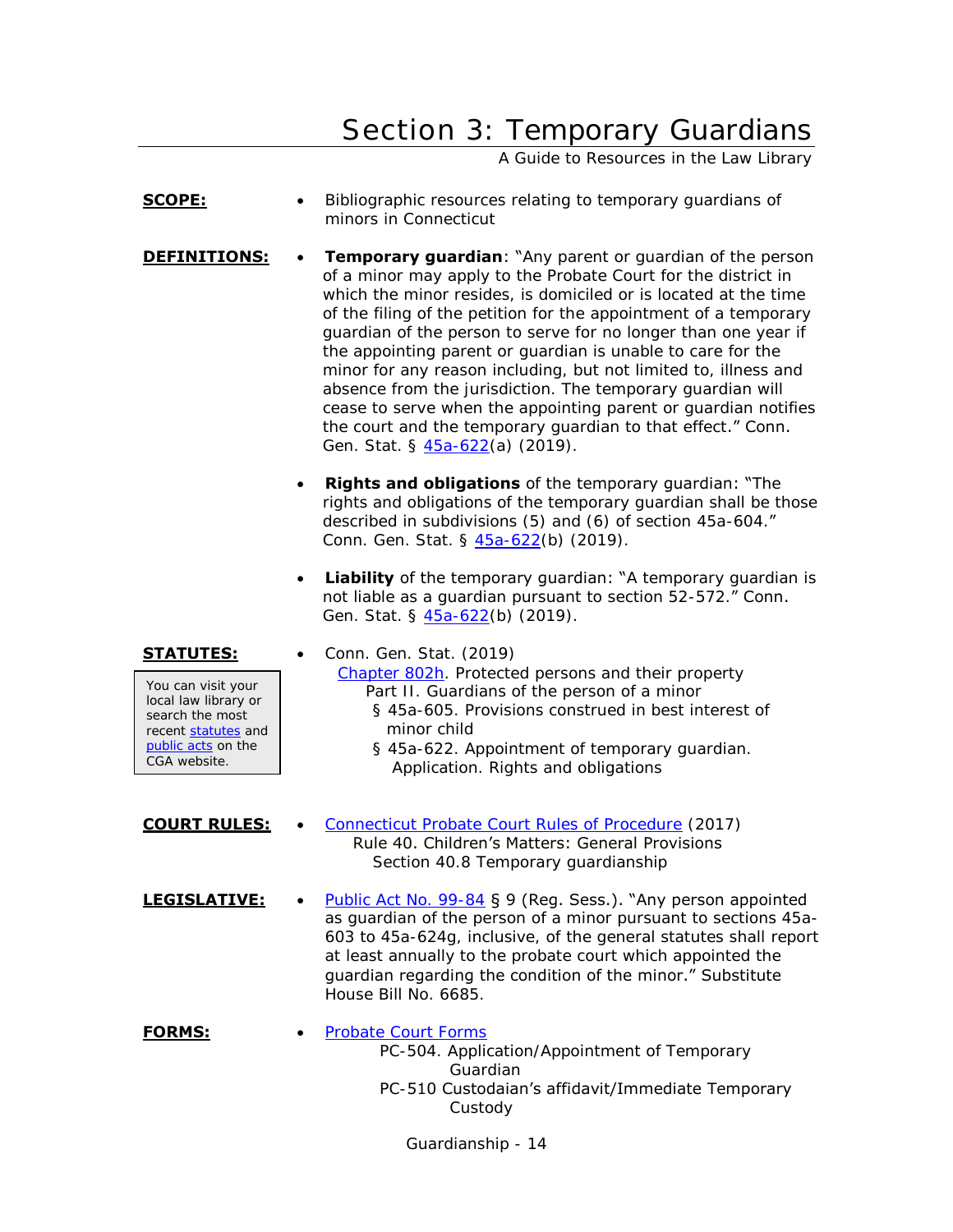### PC-550 Physician's Certificate/Immediate Temporary custody

Once you have identified useful cases, it is important to update the cases before you rely on them. Updating case law means checking to see if the cases are still good law. You can contact your [local law librarian](https://www.jud.ct.gov/lawlib/staff.htm) to learn about the tools available to you to update cases.

**COURT CASES:** . In Re Savannah L., Superior Court, Judicial District of Waterbury, Juvenile Matters at Waterbury, Docket No. U06- CP09-006773 (Mar. 2, 2010), 2010 Conn. Super. LEXIS 507. "A court may remove a guardian only if it finds that one or more of the grounds set forth in General Statutes § 45a-610 have been established by clear and convincing evidence. *In Re Helen B*., 50 Conn.App. 818, 827 (1998). The petitioner has not established any one of the grounds set forth in the governing statute . . . Determining the parent of a child . . . cannot be guided solely on the basis of 'nature,' but must also be premised on 'nurture.' *Seymour v. Seymour*, 180 Conn. 705, 712 (1980). Not only was Mr. L. the guardian at the time of the commencement of these proceedings, he has been a guardian/father to the child and he intends to continue to be a caring and providing guardian/father to the child. The minimum obligations of a parent or guardian are to demonstrate love and affection for the child; express concern for the child's health, education and general welfare; supply food, clothing, shelter and medical care; and provide guidance in life's activities and choices. *In Re Rayna M*., 13 Conn.App. 23, 37 (1987). Mr. L. has the ability and the will to fulfill all of these responsibilities, and this court finds that it would be in the child's best interests for his role as guardian to continue.

### **ORDERS**

Ms. W.'s petition to remove guardianship is denied. Mr. L.'s motion to terminate Ms. W.'s temporary guardianship is granted . . ."

• In Re Crystal H., 32 Conn. L. Rptr. 127, 2002 WL 1336088 (Conn.Super. 2002). "Her [the mother's] decision to temporarily relinquish both her custodial and guardianship rights temporarily should not adversely impact the father's rights."

### **TEXTS & TREATISES**:

You can click on the links provided to see which law libraries own the title you are interested in, or visit our [catalog](http://csjd-agent.auto-graphics.com/MVC/) directly to search for more treatises.

- Ralph H. Folsom & Gayle B. Wilhelm, Incapacity, Powers Of [Attorney and Adoption in Connecticut 3d](https://csjd-agent.auto-graphics.com/mvc/PersistentLink?key=6SSJucBiEyoD%2fj0eB8IGxA%3d%3d) (2019).
	- Chapter 3. Guardianships
		- § 3:11. Types of guardians of minors
		- § 3:23. Removal, resignation, or death of guardian
- 20 Kate McEvoy, [Connecticut](https://csjd-agent.auto-graphics.com/mvc/PersistentLink?key=bVMUhTkiLh5hUldSr5Q2Cqt3xQn8CBkt3YNV0Y%2bfWnA%3d) Practice Series, Connecticut [Elder Law](https://csjd-agent.auto-graphics.com/mvc/PersistentLink?key=bVMUhTkiLh5hUldSr5Q2Cqt3xQn8CBkt3YNV0Y%2bfWnA%3d) (2018-2019 ed.). Chapter 12. Relative Caregivers § 12:13. Guardianship of person – Temporary guardianship
- 2 Ann M. Haralambie, Handling Child Custody, Abuse and [Adoption Cases](https://csjd-agent.auto-graphics.com/mvc/PersistentLink?key=sTH7wVy%2bf9fjOjNsgaMsSu848QFZKTIkehJn5XVmFw0%3d) (2017).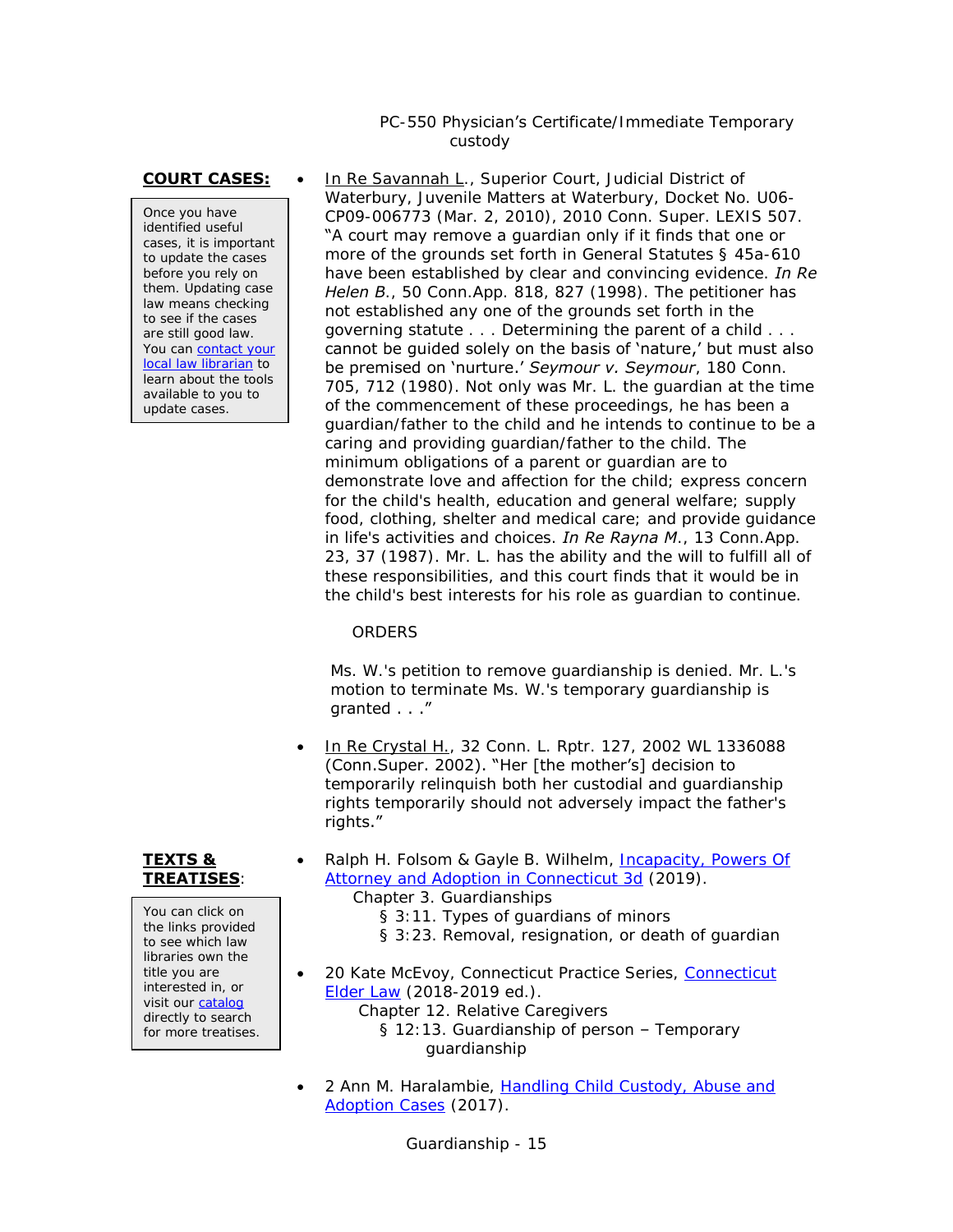Chapter 11. Guardianship § 11:5. Temporary guardianship

- Lewis K. Parker, ed., Connecticut Lawyers' Deskbook: A [Reference Manual,](http://csjd-agent.auto-graphics.com/mvc/PersistentLink?key=KK1YeBKPl6uT8wock214gEuuamxxzyRE5jYNBdoIZRY%3d) (3d ed. 2008).
	- o Lynn B. Cochrane, *Child Protection*. "Basic Principles: Guardianship of the Person of the Minor in Probate Court," p. 543-547.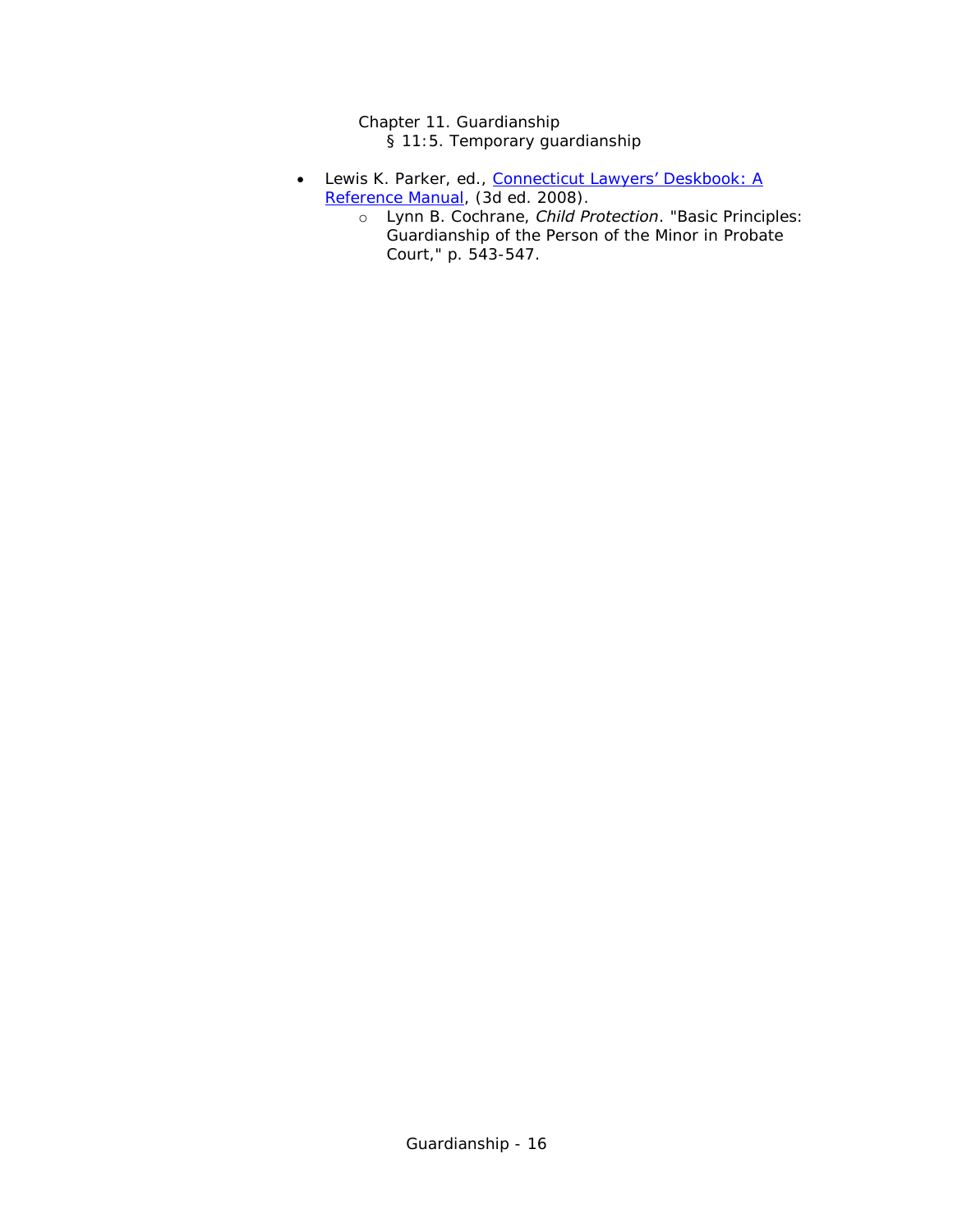## Section 4: Standby Guardians

A Guide to Resources in the Law Library

- <span id="page-16-0"></span>**SCOPE:** • Bibliographic resources relating to standby quardians of minors in Connecticut
- **DEFINITIONS:** Standby guardian of minor: "A parent or guardian, as principal, may designate a standby guardian of a minor in accordance with the provisions of sections 45a-624 to 45a-624g, inclusive. Such designation, in a form as provided in section 45a-624b, shall take effect upon the occurrence of a specified contingency, including, but not limited to, the mental incapacity, physical debilitation or death of the principal, provided a written affidavit statement signed under penalty of false statement has been executed pursuant to section 45a-624c that such contingency has occurred. A designation of a standby guardian shall be in writing and signed and dated by the principal with at least two witnesses. The principal shall provide a copy of such designation to the standby guardian." Conn. Gen. Stat. § [45a-624](https://www.cga.ct.gov/current/pub/chap_802h.htm#sec_45a-624) (2019).

### **STATUTES:** • Conn. Gen. Stat. (2019)

You can visit your local law library or search the most recent [statutes](http://search.cga.state.ct.us/r/statute/dtsearch_form.asp) and [public acts](http://search.cga.state.ct.us/r/adv/dtsearch_form.asp) on the **Connecticut** General Assembly website to confirm that you are using the most up-todate statutes.

### [Chapter 802h.](http://www.cga.ct.gov/current/pub/chap_802h.htm) Protected persons and their property Part II. Guardians of the person of a minor § 45a-622. Appointment of temporary guardian. Application. Rights and obligations § 45a-624. Designation of standby guardian of minor § 45a-624a. Consent of parents required for designation of standby guardian § 45a-624b. Form for designation of standby

guardian § 45a-624c. Written statement that designation of standby guardian in full force and effect

§ 45a-624d. Authority of standby guardian

§ 45a-624e. Authority of standby guardian after death of principal

§ 45a-624f. Revocation of designation of standby guardian

§ 45a-624g. Probate court to resolve disputes concerning designation of standby guardian

- § [45a-624b.](https://www.cga.ct.gov/current/pub/chap_802h.htm#sec_45a-624b) Form for designation of standby guardian § [45a-624c.](https://www.cga.ct.gov/current/pub/chap_802h.htm#sec_45a-624c) Written statement that designation of standby guardian in full force and effect
- **TEXTS &**
- **TREATISES**: Ralph H. Folsom & Gayle B. Wilhelm, [Incapacity, Powers Of](https://csjd-agent.auto-graphics.com/mvc/PersistentLink?key=6SSJucBiEyoD%2fj0eB8IGxA%3d%3d)  [Attorney and Adoption in Connecticut 3d](https://csjd-agent.auto-graphics.com/mvc/PersistentLink?key=6SSJucBiEyoD%2fj0eB8IGxA%3d%3d) (2018).

Chapter 3. Guardianships

- § 3:60. Nomination of standby guardian
- § 3:61. Affidavit initiating standby guardianship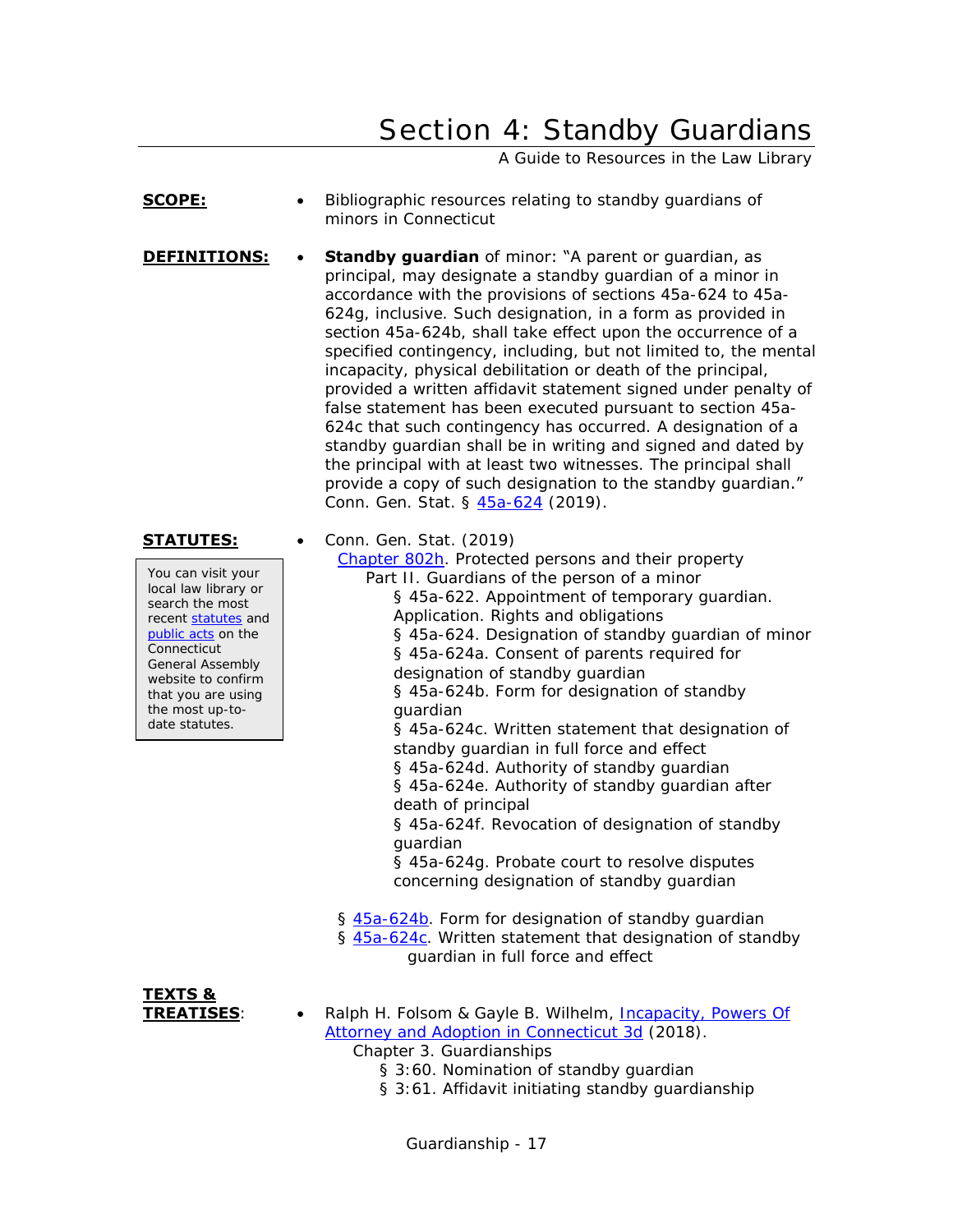You can click on the links provided to see which law libraries own the title you are interested in, or visit our [catalog](http://csjd-agent.auto-graphics.com/MVC/) directly to search for more treatises. • Ralph H. Folsom & Gayle B. Wilhelm, Incapacity, Powers Of [Attorney and Adoption in Connecticut 3d](https://csjd-agent.auto-graphics.com/mvc/PersistentLink?key=6SSJucBiEyoD%2fj0eB8IGxA%3d%3d) (2019).

Chapter 3. Guardianships § 3:27. Standby guardians

- 20 Kate McEvoy, [Connecticut](https://csjd-agent.auto-graphics.com/mvc/PersistentLink?key=bVMUhTkiLh5hUldSr5Q2Cqt3xQn8CBkt3YNV0Y%2bfWnA%3d) Practice Series, Connecticut [Elder Law](https://csjd-agent.auto-graphics.com/mvc/PersistentLink?key=bVMUhTkiLh5hUldSr5Q2Cqt3xQn8CBkt3YNV0Y%2bfWnA%3d) (2018-2019 ed.). Chapter 12. Relative Caregivers § 12:14. Guardianship of Person – Standby guardianship
- Lewis K. Parker, ed., **Connecticut Lawyers' Deskbook: A** [Reference Manual,](http://csjd-agent.auto-graphics.com/mvc/PersistentLink?key=KK1YeBKPl6uT8wock214gEuuamxxzyRE5jYNBdoIZRY%3d) (3d ed. 2008).
	- o Lynn B. Cochrane, *Child Protection*. "Basic Principles: Guardianship of the Person of the Minor in Probate Court," pp. 543-547.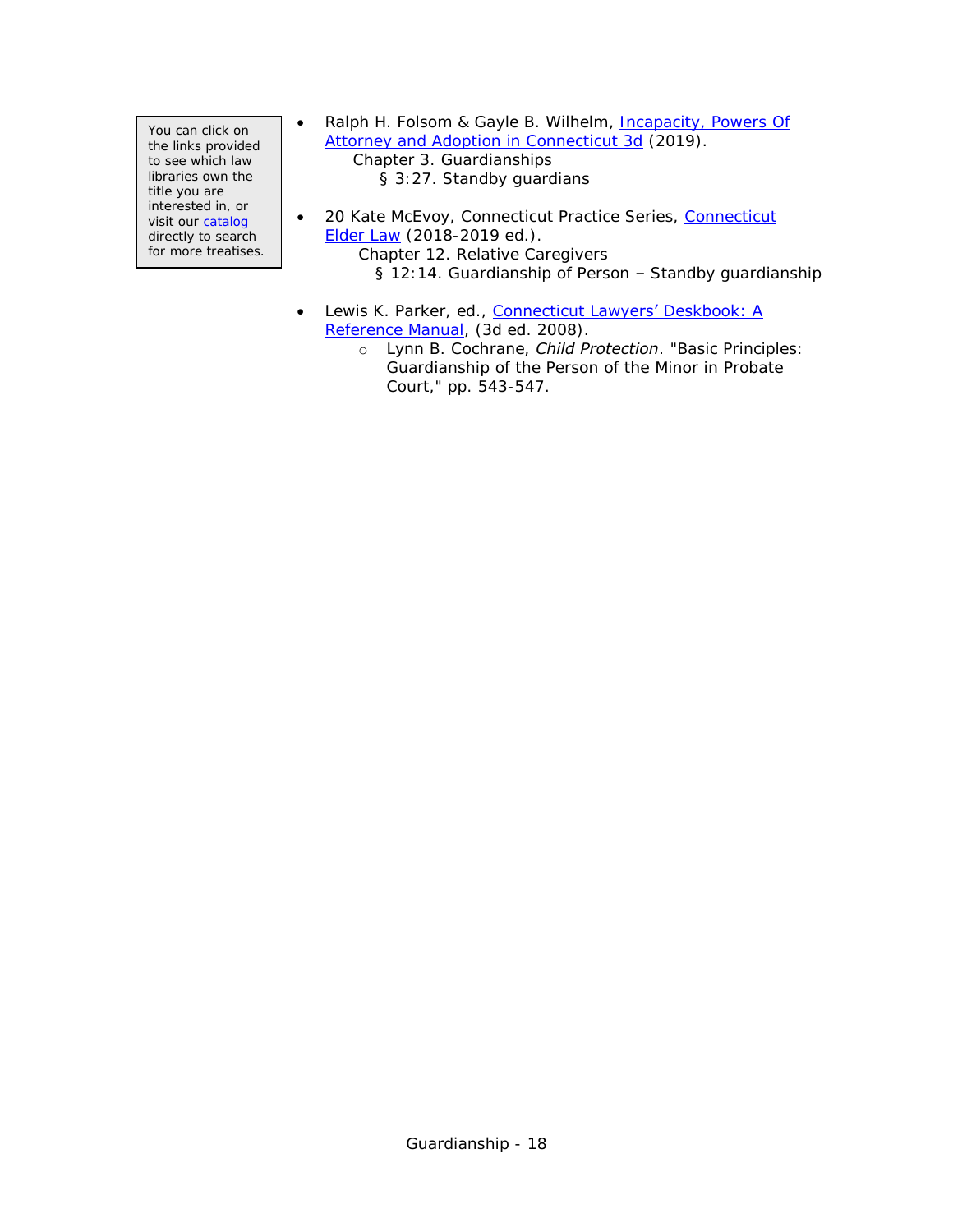<span id="page-18-0"></span>Section 5: Guardians, Coguardians, and Permanent Guardians Appointed by the Courts

A Guide to Resources in the Law Library

- **SCOPE:** Bibliographic resources relating to co-guardians and permanent guardians of minors in Connecticut
- **DEFINITIONS:** . The statistic of judges of probate to see that infants who need guardians have them  $\ldots$  " Apthorp  $\vee$ . [Backus,](http://books.google.com/books?id=uLEaAAAAYAAJ&dq=kirby) 1 Kirby 407, 410 (Conn. 1788).
	- "Indeed the law places the guardian *in loco parentis*, and means that he shall foster the ward with parental anxiety." [Adams' Appeal from Probate](http://books.google.com/books?id=W9gaAAAAYAAJ&dq=%22Adams%E2%80%99%20Appeal%20from%20Probate%22&pg=PA304#v=onepage&q=%22Adams%E2%80%99%20Appeal%20from%20Probate%22&f=false), 38 Conn. 304, [306](http://books.google.com/books?id=W9gaAAAAYAAJ&dq=%22Adams%E2%80%99%20Appeal%20from%20Probate%22&pg=PA306#v=onepage&q=%22Adams%E2%80%99%20Appeal%20from%20Probate%22&f=false) (1871).

### **Guardian and Coguardians**:

**Without parent:** "If any minor has no parent or guardian of his or her person, the Probate Court for the district in which the minor resides, is domiciled or is located at the time of the filing of the petition may, on its own motion, appoint a guardian or coguardians of the person of the minor, taking into consideration the standards provided in section 45a-617. Such court shall take of such guardian or coguardians a written acceptance of guardianship and, if the court deems it necessary for the protection of the minor, a probate bond." Conn. Gen. Stat. § [45a-616\(](https://www.cga.ct.gov/current/pub/chap_802h.htm#sec_45a-616)a) (2019).

**With only one parent:** "If any minor has a parent or guardian, who is the sole guardian of the person of the child, the Probate Court for the district in which the minor resides, is domiciled or is located at the time of the filing of the petition may, on the petition of the parent or guardian of such child or of the Commissioner of Children and Families with the consent of such parent or guardian and with regard to a child within the care of the commissioner, appoint one or more persons to serve as coguardians of the child.. . . . The court shall take of such guardian or coguardians a written acceptance of guardianship, and if the court deems it necessary for the protection of the minor, a probate bond." Conn. Gen. Stat. § [45a-616\(](https://www.cga.ct.gov/current/pub/chap_802h.htm#sec_45a-616)b) (2019).

**Appointment of permanent guardian for minor**. "(a) Upon removing a parent as guardian pursuant to section 45a-610 or at any time after such removal, the Probate Court may establish a permanent guardianship if the court provides notice, as provided in section 45a-609, to the removed parent that the parent may not petition for reinstatement as guardian or petition to terminate the permanent guardianship, except as provided in subsection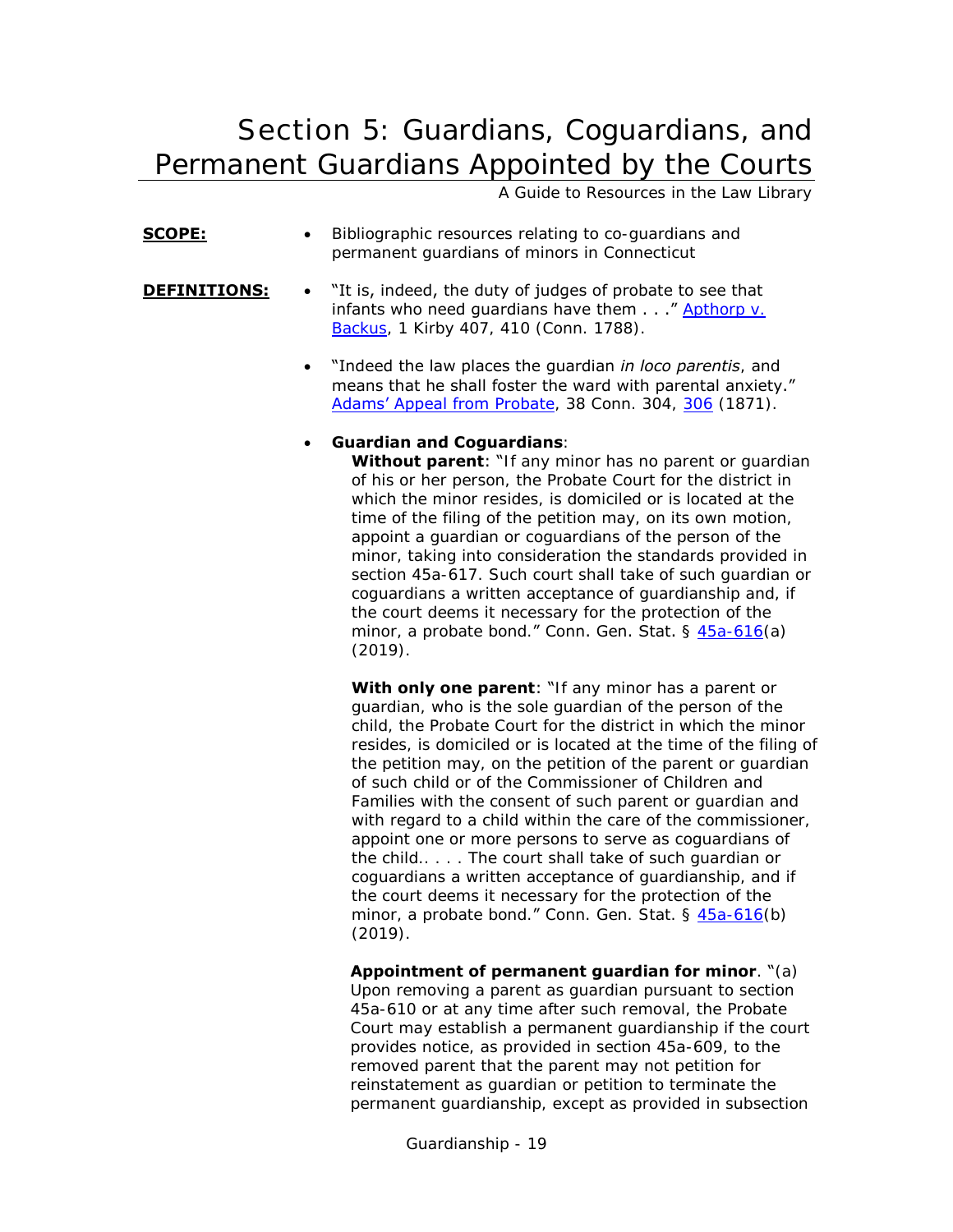(b) of this section, or the court indicates on the record why such notice could not be provided, and the court finds by clear and convincing evidence that the establishment of a permanent guardianship is in the best interests of the minor and that the following have been proven by clear and convincing evidence. . . " Conn. Gen. Stat. § 45a -616a (2019).

- **Rights and obligations** of the guardian or coguardian: "shall be those described in subdivisions (5) and (6) of section 45a-604 and shall be shared with the parent or previously appointed guardian of the person of the minor. The rights and obligations of guardianship may be exercised independently by those who have such rights and obligations. In the event of a dispute between guardians or between a coguardian and a parent, the matter may be submitted to the Probate Court which appointed the guardian or coguardian." Conn. Gen. Stat. § [45a-616\(](https://www.cga.ct.gov/current/pub/chap_802h.htm#sec_45a-616)d) (2019).
- **Powers:** "A parent of a minor, quardian of the person of a minor or spouse of a minor shall not receive or use any property belonging to the minor in an amount exceeding ten thousand dollars in value unless appointed guardian of the estate of the minor, except that such parent, guardian or spouse may hold property as a custodian under the provisions of sections 45a-557 to 45a-560b, inclusive, without being so appointed." Conn. Gen. Stat. [§ 45a-631\(](http://www.cga.ct.gov/current/pub/chap_802h.htm#sec_45a-631)a) (2019).
- **Factors** used in choosing: "When appointing a quardian, coguardians or permanent guardian of the person of a minor, the court shall take into consideration the following factors: (1) The ability of the prospective guardian, coguardians or permanent guardian to meet, on a continuing day to day basis, the physical, emotional, moral and educational needs of the minor; (2) the minor's wishes, if he or she is over the age of twelve or is of sufficient maturity and capable of forming an intelligent preference; (3) the existence or nonexistence of an established relationship between the minor and the prospective guardian, coguardians or permanent guardian; and (4) the best interests of the child. There shall be a rebuttable presumption that appointment of a grandparent or other relative related by blood or marriage as a guardian, coguardian or permanent guardian is in the best interests of the minor child." Conn. Gen. Stat. § [45a-617](https://www.cga.ct.gov/current/pub/chap_802h.htm#sec_45a-617) (2019).
- **Disputes:** "In the event of a dispute between quardians or between a coguardian and a parent, the matter may be submitted to the court of probate which appointed the guardian or coguardian." Conn. Gen. Stat. § [45a-616\(](https://www.cga.ct.gov/current/pub/chap_802h.htm#sec_45a-616)d) (2019).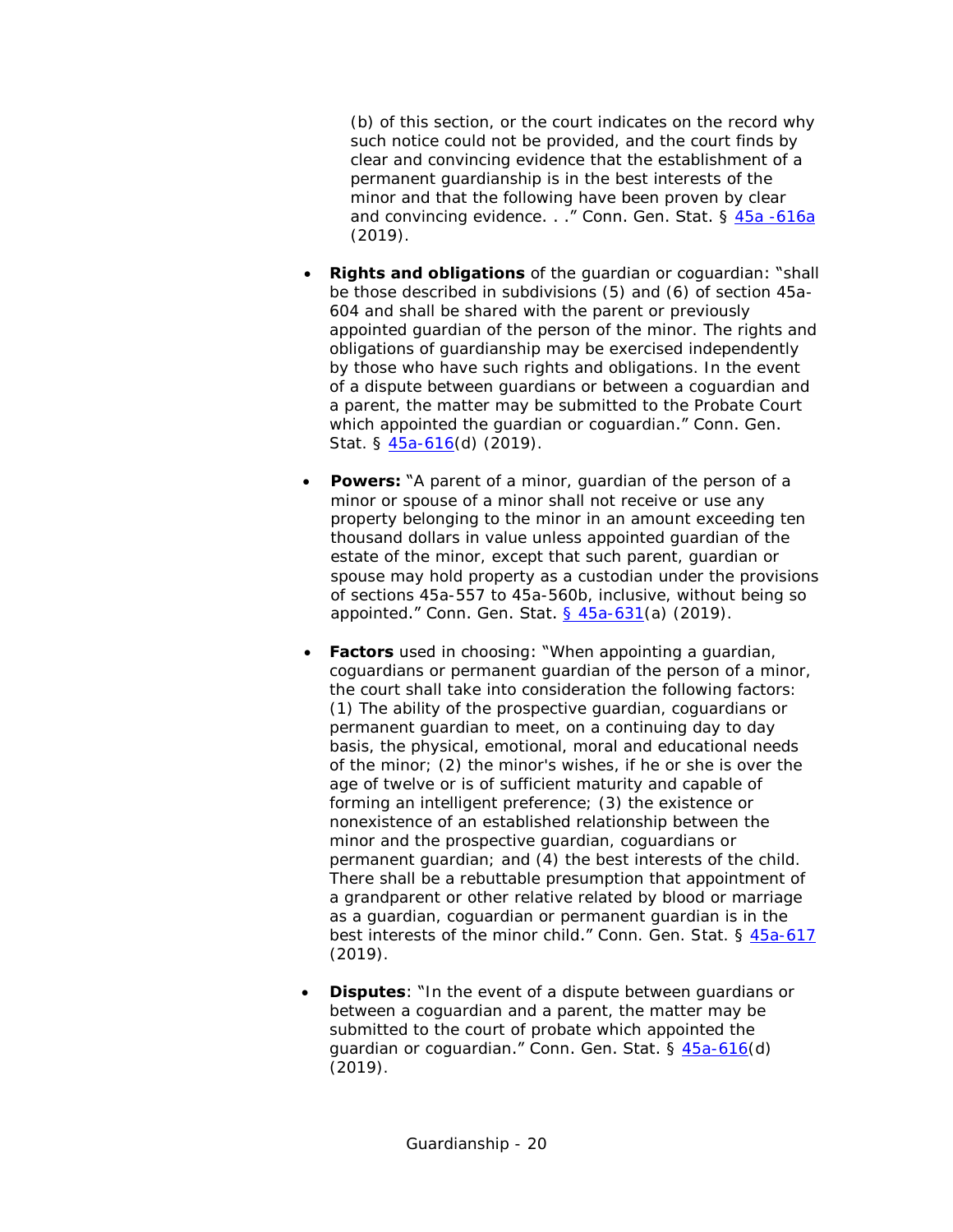**Death:** "Upon the death of the parent or quardian, any appointed guardians of the person of a minor child shall become the sole guardians or coguardians of the person of that minor child." Conn. Gen. Stat. § [45a-616\(](https://www.cga.ct.gov/current/pub/chap_802h.htm#sec_45a-616)e) (2019).

You can visit your local law library or search the most recent [statutes](http://search.cga.state.ct.us/r/statute/dtsearch_form.asp) and [public acts](http://search.cga.state.ct.us/r/adv/dtsearch_form.asp) on the Connecticut General Assembly website to confirm that you are using the most upto-date statutes.

### **STATUTES:** • Conn. Gen. Stat. (2019)

§ [46b-129.](https://www.cga.ct.gov/current/pub/chap_815t.htm#sec_46b-129) Commitment of child or youth. Petition for neglected, uncared for or abused child or youth. Hearing re temporary custody, order to appear or petition. Review of permanency plan. Cost of care and maintenance of child or youth; reimbursement. Revocation of commitment. Legal guardianships and permanent legal guardianships. Applicability of provisions re placement of child from another state and Interstate Compact on the Placement of Children.

[Chapter 802h.](http://www.cga.ct.gov/current/pub/chap_802h.htm) Protected persons and their property

Part II. Guardians of the person of a minor

§ 45a-604. Definitions.

§ 45a-608n. Designation of minor child as having special immigrant juvenile status pursuant to pending petition for removal or appointment of guardian

§ 45a-611. Reinstatement of parent as guardian of the person of minor.

§ 45a-613. Removal of guardian, coguardian or permanent guardian of the person of a minor. § 45a-614. Removal of parent as quardian of minor.

Parent may not petition for removal of permanent guardian.

§ 45a-616. Appointment of guardian or coguardians for minor; rights same as of sole surviving parent § 45a-616a. Appointment of permanent guardian for minor. Reinstatement of parent as guardian or appointment of successor guardian or permanent guardian.

§ 45a-617. Appointment of guardian, coguardians or permanent guardian of the person of a minor. § 45a-631. Limitation on receipt or use of minor's property by parent, guardian or spouse. Release.

[Office of Legislative](http://www.cga.ct.gov/olr/default.asp)  [Research](http://www.cga.ct.gov/olr/default.asp) reports summarize and analyze the law in effect on the date of each report's publication. Current law may be different from what is discussed in the reports.

**LEGISLATIVE:** • Nicole Dube, Connecticut General Assembly Office of Legislative Research Report No. [2012-R-0391](http://www.cga.ct.gov/2012/rpt/2012-R-0391.htm) *Grandparents Raising Grandchildren* (2012).

 "You asked for information on state financial assistance programs for grandparents raising grandchildren."

- [Public Act No. 12-1](http://cga.ct.gov/2012/ACT/PA/2012PA-00001-R00HB-06001SS2-PA.htm) (June 12 Special Session), Secs. 272-279. An Act Implementing Provisions of the State Budget for the Fiscal Year Beginning July 1, 2012. House Bill No. 6001.
- [Public Act No. 00-78](http://www.cga.ct.gov/2000/act/pa/2000PA-00078-R00HB-05880-PA.htm) (Reg. Sess.). An Act Concerning the Receipt or Use of Property Belonging to a Minor. House Bill No. 5880.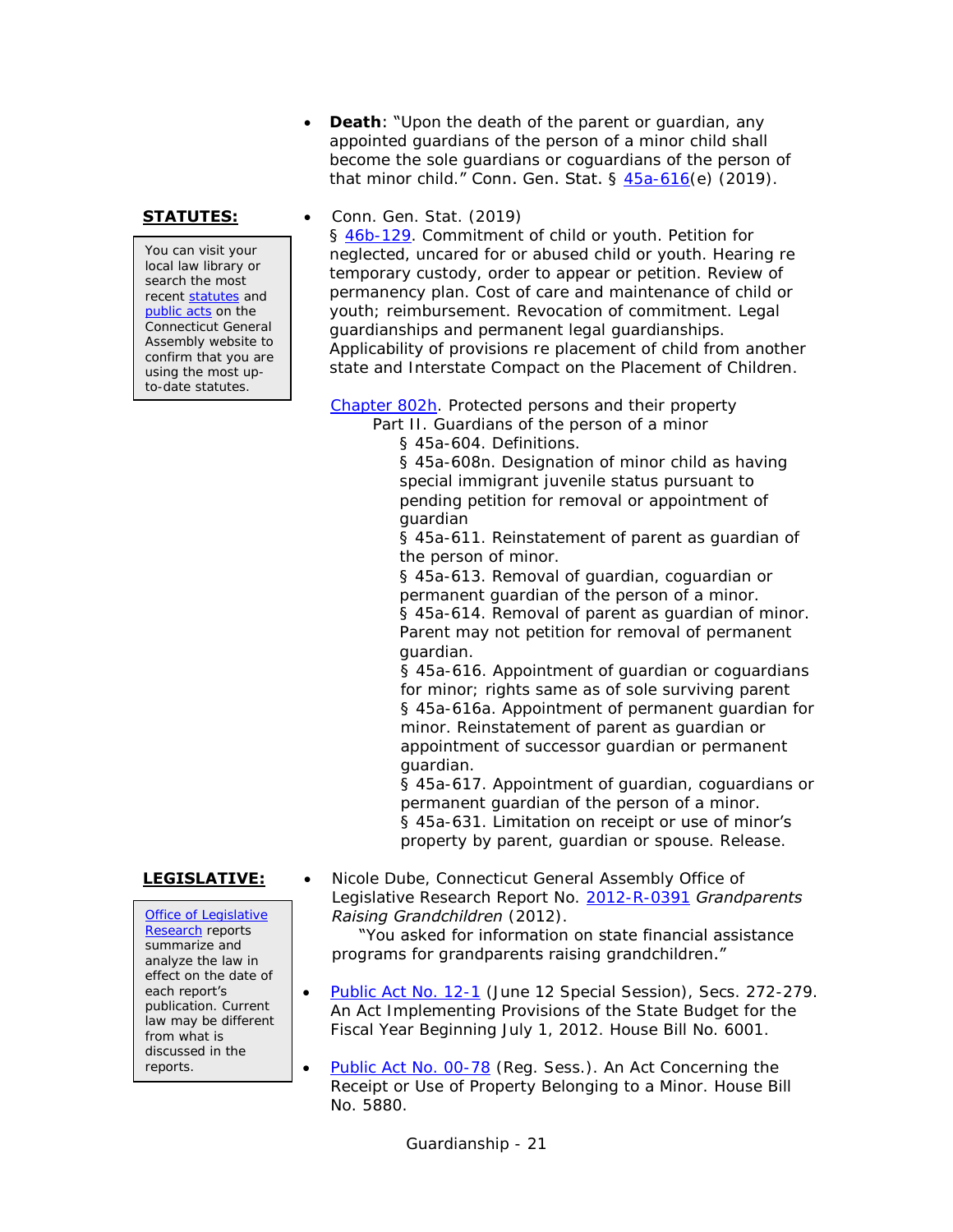### **COURT RULES:** • [Connecticut Probate Court Rules of Procedure](http://www.ctprobate.gov/Documents/Probate%20Court%20Rules%20of%20Procedure.pdf) (2017) Rule 40. Children's Matters: General Provisions

Official Judicial Branch forms are frequently updated. Please visit the [Official Court](http://www.jud.ct.gov/webforms/)  [Webforms page](http://www.jud.ct.gov/webforms/) and the [Official](http://www.ctprobate.gov/Pages/Probate-Court-Forms.aspx)  [Probate Webforms](http://www.ctprobate.gov/Pages/Probate-Court-Forms.aspx)  [page](http://www.ctprobate.gov/Pages/Probate-Court-Forms.aspx) for the current forms.

Once you have identified useful cases, it is important to update the cases before you rely on them. Updating case law means checking to see if the cases are still good law. You can contact your [local law librarian](https://www.jud.ct.gov/lawlib/staff.htm) to learn about the tools available to you to update cases.

**FORMS:** • [Juvenile Court Forms](http://www.jud.ct.gov/webforms/default.aspx?load_catg=Juvenile#searchTable) (Superior Court) JD-JM-203. Motion, Permanent Legal Guardianship

### • [Probate Court Forms](http://www.ctprobate.gov/Pages/Probate-Court-Forms.aspx)

- PC-500. Petition/removal of guardian
- PC-501. Petition/immediate temporary custody
- PC-502. Petition/temporary custody
- PC-504. Application, appointment of temporary guardian
- PC-505. Petition/Appointment of permanent guardian
- PC-508. Petition/Appointment of guardian of person where parents/legal guardians are deceased
- PC-509. Petition/Appointment of coguardian of the person of a minor child
- PC-510. Custodian's affidavit / immediate temporary custody
- PC-511. Affidavit RE: Occurrence of contingency for appointment of coguardian(s) of the person of a minor child
- PC-550. Physician's certificate/immediate temporary custody
- PC-610. Affidavit/temporary custody, removal, termination or adoption
- **CASES: [In re Jacquelyn W.,](https://scholar.google.com/scholar_case?case=16186146644985116126) 169 Conn. App. 233, 240, 150 A.3d 692** (2016). "Although a parent's rights are affected by a permanent transfer of guardianship, the consequences of a permanent transfer are not as severe as a complete termination of a parent's rights. In this case, for example, it was expected that the respondent mother would continue to have regular visits and contact with her daughter, even after the transfer of guardianship. Jacquelyn resides with a relative, but she has expressed the desire to continue her relationship with the respondent. Although the transfer of guardianship is by no means insignificant, it is not as drastic a deprivation as a termination of parental rights, and we decline to exercise our supervisory authority to require a pretrial canvass beyond that which In re Yasiel R. requires."
	- In Re Haydee W., 2015 WL 6437229. "The mother believes Mr. And Mrs. T. are suitable and worthy guardians and that awarding guardianship to them is in Haydee's best interest as set forth in her motion to transfer guardianship to Mrs. T. The father also has filed a motion to transfer guardianship to Mrs. T. as an alternative to his motion to revoke. Based upon the foregoing, this court finds by a preponderance of the evidence that Mr. and Mrs. T. are worthy and suitable people to assume legal guardianship of Haydee and having them as her guardians is in Haydee's best interest."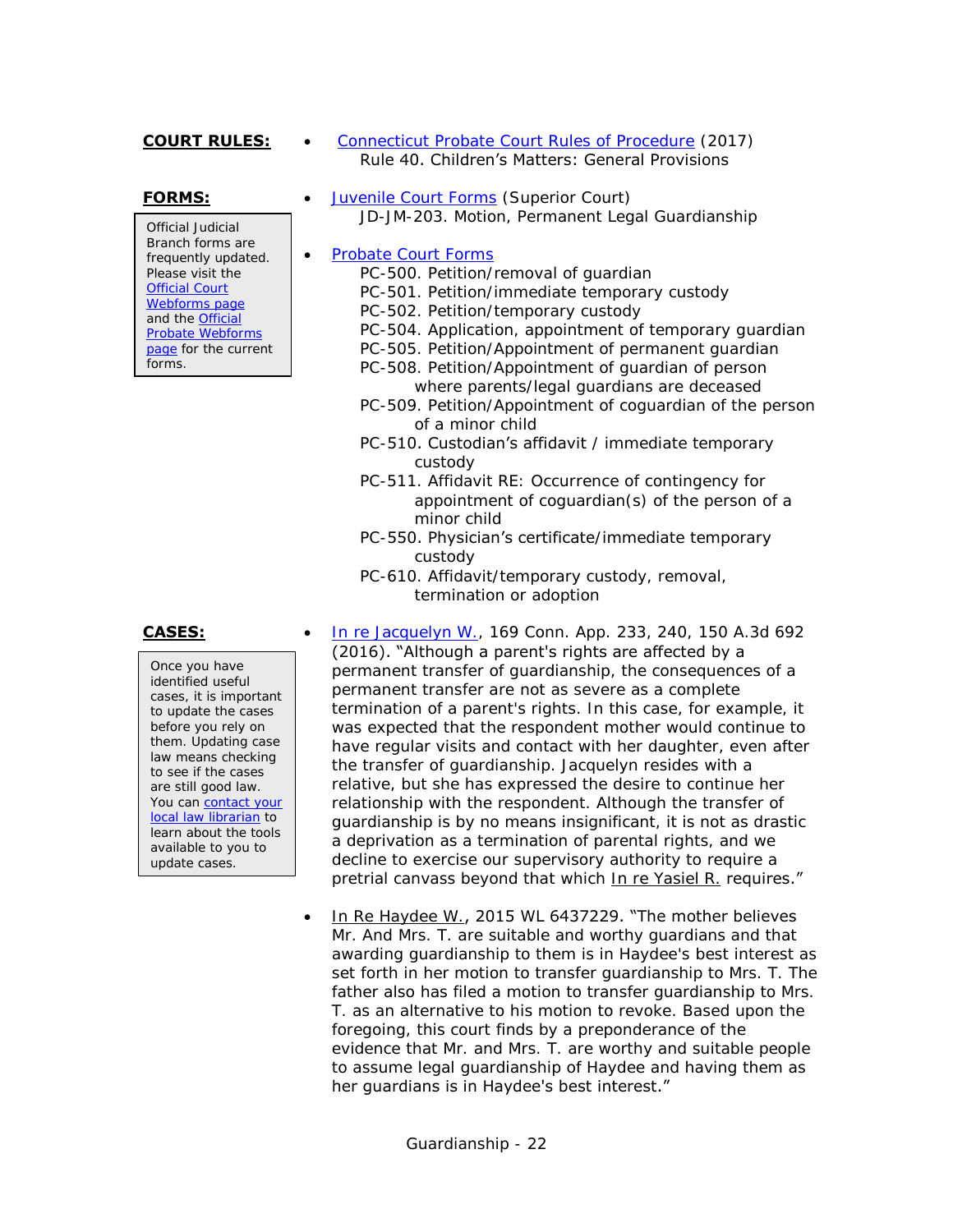Once you have identified useful cases, it is important to update the cases before you rely on them. Updating case law means checking to see if the cases are still good law. You can [contact your](https://www.jud.ct.gov/lawlib/staff.htm)  [local law librarian](https://www.jud.ct.gov/lawlib/staff.htm) to learn about the tools available to you to update cases.

- [In Re Mindy F.](https://scholar.google.com/scholar_case?case=1376117172967992565&q=in+re+mindy+f&hl=en&as_sdt=4,7) , 153 Conn. App. 786, 803, 105 A. 3d 351 (2014). " In this case, the court determined that Mindy's best interests would not be served by the transfer of guardianship to the paternal great aunt because the child 'ha[d] a safe, secure bond and attachment to her current caregivers, and that her removal from their care would [have been] traumatic….' Once this finding was made by the court, the father could not prevail on his motion. We conclude that, once it was determined that the transfer was not in Mindy's best interests, the court was not required to make any further findings, as the denial of the motion to transfer guardianship was required by law."
- [In Re Averiella P.](http://scholar.google.com/scholar_case?case=2583853294484535937) , 146 Conn. App. 800, 804-805, 81 A. 3d 272 (2013). "In this case, the court also very clearly stated that 'while the interests of all others may be considered in making a decision about the child, it is the best interest of the child that controls the decision.' The court found that Averiella had lived with her grandparents since shortly after she was born, that she 'has thrived in that environment' and that the grandparents were 'open to visits with the parents.' …It concluded by finding that 'the transfer of guardianship to [the grandparents] is in the best interest of Averiells...[and that the grandparents] are suitable and worthy caretakers.'"
- Holcomb v. Holcomb, No. FA02-0124703S, Judicial District of New London at Norwich (Mar. 31, 2003), 2003 WL 1908228, 2003 Conn. Super. LEXIS 961. "The parties are commended for assuming guardianship responsibilities for Stephen. As they implicitly acknowledge, the court cannot consider the guardianship in formulating its orders since the parties have no legal duty to support Stephen."
- [Favrow v. Vargas](http://scholar.google.com/scholar_case?case=3996256709959533011), 231 Conn. 1, 18, 647 A.2d 731 (1994). "A guardian of a minor child has no legal obligation of support for that child. This conclusion is compelled by our statutes regarding guardianship, by the common law background of those statutes, and by the policy undergirding those statutes and that common law."
- [Bristol v. Brundage,](http://scholar.google.com/scholar_case?case=14287962493801002291) 24 Conn. App. 402, 408, 589 A.2d 1 (1991). "We therefore remand this case to the trial court for further proceedings in light of our determination that the defendant should not have been appointed as coguardian."
- [Miller v. Miller,](http://scholar.google.com/scholar_case?case=7444733702315357647) 158 Conn. 217, 220, 258 A.2d 89 (1969), cert. den. 396 U.S. 940, 90 S.Ct. 374, 24 L.Ed. 2d 241. "A guardian of the person is entitled to the custody of his ward . . . ."
- $\bullet$  [Holbrook v. Brooks](http://books.google.com/books?id=C9gaAAAAYAAJ&dq=%22Holbrook%20v.%20Brooks%22&pg=PA347#v=onepage&q=%22Holbrook%20v.%20Brooks%22&f=false), 33 Conn. 347, 351 (1866). "A guardian is bound to use reasonable and prudent care in the management of his ward's property; and the law justly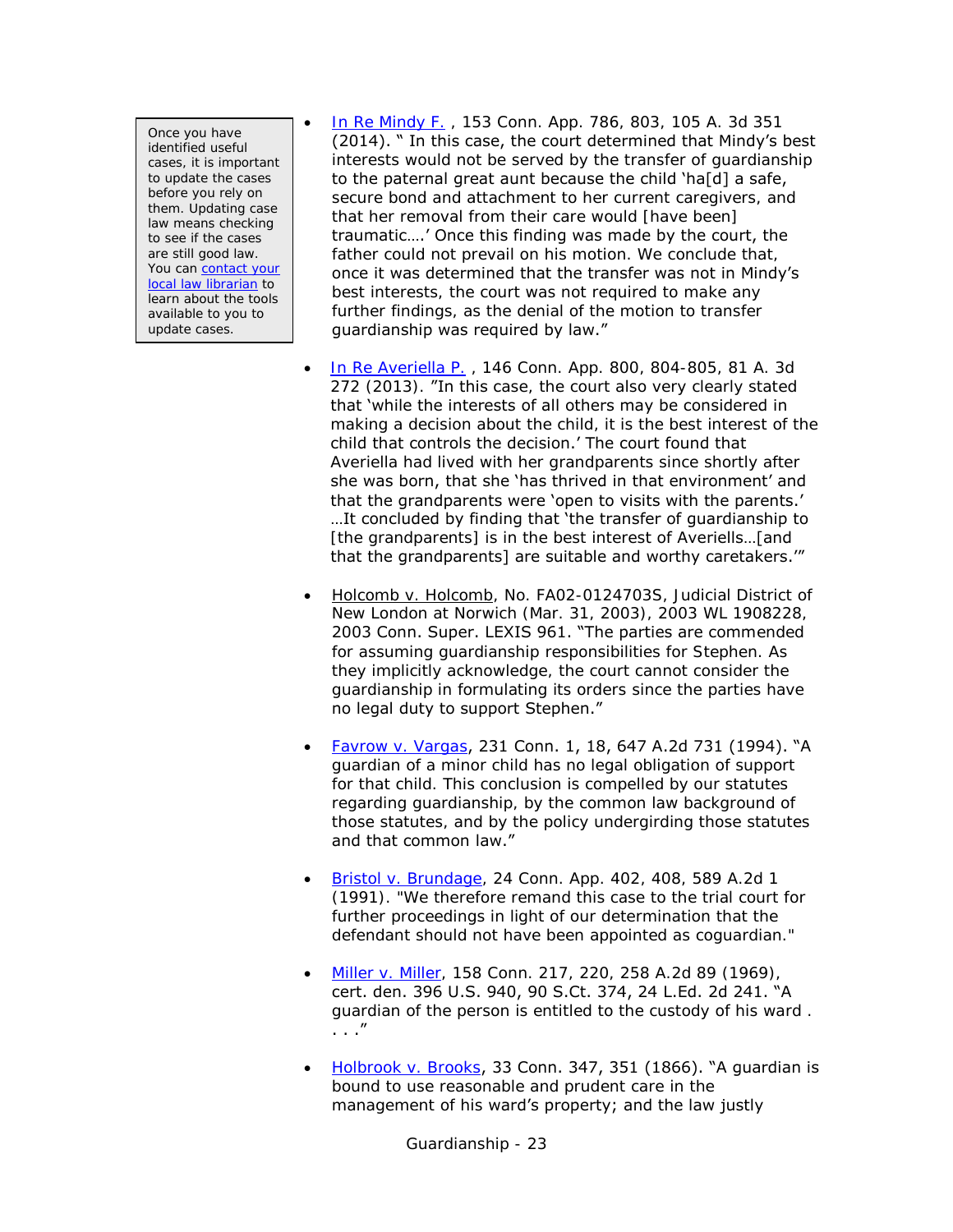requires the utmost fairness in all his dealings with the ward. He shall under no circumstances be permitted to reap any personal advantage from the use of the ward's money or other property, but all the income and profits thereof shall be faithfully accounted for. And when land is sold at private sale, as in this case, he sells at his peril, if he sells for less than a fair price."

### **WEST KEY NUMBERS:** *Guardian and Ward*  $# 28-74$ . Custody and care of ward's person and estate # 116-136. Actions

- **DIGESTS:** [ALR Index:](https://csjd-agent.auto-graphics.com/mvc/PersistentLink?key=xXaAGZfU5r8ldFWPbboRNA%3d%3d) Guardian and Ward
- **ENCYCLOPEDIAS:** 39 [Am Jur 2d](https://csjd-agent.auto-graphics.com/mvc/PersistentLink?key=X5EzqROsd%2bgrxaHpaRO7FQ%3d%3d) *Guardian and Ward* (2019). §§ 19, 20. Guardianship by judicial appointment §§ 31-37. Judicial appointment of guardian - Jurisdiction §§ 86-151. General powers and duties of guardians and conservators §§ 152-163. Actions §§ 182-200. Liability of guardian and sureties
	- 39 [C.J.S.](https://csjd-agent.auto-graphics.com/mvc/PersistentLink?key=ZlMU9tKV61M6Oo%2fA1nSmsw%3d%3d) *Guardian & Ward* (2014). §§ 56-74. Custody and care of ward's person §§ 255-273. Actions

### **TEXTS & TREATISES**:

You can click on the links provided to see which law libraries own the title you are interested in, or visit our [catalog](http://csjd-agent.auto-graphics.com/MVC/) directly to search for more treatises.

- Thomas D. Begley & Angela E. Canellos, Special Needs Trusts [Handbook](https://csjd-agent.auto-graphics.com/mvc/PersistentLink?key=tMZCaTaa2rrl3N8XEfP82zbU6hTRioXO0iZ5EJnONzk%3d) (2016).
	- Chapter 8. Guardianship of a Minor or a Person with **Disabilities** 
		- § 8.03. Guardianship of Minors
- Ralph H. Folsom & Gayle B. Wilhelm, [Incapacity, Powers Of](https://csjd-agent.auto-graphics.com/mvc/PersistentLink?key=6SSJucBiEyoD%2fj0eB8IGxA%3d%3d)  [Attorney and Adoption in Connecticut 3d](https://csjd-agent.auto-graphics.com/mvc/PersistentLink?key=6SSJucBiEyoD%2fj0eB8IGxA%3d%3d) (2019).
	- Chapter 3. Guardianships
		- § 3:11. Types of guardianships of minors
		- § 3:15. Powers and duties of quardian of minor's person
- 20 Kate McEvoy, [Connecticut](https://csjd-agent.auto-graphics.com/mvc/PersistentLink?key=bVMUhTkiLh5hUldSr5Q2Cqt3xQn8CBkt3YNV0Y%2bfWnA%3d) Practice Series, Connecticut [Elder Law](https://csjd-agent.auto-graphics.com/mvc/PersistentLink?key=bVMUhTkiLh5hUldSr5Q2Cqt3xQn8CBkt3YNV0Y%2bfWnA%3d) (2018-2019 ed.).
	- Chapter 12. Relative Caregivers
		- § 12:10. Guardianship of Person In General
		- § 12:12. Guardianship of Person Coguardianship
		- § 12:16. Guardianship of Person Permanent guardianship
		- § 12:17. Guardianship of Person Removal of parents as guardian
		- § 12:18. Guardianship of Person Removal to Superior Court
- **.** Lewis K. Parker, ed., Connecticut Lawyers' Deskbook: A [Reference Manual,](http://csjd-agent.auto-graphics.com/mvc/PersistentLink?key=KK1YeBKPl6uT8wock214gEuuamxxzyRE5jYNBdoIZRY%3d) (3d ed. 2008).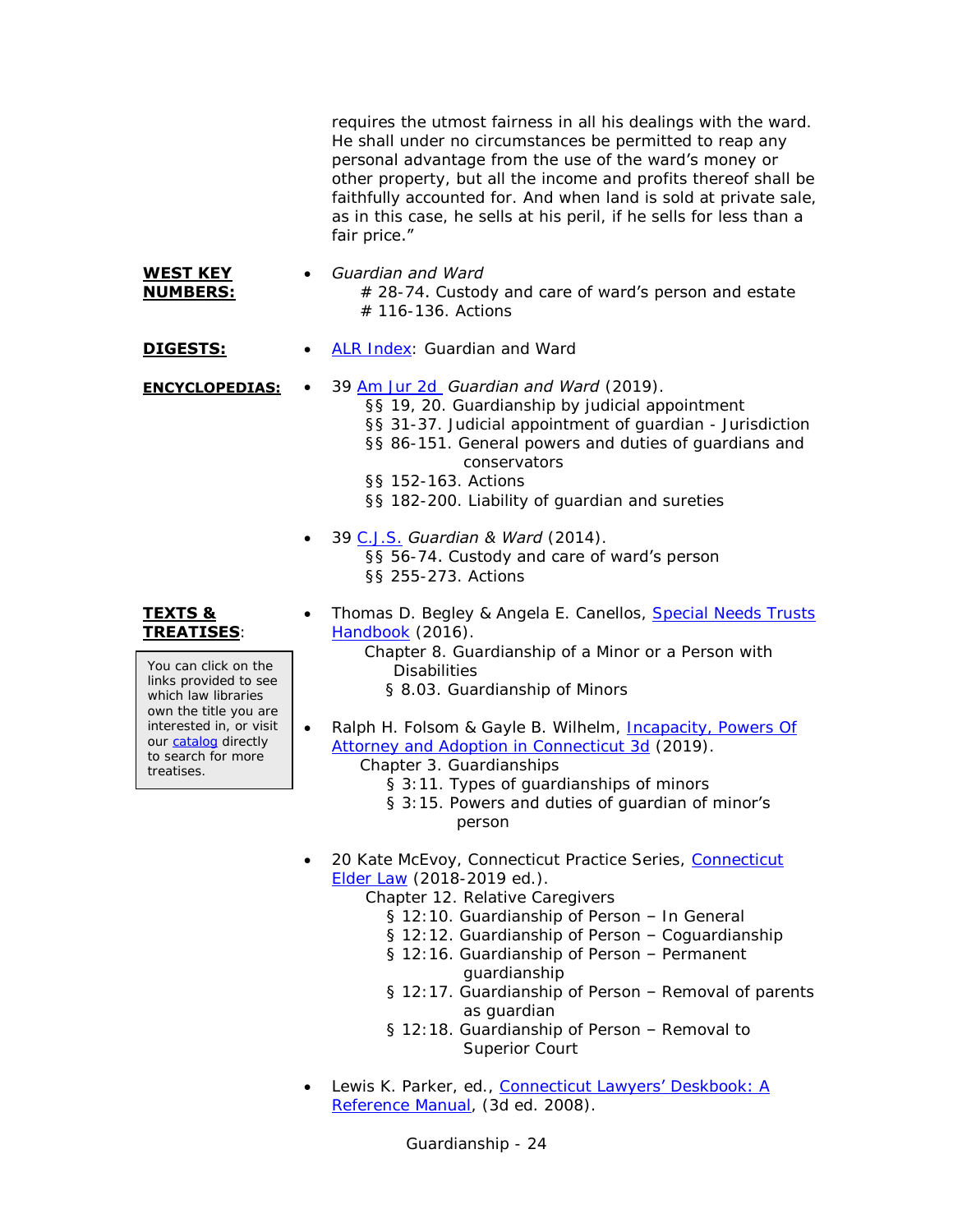o Lynn B. Cochrane, *Child Protection*. "Basic Principles: Guardianship of the Person of the Minor in Probate Court," p. 543.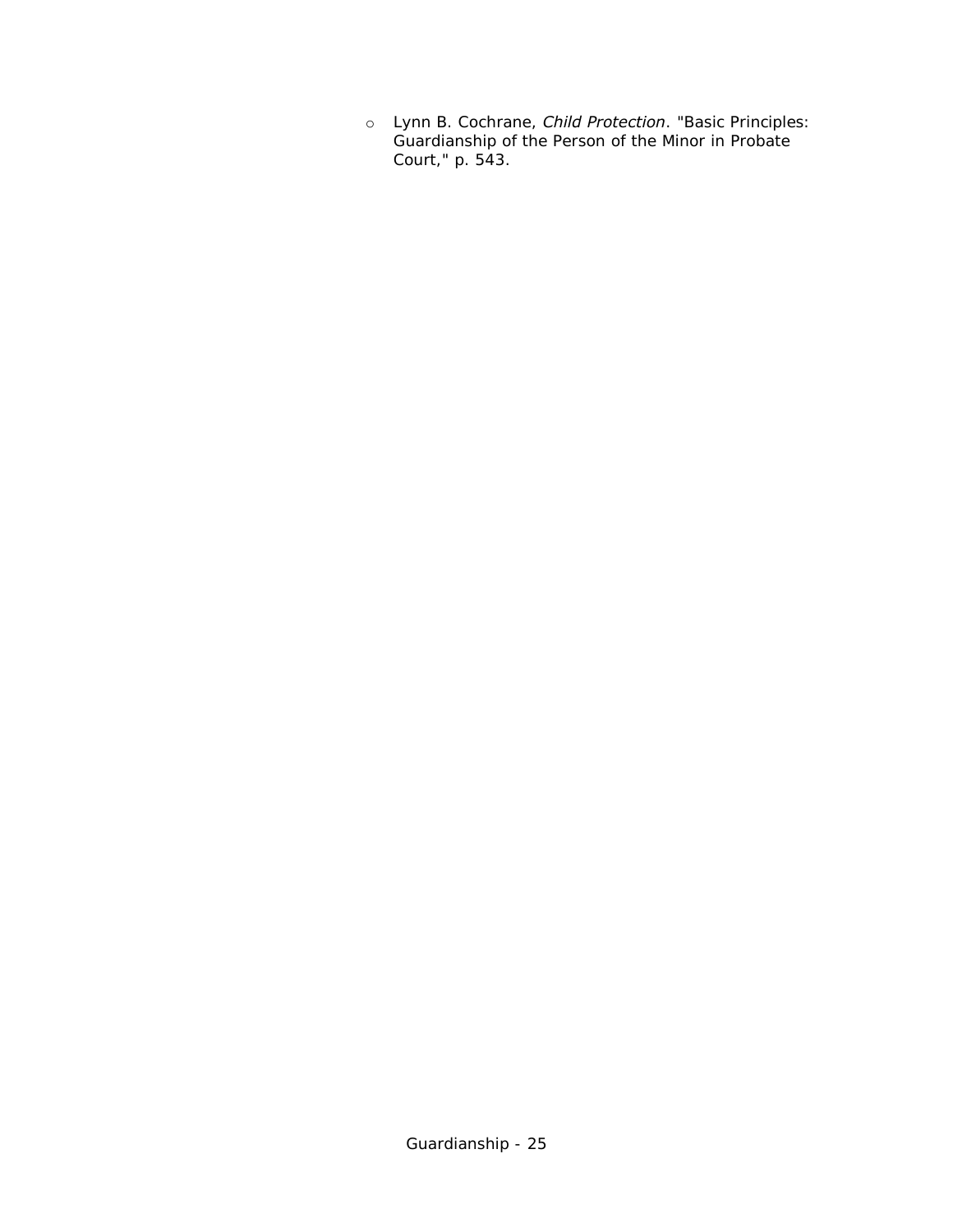<span id="page-25-0"></span>

| Prigge v. Ragaglia,<br>265 Conn. 338, 828 A.2d 542 (2003) |                                                                                                                                                                                                                                                                                                                                                                                                                                                                                                                                                                                                                                                                                                                                                                                                                                                                                                                                                                                                                                       |  |  |  |
|-----------------------------------------------------------|---------------------------------------------------------------------------------------------------------------------------------------------------------------------------------------------------------------------------------------------------------------------------------------------------------------------------------------------------------------------------------------------------------------------------------------------------------------------------------------------------------------------------------------------------------------------------------------------------------------------------------------------------------------------------------------------------------------------------------------------------------------------------------------------------------------------------------------------------------------------------------------------------------------------------------------------------------------------------------------------------------------------------------------|--|--|--|
| p. 340                                                    | "The plaintiffs brought this action, seeking monetary damages against the<br>defendants both in their official and individual capacities, and also seeking<br>injunctive relief, alleging that the defendants had discriminated against them<br>in certain underlying child custody proceedings."                                                                                                                                                                                                                                                                                                                                                                                                                                                                                                                                                                                                                                                                                                                                     |  |  |  |
| p. 349                                                    | "As to the plaintiffs' claims for money damages, this issue is controlled by<br>our decision today in <i>Miller v. Egan</i> , 265 Conn. 301, 828 A.2d 549 (2003), in<br>which we held that the exception to the doctrine of sovereign immunity for<br>actions by state officers in excess of their statutory authority applies only to<br>actions seeking declaratory or injunctive relief, not to actions for money<br>damages. When a plaintiff brings an action for money damages against the<br>state, he must proceed through the office of the claims commissioner<br>pursuant to chapter 53 of the General Statutes, §§ 4-141 through 4-165.<br>Otherwise, the action must be dismissed for lack of subject matter<br>jurisdiction under the doctrine of sovereign immunity. In the present case,<br>the plaintiffs have not received permission from the office of the claims<br>commissioner to bring their claims for money damages against the state.<br>Therefore, the doctrine of sovereign immunity bars those claims." |  |  |  |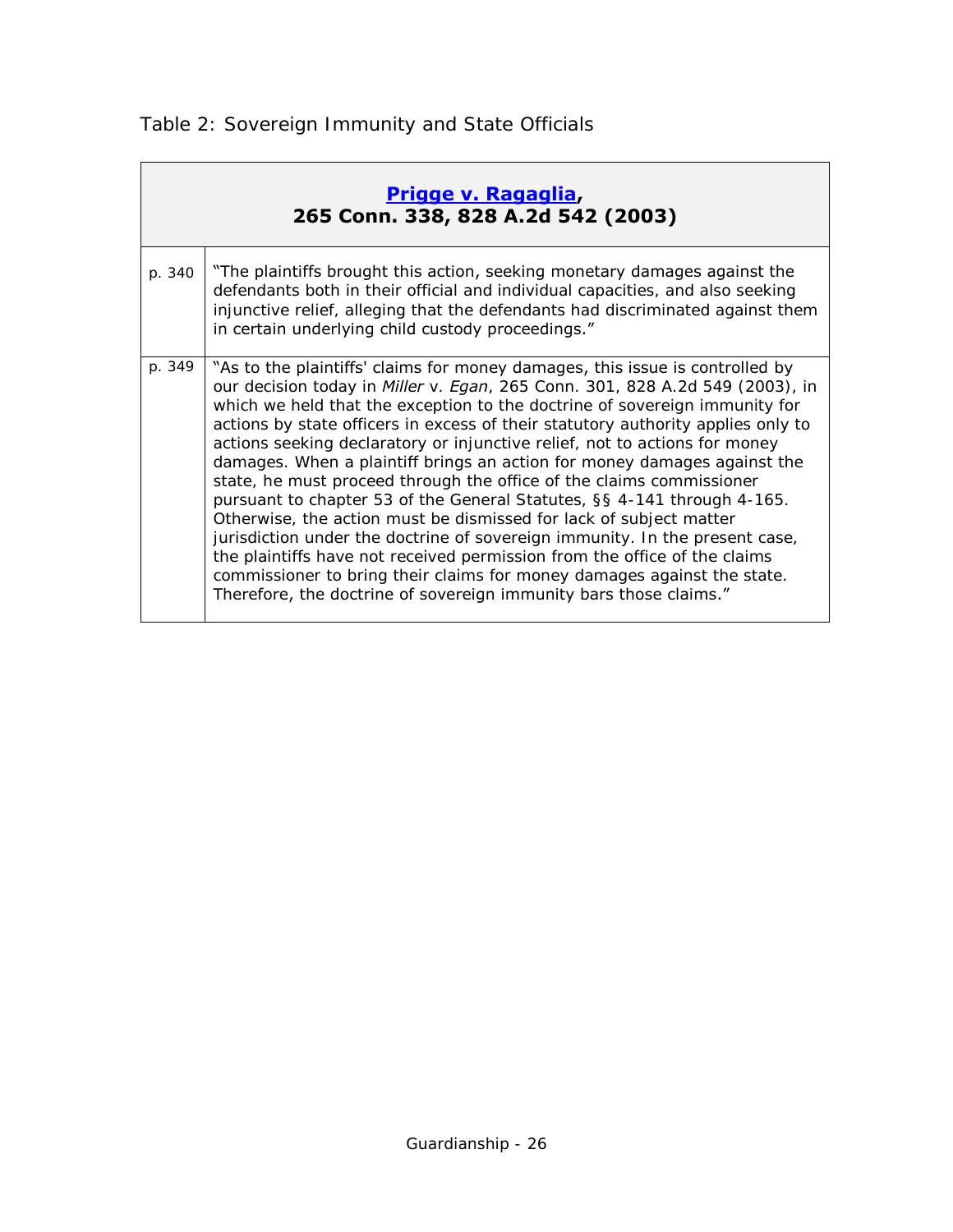## <span id="page-26-0"></span>Section 6: Guardian of the Estate of a Minor

A Guide to Resources in the Law Library

- <span id="page-26-1"></span>**SCOPE:** • Bibliographic resources relating to quardians of estates of minors in Connecticut
- **DEFINITIONS:** . . "A parent of a minor, quardian of the person of a minor or spouse of a minor shall not receive or use any property belonging to the minor in an amount exceeding ten thousand dollars in value unless appointed guardian of the estate of the minor. Such parent, guardian or spouse may hold property as a custodian under the provisions of sections 45a-557 to 45a-560b, inclusive, without being so appointed." Conn. Gen. Stats. § [45a-631\(](https://www.cga.ct.gov/current/pub/chap_802h.htm#sec_45a-631)a) (2019).
	- "When a minor is entitled to property, the court of probate for the district in which the minor resides may assign a time and place for a hearing on the appointment of a guardian of the estate of the minor." Conn. Gen. Stats. § [45a-629\(](https://www.cga.ct.gov/current/pub/chap_802h.htm#sec_45a-629)a) (2019).
	- "If the court finds that there is no guardian of the estate of the minor, it may appoint one or both of the parents or any guardian of the person of the minor to be guardian of his or her estate." Conn. Gen. Stats. § [45a-629\(](https://www.cga.ct.gov/current/pub/chap_802h.htm#sec_45a-629)b) (2019).

You can visit your local law library or search the most recent [statutes](http://search.cga.state.ct.us/r/statute/dtsearch_form.asp) and [public acts](http://search.cga.state.ct.us/r/adv/dtsearch_form.asp) on the Connecticut General Assembly website to confirm that you are using the most upto-date statutes.

**STATUTES:** • Conn. Gen. Stat. (2019)

[Chapter 802h.](http://www.cga.ct.gov/current/pub/chap_802h.htm) Protected persons and their property Part III. Guardians of the estate of a minor

- § 45a-629. Appointment of quardian for minor's estate
- § 45a-630. Application for appointment of guardian of the estate of a minor
- § 45a-631. Limitation on receipt or use of minor's property by parent, guardian or spouse. Release.
- § 45a-632. Appointment of guardian of estate of nonresident minor
- § 45a-633. Lease of minor's real estate by quardian or coguardians of estate
- § 45a-634. Inventory of ward's property by guardian of estate
- § 45a-635. Removal by foreign guardian of ward's personal property
- § 45a-636. Removal by foreign guardian of proceeds of sale of ward's real estate
- § 45a-637. Guardians of estate of minors may make partition
- § 45a-638. Court may order guardian to convey real property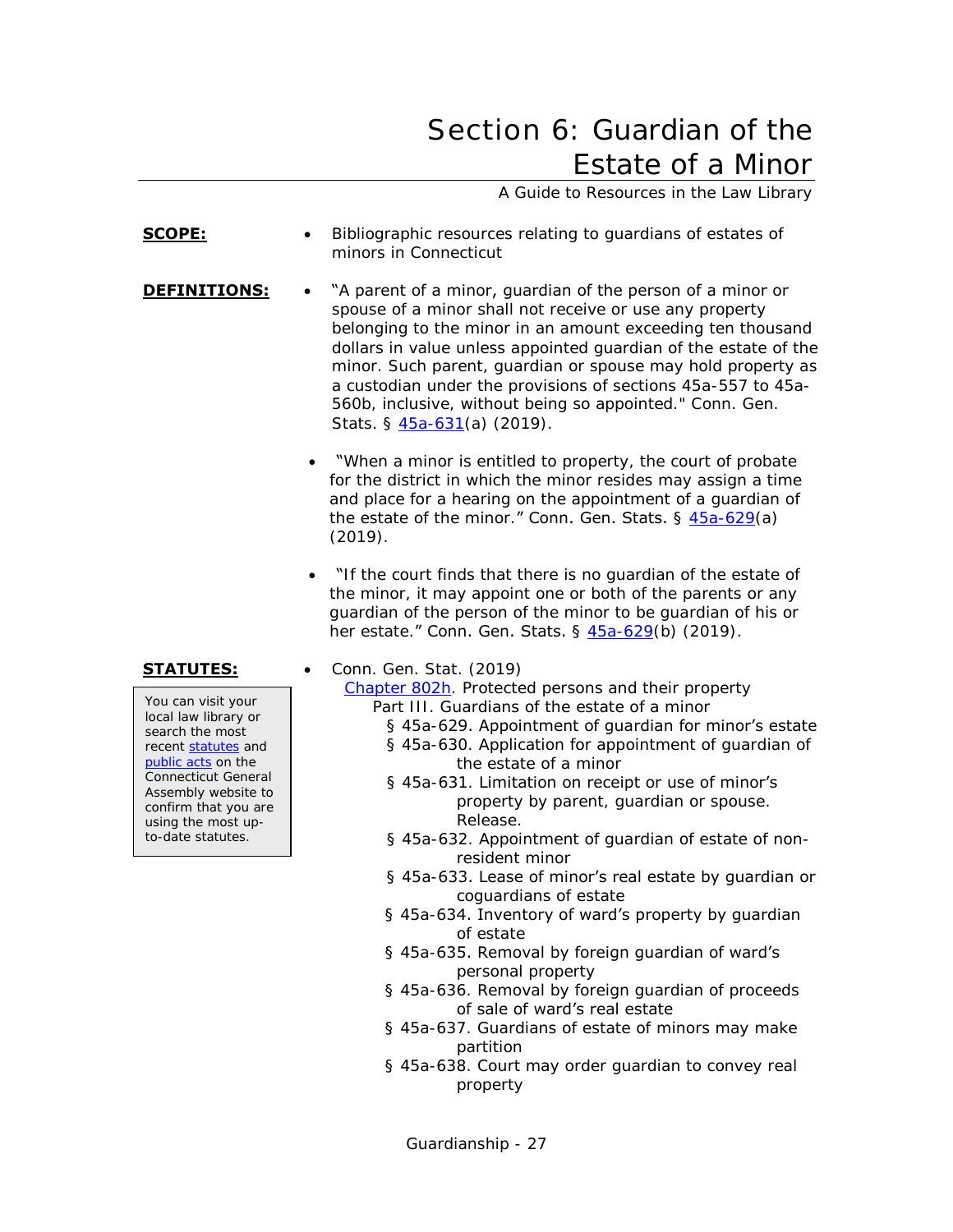- **COURT RULES:** [Connecticut Probate Court Rules of Procedure](http://www.ctprobate.gov/Documents/Probate%20Court%20Rules%20of%20Procedure.pdf) (2017) Rule 34. Guardians of Estates of Minors
- LEGISLATIVE: **•** [Public Act No. 99-84,](http://cga.ct.gov/ps99/Act/pa/1999PA-00084-R00HB-06685-PA.htm) (Reg. Sess.), effective October 1, 1999. An act concerning probate.
	- [Public Act No. 00-78](http://www.cga.ct.gov/2000/act/pa/2000PA-00078-R00HB-05880-PA.htm) (Reg. Sess.), effective October 1, 2000. An act concerning the receipt or use of property belonging to a minor. House Bill No. 5880.

**FORMS:** • [Probate Court Forms](http://www.ctprobate.gov/Pages/Probate-Court-Forms.aspx)

Official Judicial Branch forms are frequently updated. Please visit the [Official Probate](http://www.ctprobate.gov/Pages/Probate-Court-Forms.aspx)  [Court Webforms](http://www.ctprobate.gov/Pages/Probate-Court-Forms.aspx)  [page](http://www.ctprobate.gov/Pages/Probate-Court-Forms.aspx) for the current forms.

### **WEST KEY NUMBERS:**

Once you have identified useful cases, it is important to update the cases before you rely on them. Updating case law means checking to see if the cases are still good law. You can contact your [local law librarian](http://www.jud.ct.gov/lawlib/staff.htm) to learn about the tools available to you to update cases.

- PC-503. Application/appointment of guardian of estate PC 503A. Petition/appointment of guardian of the estate/compromise of new claim PC-571. Agreement of Fiduciary(ies) Guardianship of a Minor's Estate PC-580. Receipt and release of guardian of estate
- *Guardian and Ward*  $# 28-74$ . Custody and care of ward's person and estate # 116-136. Actions
- **DIGESTS:** [ALR Index:](https://csjd-agent.auto-graphics.com/mvc/PersistentLink?key=kNHyCNWLG23ljcDYRBLylzhdmjksxSl7zZ5s3b%2fBm2Y%3d) Guardian and Ward
- **COURT CASES:** . In the Matter of S and I, 29 Quinnipiac Prob. L.J. 97 (2016). "Joan's Will, dated December of 2014, was admitted to probate in June of 2015. At issue before the Court is the appointment of a guardian of the person of S and I." … "Characterizing the phrase "it is my wish" as "precatory" would essentially nullify Article VIII of the subject Will. This hyper-technical reading of that Article would be contrary to the clearly expressed intent of the testatrix. It would also be at odds with our strong public policy in favor of encouraging parents to make a testamentary selection of guardians for their children."
	- [Caron v. Adams,](http://scholar.google.com/scholar_case?case=13280985865825088908) 33 Conn. App. 673, 694, 638 A.2d 1073 (1994). "General Statutes 45a-629 provides that if a minor does not have a guardian of his estate and is entitled to property, the court may appoint the parents or guardian to be guardian of the estate. If any of these are not proper persons, the court may appoint any proper person chosen by the minor, if the minor is over the age of twelve. If the minor does not or cannot choose, or makes an improper choice, 'the court of probate shall appoint some proper person or persons, who, as guardian of the estate of the minor, shall have charge of all the minor's property, whether acquired before or after the guardian's appointment, but shall have no control over his person.' General Statutes 45a-629(b)."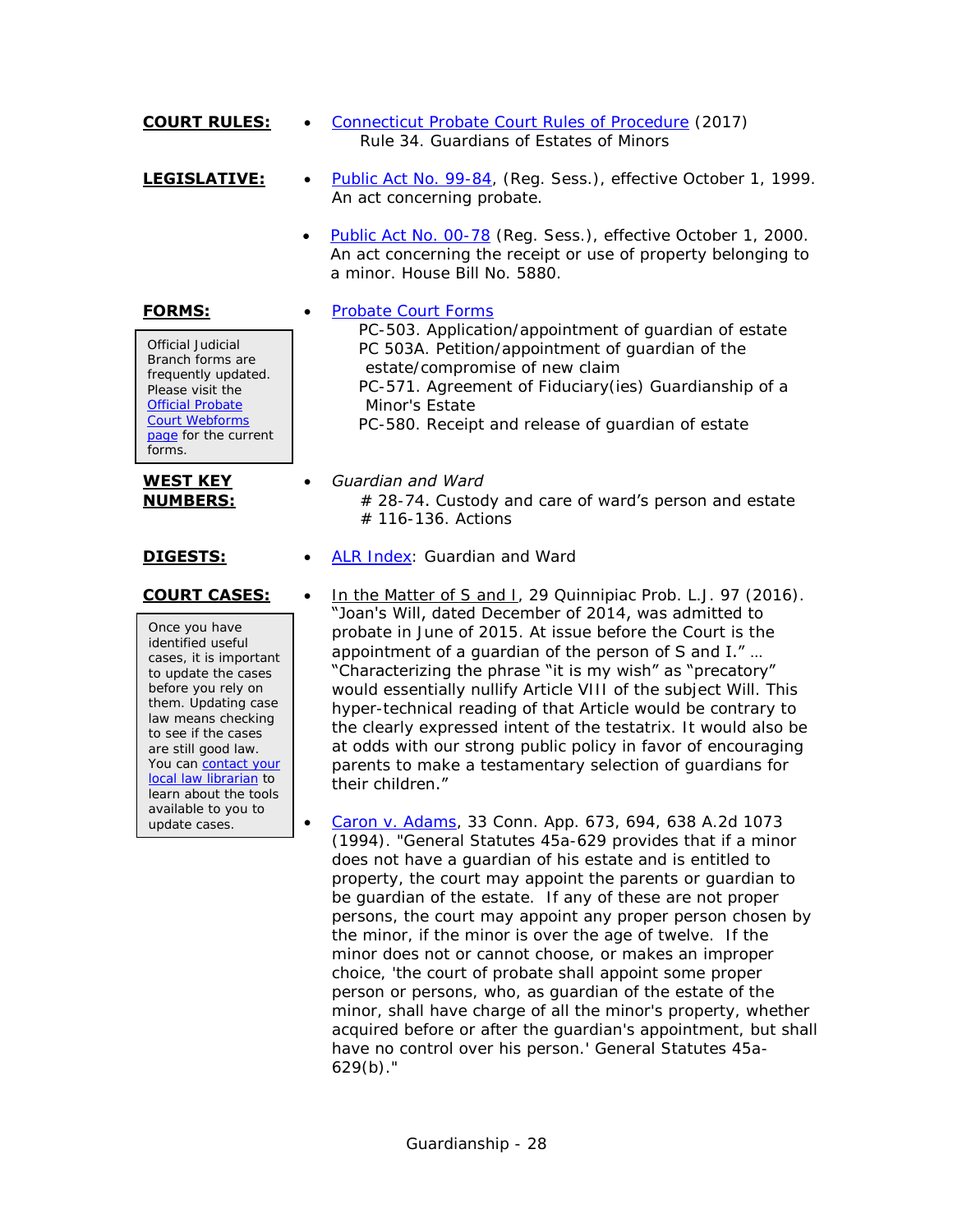- [Fitzgerald v. Fitzgerald,](http://scholar.google.com/scholar_case?case=11977236110868751291) 169 Conn. 147, 152, 362 A.2d 889 (1975). "The primary duty of the parent to support his minor children, if he is able to do so, is not relieved by the fact that they may have income from a trust created in their favor."
- [Lametta v. Connecticut Light & Power Co.](http://scholar.google.com/scholar_case?case=16191345416626758080), 139 Conn. 218, 220, 92 A.2d 731 (1952). "Under our common law an infant may sue either by next friend or by guardian, if one has been appointed. The powers and responsibilities of each in prosecuting a suit for the infant are the same."
- Rutkowski v. Connecticut Light & Power Co., 100 Conn. 49, 55, 123 A. 25 (1923). "This claim is based on the assertion that this plaintiff, only five years old, will not be entitled to the sum awarded to her until she shall come of age. There is no legal ground for this assertion. In fact this plaintiff was entitled from the date of the judgment to the immediate possession and enjoyment of the full amount of damages allowed to her, although her rights must be exercised by a guardian of her estate."
- Williams v. Cleaveland, 76 Conn. 426, 430, [56 A. 850](http://books.google.com/books?id=dfM7AAAAIAAJ&dq=%22atlantic%20reporter%2C%20volume%2056%22&pg=PA850#v=onepage&q=%22atlantic%20reporter,%20volume%2056%22&f=false) (1904). "As natural guardian he was entitled to neither the possession nor control of his son's property, either at common law . . . or by statute . . . ."

### **ENCYCLOPEDIAS:** 39 [Am Jur 2d](https://csjd-agent.auto-graphics.com/mvc/PersistentLink?key=X5EzqROsd%2bgrxaHpaRO7FQ%3d%3d) *Guardian and Ward* (2019).

§§ 99-128. Custody and control of ward's property, in general

- §§ 129-135. Investment and deposit of funds
- §§ 136-151. Sales and purchases of property
- §§ 201-209. Trust relation between guardian and ward
- 39 [C.J.S.](https://csjd-agent.auto-graphics.com/mvc/PersistentLink?key=ZlMU9tKV61M6Oo%2fA1nSmsw%3d%3d) *Guardian and Ward* (2014). §§ 75-139. Custody and care of ward's estate

### **TEXTS & TREATISES**:

You can click on the links provided to see which law libraries own the title you are interested in, or visit our [catalog](http://csjd-agent.auto-graphics.com/MVC/) directly to search for more treatises.

- 1 Thomas R. Young, [Legal Rights Of Children](https://csjd-agent.auto-graphics.com/mvc/PersistentLink?key=2b0EAbCpvbU%2frVLMWO7v2u9SPNgxeCw5Lo7SWjIJpVE%3d) (3d ed. 2017- 18).
	- Chapter 8. Children and Property Laws

 § 8:9. Guardianship as a form of protection of the property of a child

• Thomas D. Begley & Angela E. Canellos, Special Needs Trusts [Handbook](https://csjd-agent.auto-graphics.com/mvc/PersistentLink?key=tMZCaTaa2rrl3N8XEfP82zbU6hTRioXO0iZ5EJnONzk%3d) (2016).

> Chapter 8. Guardianship of a Minor or a Person with **Disabilities**

§ 8.05. Protection of Property

 Ralph H. Folsom & Gayle B. Wilhelm, [Incapacity, Powers Of](https://csjd-agent.auto-graphics.com/mvc/PersistentLink?key=6SSJucBiEyoD%2fj0eB8IGxA%3d%3d)  [Attorney and Adoption in Connecticut 3d](https://csjd-agent.auto-graphics.com/mvc/PersistentLink?key=6SSJucBiEyoD%2fj0eB8IGxA%3d%3d) (2019).

Chapter 3. Guardianships

- § 3:11. Types of guardianships of minors
- § 3:19. Necessity for guardianship of minor's estate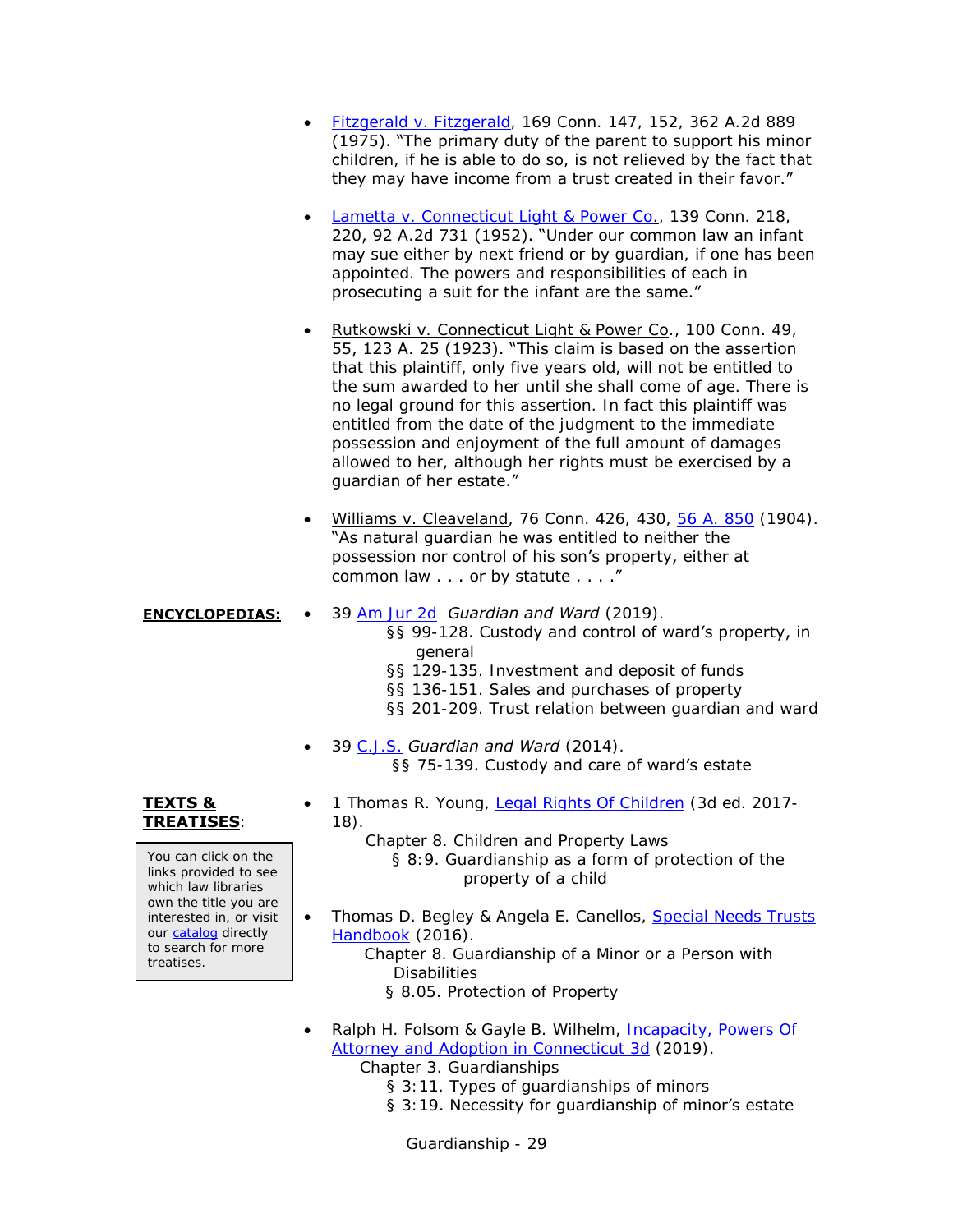- § 3:20. Probate court jurisdiction over guardianship of minor's estate
- § 3:21. Appointment of guardian of the minor's estate
- § 3:25. Probate court rule of procedure for guardians
- 20 Kate McEvoy, Connecticut Practice Series, [Connecticut](https://csjd-agent.auto-graphics.com/mvc/PersistentLink?key=bVMUhTkiLh5hUldSr5Q2Cqt3xQn8CBkt3YNV0Y%2bfWnA%3d)  [Elder Law](https://csjd-agent.auto-graphics.com/mvc/PersistentLink?key=bVMUhTkiLh5hUldSr5Q2Cqt3xQn8CBkt3YNV0Y%2bfWnA%3d) (2018-2019 ed.).

Chapter 12. Relative Caregivers § 12:19. Guardianship of the estate of a minor

- Lewis K. Parker, ed., Connecticut Lawyers' Deskbook: A [Reference Manual,](http://csjd-agent.auto-graphics.com/mvc/PersistentLink?key=KK1YeBKPl6uT8wock214gEuuamxxzyRE5jYNBdoIZRY%3d) (3d ed. 2008).
	- o Lynn B. Cochrane, *Child Protection*. "Basic Principles: Guardianship of the Person of the Minor in Probate Court," pp. 544.

review databases is available on-site at each of our [law](http://www.jud.ct.gov/lawlib/staff.htm)  [libraries.](http://www.jud.ct.gov/lawlib/staff.htm)

**LAW REVIEWS:** . Kyle A. Orsini, Note, *Guardian Of A Minor's Estate: How Far Can The Guardian Go In Expending The Minor's Money*, 8 Public access to law [Connecticut Probate Law Journal](https://csjd-agent.auto-graphics.com/mvc/PersistentLink?key=ABYl544vFqCWGUnB5V1Sxw%3d%3d) 275 (1994).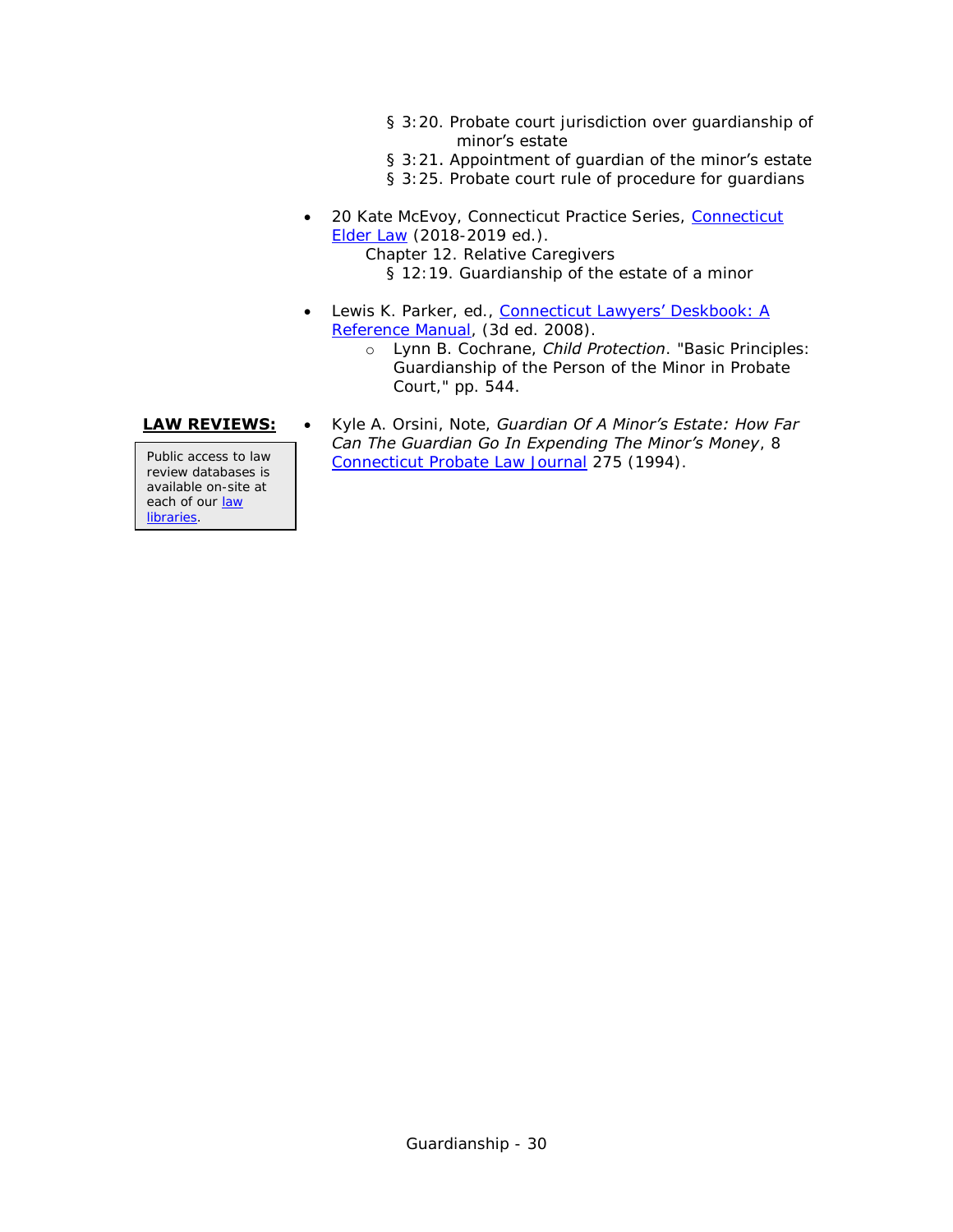## <span id="page-30-1"></span><span id="page-30-0"></span>Section 7: Testamentary Guardian or Guardian Designated by Parent in Event of Parent's Death

A Guide to Resources in the Law Library

**SCOPE:** • Bibliographic resources relating to guardianships of minors in **Connecticut DEFINITION:** • **Testamentary guardian**: "The parent of an unmarried minor, except a parent who has been removed as guardian of the person of the minor, may by will or other writing signed by the parent and attested by at least two witnesses appoint a person or persons as guardian or coguardians of the person of such minor, as guardian or coguardians of the estate, or both, to serve if the parents who are guardians of the minor are dead. If two or more instruments, whether by will or other writing, contain an appointment, the latest effective appointment made by the last surviving parent has priority. Such appointment shall not supersede the previous appointment of a guardian made by the court of probate having jurisdiction." Conn. Gen. Stat. § [45a-596\(](https://www.cga.ct.gov/current/pub/chap_802h.htm#sec_45a-596)a) (2019).

You can visit your local law library or search the most recent [statutes](http://search.cga.state.ct.us/r/statute/dtsearch_form.asp) and [public acts](http://search.cga.state.ct.us/r/adv/dtsearch_form.asp) on the Connecticut General Assembly website.

Once you have identified useful cases, it is important to update the cases before you rely on them. Updating case law means checking to see if the cases are still good law. You can contact your [local law librarian](http://www.jud.ct.gov/lawlib/staff.htm) to learn about the tools available to you to update cases.

- **STATUTES:** Conn. Gen. Stat. (2019) Chapter 802h. Protected persons and their property Part I. Protected persons in general § [45a-596.](https://www.cga.ct.gov/current/pub/chap_802h.htm#sec_45a-596) Parental appointment of guardian or coguardian of minor upon death of parents
- **LEGISLATIVE:** . [Public Act No. 00-76,](http://www.cga.ct.gov/2000/act/pa/2000PA-00076-R00HB-05782-PA.htm) § 1 (Reg. Sess.). An act concerning probate matters. Substitute House Bill 5782.
- **CASES:** [In re Joshua S.](http://scholar.google.com/scholar_case?case=13934421581573563996), 260 Conn. 182, 205, 794 A.2d 996 (2002). "All of the foregoing cases speak to a liberty right that has its basis in an ongoing relationship between parent and child. In this case, however, this special relationship no longer exists; what remains is a predeath statement by the parents of strong preference for the future regarding who should be guardians for their children. The Ps do not cite and, indeed, we have not discovered, any authority to support the proposition that this fundamental liberty interest of parents survives the death of the parents, much less that it may be passed to testamentary guardians who have had no previous relationship with the child, other than as neighbors. In the case before us, because this special parent-child relationship no longer exists, this constitutionally protected interest, likewise, no longer exists. Therefore, we are not required to give the same deference to a predeath statement of preference as we would were this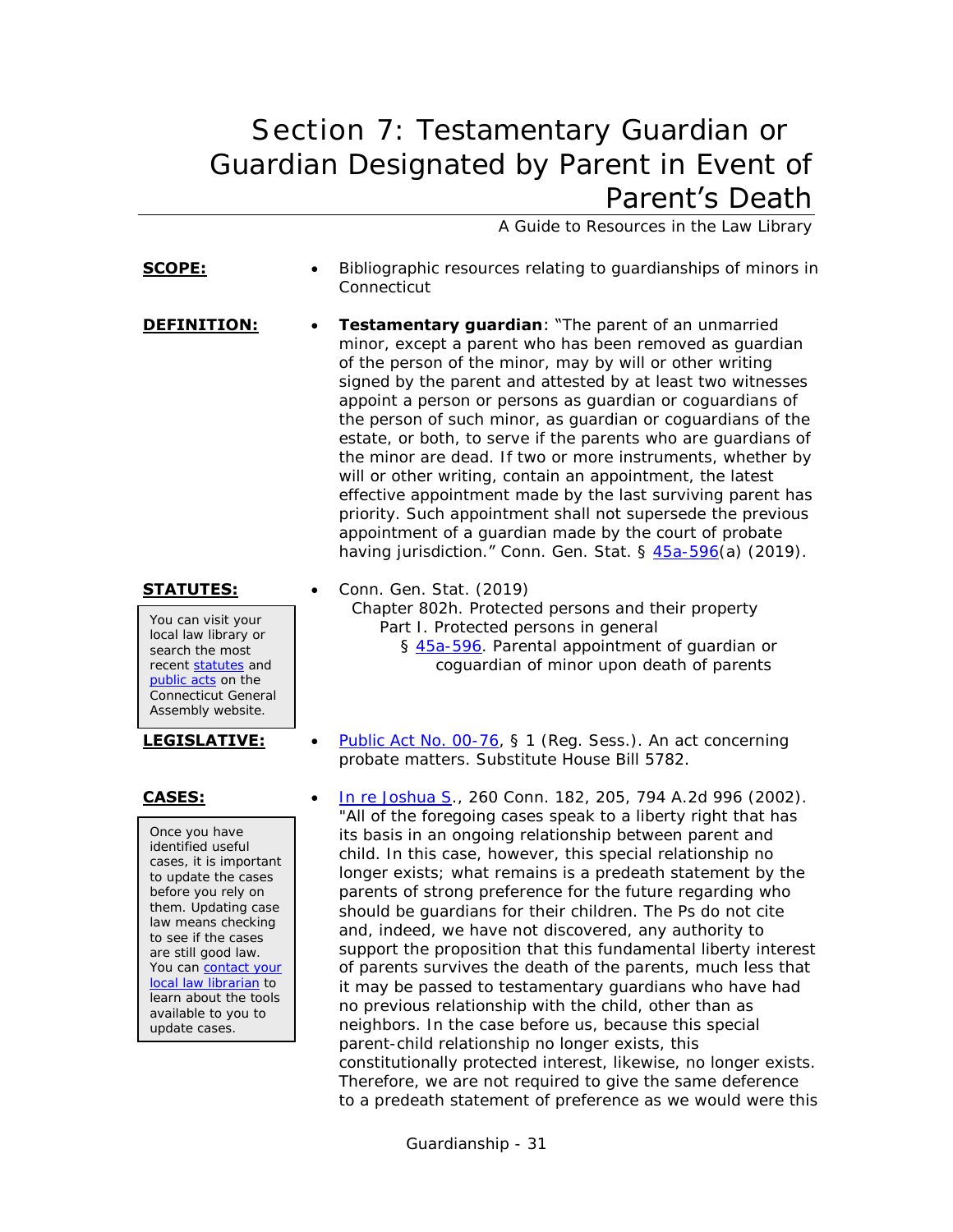a decision concerning a child made by a living parent."

- [Bristol v. Brundage,](http://scholar.google.com/scholar_case?case=14287962493801002291) 24 Conn. App. 402, 406, 589 A2d 1 (1991). "We hold that 45a-596 (a) should be interpreted as mandating the appointment of the sole surviving parent's testamentary choice of a guardian because it should be presumed that the best interests of the child are served by that appointment. This presumption, like that of 46b-56b, may be rebutted only by a showing that it would be detrimental to the child to permit the named testamentary guardian to serve as such."
- **ENCYCLOPEDIAS:** 39 [Am Jur 2d](https://csjd-agent.auto-graphics.com/mvc/PersistentLink?key=X5EzqROsd%2bgrxaHpaRO7FQ%3d%3d) *Guardian and Ward* (2019). §§ 11-18. Testamentary guardianship
	- 39 [C.J.S.](https://csjd-agent.auto-graphics.com/mvc/PersistentLink?key=ZlMU9tKV61M6Oo%2fA1nSmsw%3d%3d) *Guardian and Ward* (2014). § 21. Appointment by deed or will § 22. Appointment by deed or will—who may appoint
	- Annotation, *Function, Power, And Discretion Of Court Where There Is Testamentary Appointment Of Guardian Of Minor*, 67 ALR2d 803 (1959).
	- Ralph H. Folsom & Gayle B. Wilhelm, Incapacity, Powers Of [Attorney and Adoption in Connecticut 3d](https://csjd-agent.auto-graphics.com/mvc/PersistentLink?key=6SSJucBiEyoD%2fj0eB8IGxA%3d%3d) (2019).
		- Chapter 3. Guardianships
			- § 3:9. Parent and child—designation of guardian by parent in event of parent's death
			- § 3:11. Types of guardianships of minors
			- § 3:12. Testamentary guardians
	- 20 Kate McEvoy, [Connecticut](https://csjd-agent.auto-graphics.com/mvc/PersistentLink?key=bVMUhTkiLh5hUldSr5Q2Cqt3xQn8CBkt3YNV0Y%2bfWnA%3d) Practice Series, Connecticut [Elder Law](https://csjd-agent.auto-graphics.com/mvc/PersistentLink?key=bVMUhTkiLh5hUldSr5Q2Cqt3xQn8CBkt3YNV0Y%2bfWnA%3d) (2017-2018 ed.).
		- Chapter 12. Relative Caregivers
			- § 12:11. Guardianship of person Advance appointment
	- 2 Ann M. Haralambie, [Handling Child Custody, Abuse and](https://csjd-agent.auto-graphics.com/mvc/PersistentLink?key=sTH7wVy%2bf9fjOjNsgaMsSu848QFZKTIkehJn5XVmFw0%3d)  [Adoption Cases](https://csjd-agent.auto-graphics.com/mvc/PersistentLink?key=sTH7wVy%2bf9fjOjNsgaMsSu848QFZKTIkehJn5XVmFw0%3d) (2011). Chapter 11 Guardianship § 11.10. Testamentary guardianship
	- Lewis K. Parker, ed., Connecticut [Lawyers' Deskbook: A](http://csjd-agent.auto-graphics.com/mvc/PersistentLink?key=KK1YeBKPl6uT8wock214gEuuamxxzyRE5jYNBdoIZRY%3d) 
		- [Reference Manual,](http://csjd-agent.auto-graphics.com/mvc/PersistentLink?key=KK1YeBKPl6uT8wock214gEuuamxxzyRE5jYNBdoIZRY%3d) (3d ed. 2008).
			- o Lynn B. Cochrane, *Child Protection*. "Basic Principles: Guardianship of the Person of the Minor in Probate Court," p. 545.

review databases is available on-site at each of our law [libraries.](http://www.jud.ct.gov/lawlib/staff.htm)

**LAW REVIEWS:** . Alyssa A. DiRusso and S. Kristen Peters, *Parental Testamentary Appointments of Guardians for Children*, 25 Public access to law Duinnipiac [Probate Law Journal](https://csjd-agent.auto-graphics.com/mvc/PersistentLink?key=%2fHz0wAc6QVtZ9L6Y29K31w%3d%3d) 369 (2012).

Guardianship - 32

### **TEXTS & TREATISES**:

You can click on the links provided to see which law libraries own the title you are interested in, or visit our [catalog](http://csjd-agent.auto-graphics.com/MVC/) directly to search for more treatises.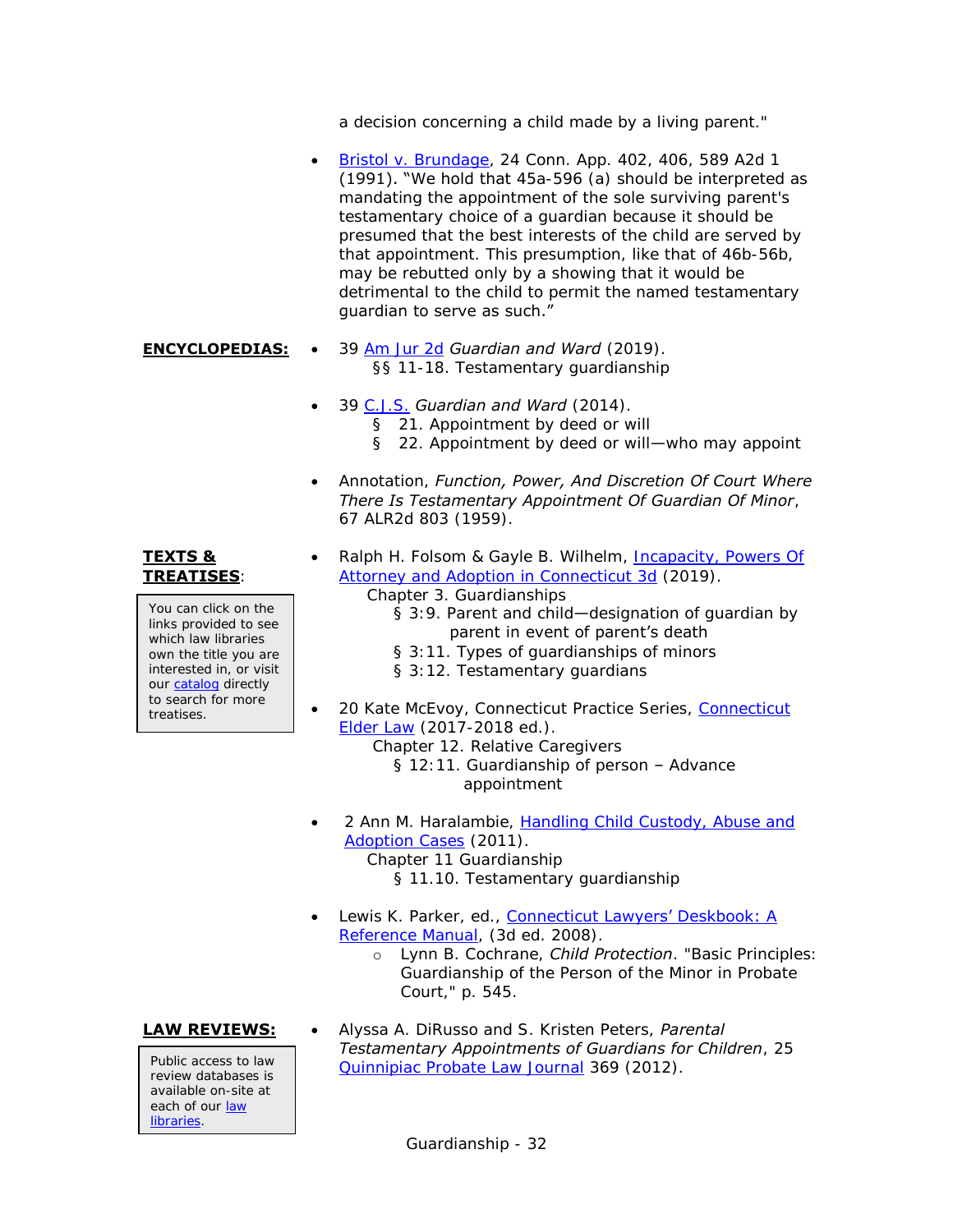# <span id="page-32-0"></span>Section 8: Guardianship of Intellectually Disabled Adults

A Guide to Resources in the Law Library

- **SCOPE:** Bibliographic resources relating to quardianship of intellectually disabled adults
- **DEFINITIONS: Plenary guardian of a person with intellectual disability**: "means a person, legally authorized state official, corporation, limited liability company, partnership or other entity recognized under the laws of this state, whether or not operated for profit, except a hospital, nursing home facility, as defined in section 19a-521, or residential care home, as defined in section 19a-521, appointed by a Probate Court pursuant to the provisions of sections 45a-669 to 45a-683, inclusive, to supervise all aspects of the care of an adult person, as enumerated in subsection (d) of section 45a-677, for the benefit of such adult, who by reason of the severity of intellectual disability, has been determined to be totally unable to meet essential requirements for his or her physical health or safety and totally unable to make informed decisions about matters related to his or her care." Conn. Gen. Stat. [§ 45a-669\(](https://www.cga.ct.gov/current/pub/chap_802h.htm#sec_45a-669)1) (2019).
	- **Limited guardian of a person with intellectual**

**disability**: "means a person, legally authorized state official, corporation, limited liability company, partnership or other entity recognized under the laws of this state, whether or not operated for profit, except a hospital or nursing home, as defined in section 19a-521, appointed by a Probate Court pursuant to the provisions of sections 45a-669 to 45a-683, inclusive, to supervise certain specified aspects of the care of an adult person, as enumerated in subsection (d) of section 45a-677, for the benefit of such adult, who by reason of the severity of intellectual disability, has been determined to be able to do some, but not all, of the tasks necessary to meet essential requirements for his or her physical health or safety or to make some, but not all, informed decisions about matters related to his or her care." Gen.Stat[.§ 45a-669\(](https://www.cga.ct.gov/current/pub/chap_802h.htm#sec_45a-669)3)(2019).

**USER GUIDES:** . Probate Court User Guide: [Guardianships of Minors](http://www.ctprobate.gov/Documents/User%20Guide%20-%20Guardians%20of%20Minors.pdf)

URL: http://www.ctprobate.gov/Pages/Probate-Court-User-Guides.aspx

**LEGISLATIVE:** . [Public Act No. 11-129,](http://www.cga.ct.gov/2011/act/pa/2011PA-00129-R00HB-06440-PA.htm) (Reg. Sess.). An Act Concerning Applications for Guardianship of an Adult with Intellectual Disability and Certain Statutory Changes Related to Intellectual Disability.

Guardianship - 33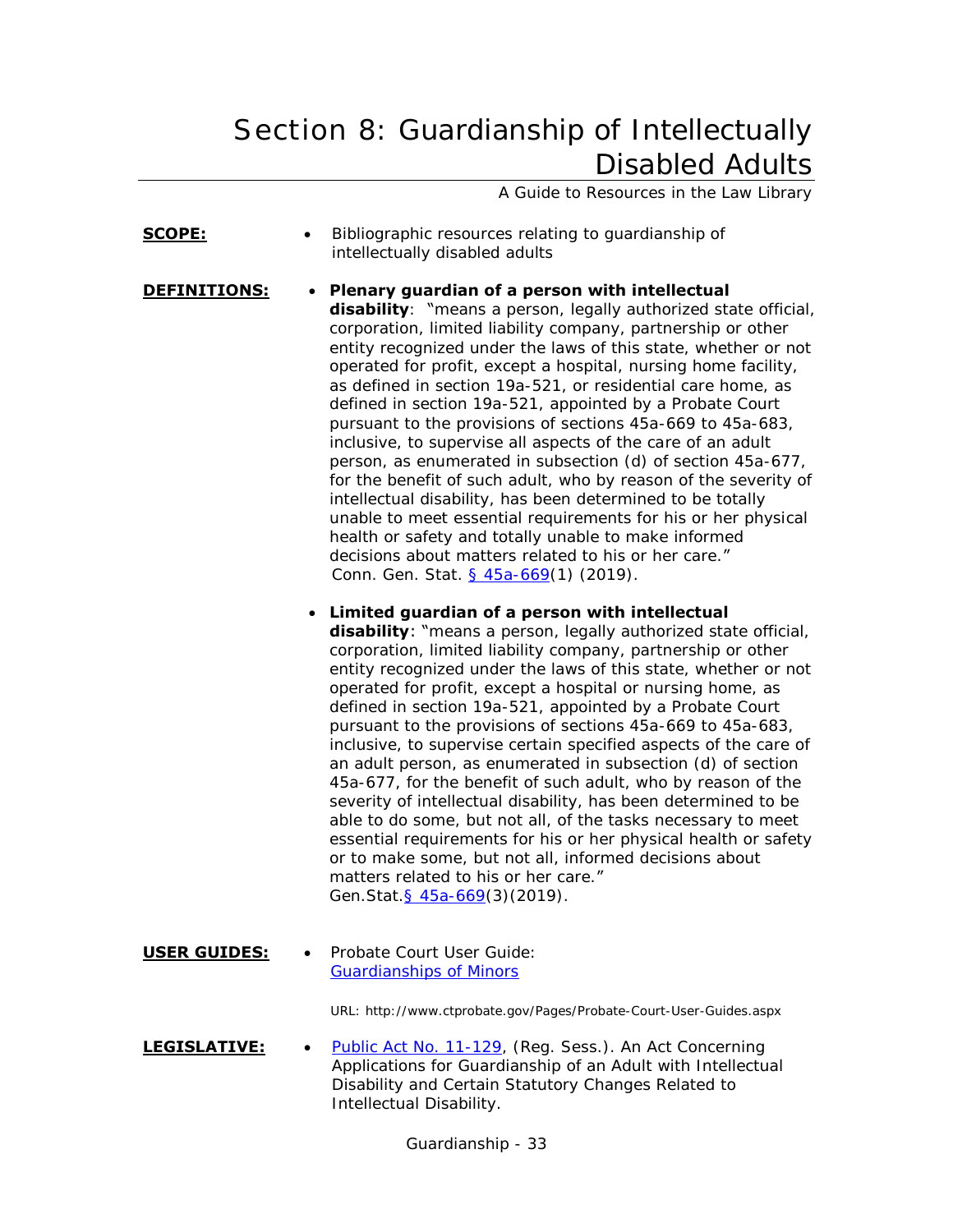[Public Act No. 16-49,](https://www.cga.ct.gov/2016/ACT/pa/2016PA-00049-R00HB-05255-PA.htm) (Reg. Sess.). An Act Concerning Guardianship of Persons with Intellectual Disability.

### **STATUTES:**

You can visit your local law library or search the most recent [statutes](http://search.cga.state.ct.us/r/statute/dtsearch_form.asp) and [public acts](http://search.cga.state.ct.us/r/adv/dtsearch_form.asp) on the Connecticut General Assembly website to confirm that you are using the most upto-date statutes.

Conn. Gen. Stat. (2019)

[Chapter 802h.](http://www.cga.ct.gov/current/pub/chap_802h.htm) Protected persons and their property Part V. Guardians of persons with intellectual disability

- § 45a-669. Definitions
- § 45a-670. Application for guardianship
- § 45a-671. Hearing on application for guardianship. Notice.
- § 45a-672. Notice of hearing
- § 45a-673. Appointment of counsel. Payment of cost for indigent persons.
- § 45a-674. Hearing for appointment of guardian. Evidence. Report by assessment team. Crossexamination of witnesses. Payment of fees for assessment team.
- § 45a-675. Right of respondent to be at hearing
- § 45a-676. Appointment of plenary guardian or limited guardian
- § 45a-677. Powers and duties of plenary or limited guardian. Report. Transfer of file.
- § 45a-678. Removal of plenary or limited guardian
- § 45a-679. Conflicts between plenary guardian, limited guardian, conservator of the estate or person and temporary conservator to be resolved by Probate Court
- § 45a-680. Appointment of standby plenary guardian or standby limited guardian. Probate bond. Duties. Confirmation by court.
- § 45a-681. Review by court of guardianship or limited guardianship of person with intellectual disability
- § 45a-682. Petition for temporary limited guardian. Notice and hearing. Appointment.
- § 45a-683. Immunity from civil liability of plenary guardian, temporary limited guardian or limited guardian of a person with intellectual disability
- § 45a-684. Payment of expenses and fees of proceeding for appointment of guardian of person with intellectual disability
- **COURT RULES:** . [Connecticut Probate Court Rules of Procedure](http://www.ctprobate.gov/Documents/Probate%20Court%20Rules%20of%20Procedure.pdf) (2017) Rule 43. Guardians of Adults with Intellectual Disability

**FORMS:** • [Probate Court Forms](http://www.ctprobate.gov/Pages/Probate-Court-Forms.aspx)

- PC-700. Petition/Guardianship of person with intellectual disability
- PC-7006. Petition/Appointment of temporary limited guardian for person with intellectual disability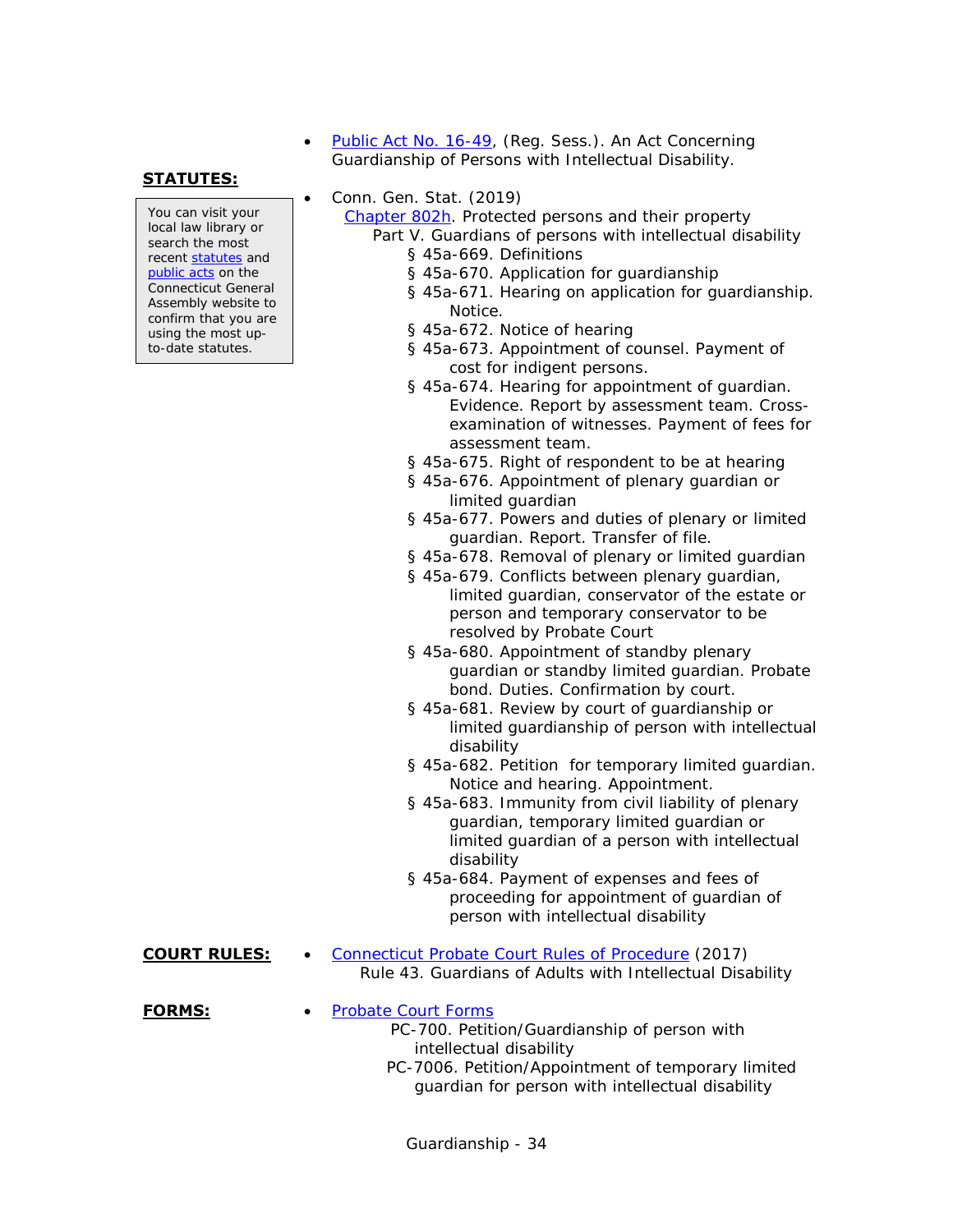Official Judicial Branch forms are frequently updated. Please visit the **Official Probate** [Court Webforms](http://www.ctprobate.gov/Pages/Probate-Court-Forms.aspx)  [page](http://www.ctprobate.gov/Pages/Probate-Court-Forms.aspx) for the current forms.

Note: Once you have identified useful cases, it is important to update the cases before you rely on them. Updating case law means checking to see if the cases are still good law. You can **contact your** [local law librarian](http://www.jud.ct.gov/lawlib/staff.htm) to learn about the tools available to you to update cases.

- PC-701. Application/Placement of person with intellectual disability
- PC-702. Application/Sterilizatio of adult
- PC-705. Petition/Determinatio of competency to vote RE: Person with intellectual disability
- PC-770. Assessment Team Evaluation/Guardianship of person with intellectual disability
- PC-770A. DDS Professional or Assessment Team Evaluation/Guardianship of person with intellectual disability/Review
- PC-771. Guardian's report/Guardianship of person with intellectual disability
- PC-772. Psychologist's report/Placement of person with intellectual disability
- PC-773. Panel evaluation/Sterilization of adult

**CASES:** In re: B, Conserved Person, 29 Quinnipiac Prob. L.J. 383, 408 (2016). "In the consideration of conflicts between coguardians or co-conservators, the standard of review is the same, although there are two statutes which arguably apply. Conn. Gen. Stat. § 45a-679 (2016) authorizes the Court to resolve conflicts between a plenary guardian or limited guardian of the person with an intellectual disability and a conservator of the estate or person for the same individual. Conn. Gen. Stat. § 45a-657 (2016) similarly empowers the Court to resolve conflicts between conservators. In each case the Court is directed to make its determination on the basis of the best interests of the ward or conserved person.

> In this case, the Westport-Weston Probate Court is the proper court for jurisdiction of this dispute because the guardians and conservators, each being the same set of parents, were appointed in this Court."

- In re: The Guardianship of Z., 29 Quinnipiac Prob. L.J. 18 (2015). "Our statutes provide no explicit guidelines to aid the Court in determining what is in the best interest of an intellectually disabled adult when plenary guardianship is contested. Neither party in this matter nor this Court has been able to find a case precisely on point. This category of adults is unique; while they are entitled to the vast majority of civil rights conferred on adults, the reality of their condition requires them to be treated like children in terms of their daily care. Although no one can predict the future with certainty, it is likely that the vast majority of these adults will not change so much as to no longer need a plenary guardian. However, as they age, they may well mature in certain aspects of their life so as to be able to express a preference with respect to what they want to do and with whom they would like to spend their time."
- In re Cindy Marie Garcia, 26 Quinnipiac Probate Law Journal 219 (2013). "The first issue presented is the standard to be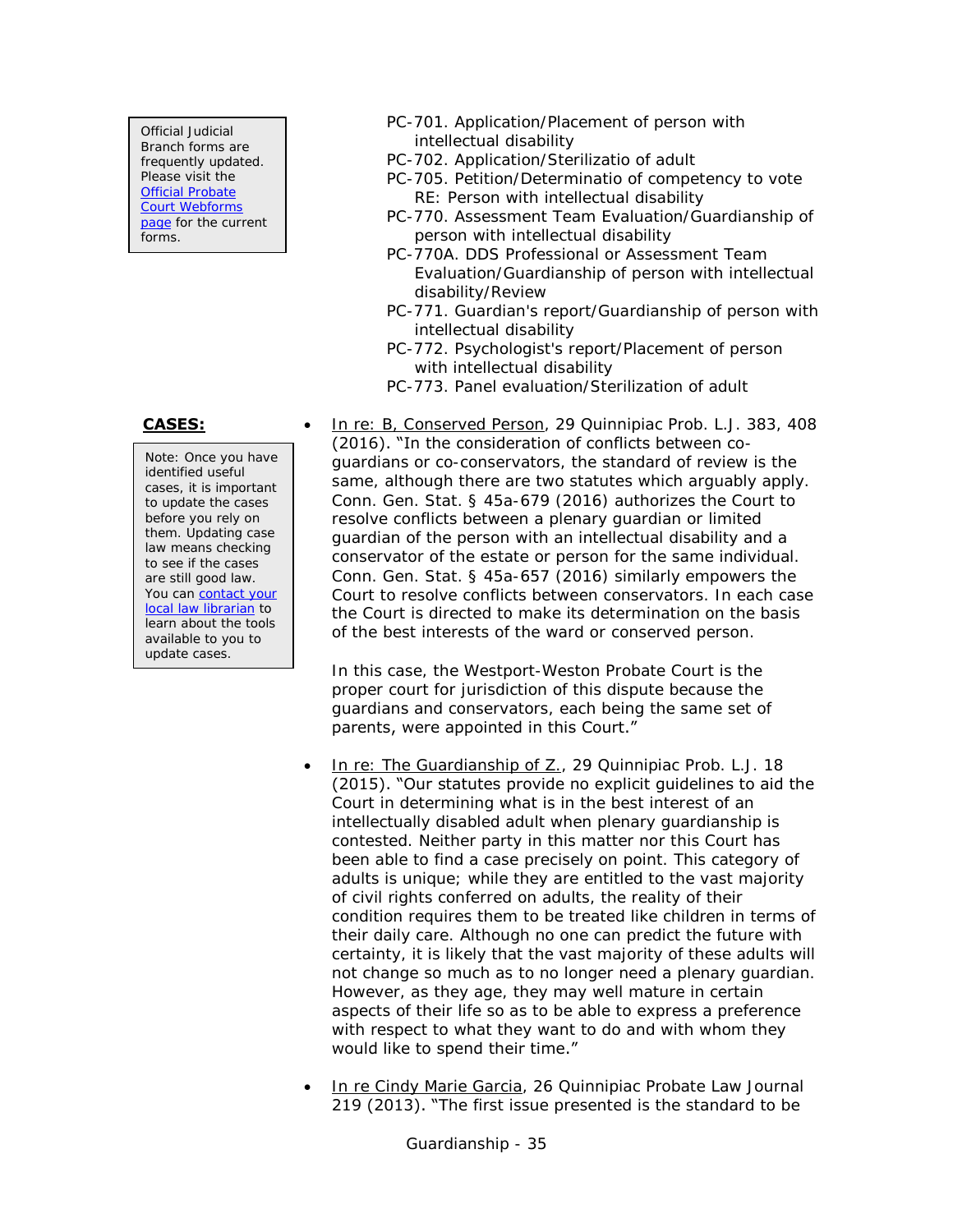applied in a case appointing a guardian for an adult. The statute and the case law delineate a simple 'best interests' standard. See Conn. Gen. Stat. § 45a-676(f) (2011) [now 2013]. The Connecticut Supreme Court has held that a respondent's preference is one factor the court must consider when determining the best interests of the respondent, and the court '*may also* give weight to other factors that bear on the respondent's 'best interests'" *Oller v. Oller-Chiang*, 230 Conn. 828, 849, 646 A.2d 822, 833 (1994) (emphasis in original). The court in *Oller* also acknowledged that, in some cases, it may be difficult to determine a respondent's preference. As the court explained, '[t]his may be the case, for example, if a respondent cannot understand that he or she may express a preference or cannot effectively communicate that preference.'" *Oller v. Oller-Chiang*, 230 Conn. 828, 851, 646 A.2d 822, 834 (1994).

 Carney v. Federal Express Corp., Judicial District of New Haven at New Haven, Docket No. CV02 0467894 (Mar. 3, 2003), 34 Conn. L. Rptr. 270, 2003 WL 1228080, 2003 Conn. Super. LEXIS 619. "Because of the special affinity existing between parent and child, a parent of a mentally retarded adult should enjoy the same legally protected rights and status as the parent of a minor. Thus, a father has sufficient standing as a parent to appeal from a decision of a Probate Court denying him the appointment of the guardianship of his adult daughter who is determined to be incompetent."

"While the court acknowledges that there is some appeal in recognizing a claim for damages by a parent of a mentally handicapped adult, the court concludes that the wiser judicial policy is not to recognize this type of claim. The cause of action asserted is a form of third-party liability of the defendants. That is, the parent seeks to recover from the defendants, not for tortious harms that the defendants inflicted directly on her, but for financial and emotional harms she alleges to have suffered as a result of the defendants' tortious conduct committed against another with whom she has close relationship, namely, her son."

- [Oller v. Oller-Chiang,](http://scholar.google.com/scholar_case?case=5378612858795639657) 230 Conn. 828, 831-832, 646 A.2d 822 (1994). "More specifically, we address the following principal issues: (1) whether the act requires that the respondent be present at any court hearing concerning the appointment of a guardian; (2) whether the respondent may waive his or her presence and, if so, the necessary requirements for such a waiver; and (3) whether, in determining what is in the best interests of the respondent, the judge must ascertain the respondent's preference as to who should be his or her guardian."
- [Buchholz's Appeal from Probate](http://scholar.google.com/scholar_case?case=55981807337474183), 9 Conn. App. 413, 420, 519 A.2d 615 (1987). "Because of the special affinity existing

Guardianship - 36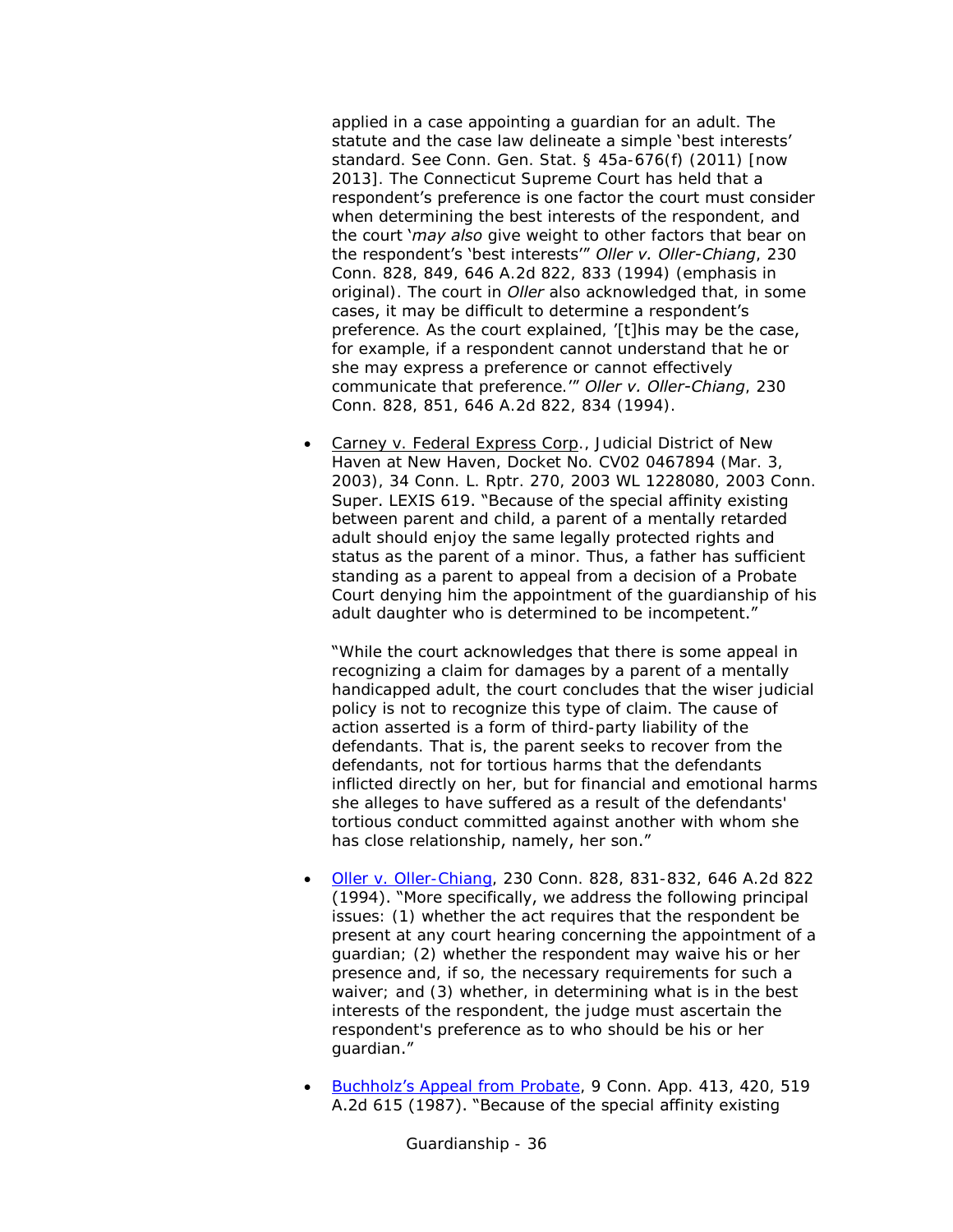between parent and child, a parent of a mentally retarded adult should enjoy the same legally protected rights and status as the parent of a minor."

**WEST KEY NUMBERS:** *Mental Health*

- # 101-210. Guardianship in general
- # 137-142. Hearing and determination
- $#$  148-157. Review (of quardianship)
- # 174-177. Removal of guardian
- **ENCYCLOPEDIAS:** . Peter G. Guthrie, Annotation, *Priority And Preference In Appointment Of Conservator Or Guardian For An Incompetent*, 65 ALR3d 991 (1975).
	- Annotation, *Mental Condition Which Will Justify The Appointment Of Guardian, Committee, Or Conservator Of The Estate For An Incompetent Or Spendthrift*, 9 ALR3d 774 (1966).

### **TEXTS & TREATISES**:

You can click on the links provided to see which law libraries own the title you are interested in, or visit our [catalog](http://csjd-agent.auto-graphics.com/MVC/) directly to search for more treatises.

- National Guardianship Association, [Fundamentals of](https://csjd-agent.auto-graphics.com/mvc/PersistentLink?key=RrNG7gQgeKtp6CZwi%2fNkpL%2fyNH9ZRa%2bri0R02GI4ixg%3d)  [Guardianship: What Every Guardian Should Know](https://csjd-agent.auto-graphics.com/mvc/PersistentLink?key=RrNG7gQgeKtp6CZwi%2fNkpL%2fyNH9ZRa%2bri0R02GI4ixg%3d) (2017). Chapter 3. Rights of Individuals Under Guardianship Chapter 4. Roles of the Guardian
- Thomas D. Begley & Angela E. Canellos, Special Needs Trusts [Handbook](https://csjd-agent.auto-graphics.com/mvc/PersistentLink?key=tMZCaTaa2rrl3N8XEfP82zbU6hTRioXO0iZ5EJnONzk%3d) (2016).
	- Chapter 8. Guardianship of a Minor or a Person with **Disabilities** 
		- § 8.04. Guardianships for incapacitated persons
		- § 8.06. Uniform Adult Guardianship and Protective Proceedings Jurisdictional Act
- Margaret S. Price, [The Special Needs Child and Divorce,](http://csjd-agent.auto-graphics.com/mvc/PersistentLink?key=Cd%2b7ERCCvk%2fAJYkpbZFHvHtrYJAGSTwATvmPhtp5xWM%3d) (2009).

Chapter 10. Guardianships, Special Needs Trusts, and Other Estate Planning Issues

- Sally Balch Hurme, Steps to Enhance Guardianship [Monitoring,](http://csjd-agent.auto-graphics.com/mvc/PersistentLink?key=KmggBuMWzfqtHgnBpQCw6w%3d%3d) (1991).
- Ralph H. Folsom & Gayle B. Wilhelm, [Incapacity, Powers Of](https://csjd-agent.auto-graphics.com/mvc/PersistentLink?key=6SSJucBiEyoD%2fj0eB8IGxA%3d%3d)  [Attorney and Adoption in Connecticut 3d](https://csjd-agent.auto-graphics.com/mvc/PersistentLink?key=6SSJucBiEyoD%2fj0eB8IGxA%3d%3d) (2019).

Chapter 3. Guardianships

- § 3:2. Plenary and limited guardians for intellectually disabled persons
- § 3.3. Connecticut Uniform Adult Protective Proceedings Jurisdiction Act
- § 3.5. Challenging legality of involuntary guardianship
- 20 Kate McEvoy, [Connecticut](https://csjd-agent.auto-graphics.com/mvc/PersistentLink?key=bVMUhTkiLh5hUldSr5Q2Cqt3xQn8CBkt3YNV0Y%2bfWnA%3d) Practice Series, Connecticut [Elder Law](https://csjd-agent.auto-graphics.com/mvc/PersistentLink?key=bVMUhTkiLh5hUldSr5Q2Cqt3xQn8CBkt3YNV0Y%2bfWnA%3d) (2018-2019 ed.).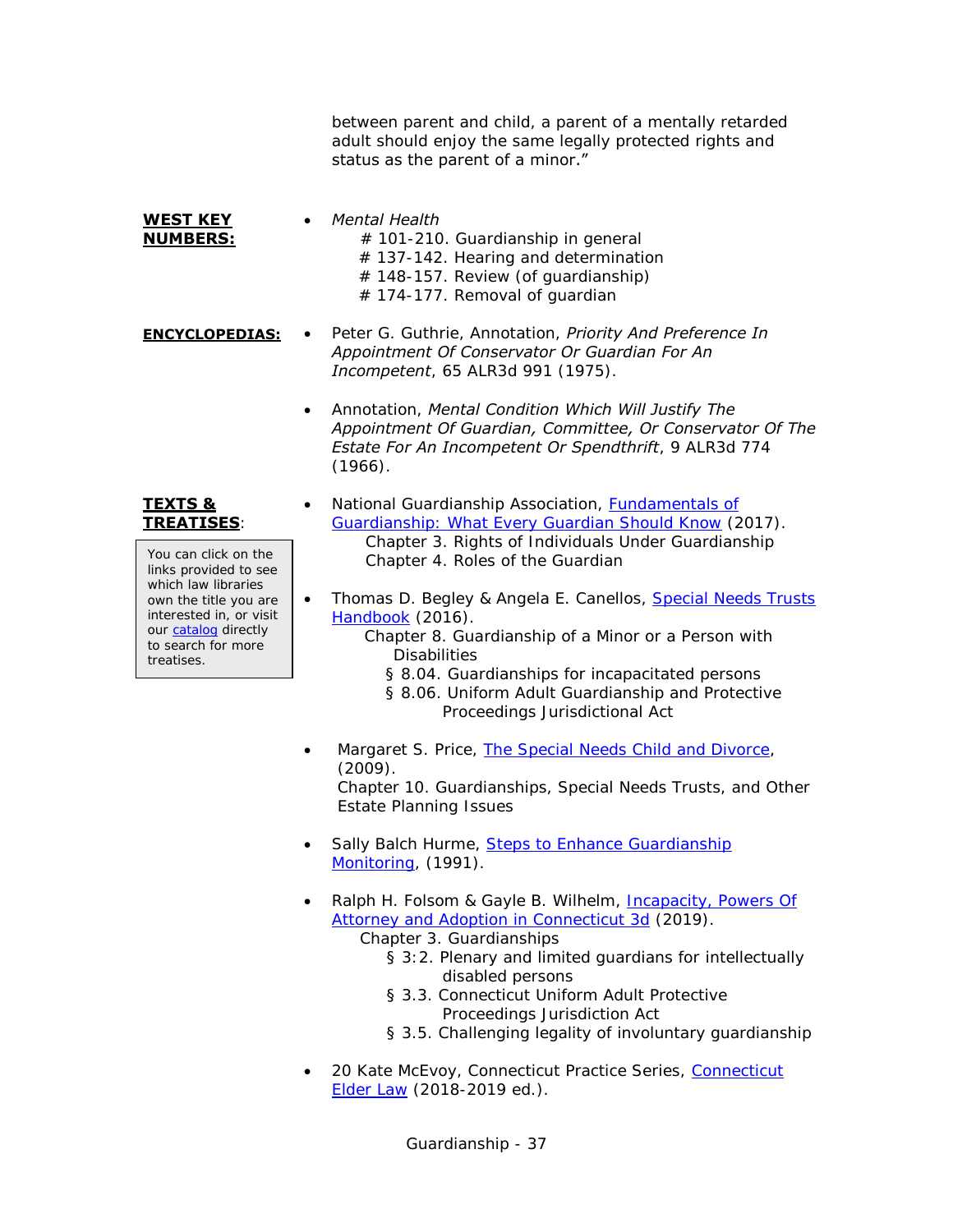- Chapter 13. Interventions for Individuals with Diminished Capacity
	- § 13:32. Guardianship of persons with intellectual disabilities
	- § 13:33. Guardians Compensation
	- § 13:34. Guardianship for individuals with intellectual disabilities – Resources

review databases is available on-site at each of our law [libraries.](http://www.jud.ct.gov/lawlib/staff.htm)

**LAW REVIEWS:** . Michael Dolan, Note, *Do Connecticut's Conservator Statutes Possess the Necessary Due Process Guarantees*? 9 Public access to law [Connecticut Probate Law Journal](https://csjd-agent.auto-graphics.com/mvc/PersistentLink?key=OXFVnGeScuQ22r3R4NAXjA%3d%3d) 297 (1995).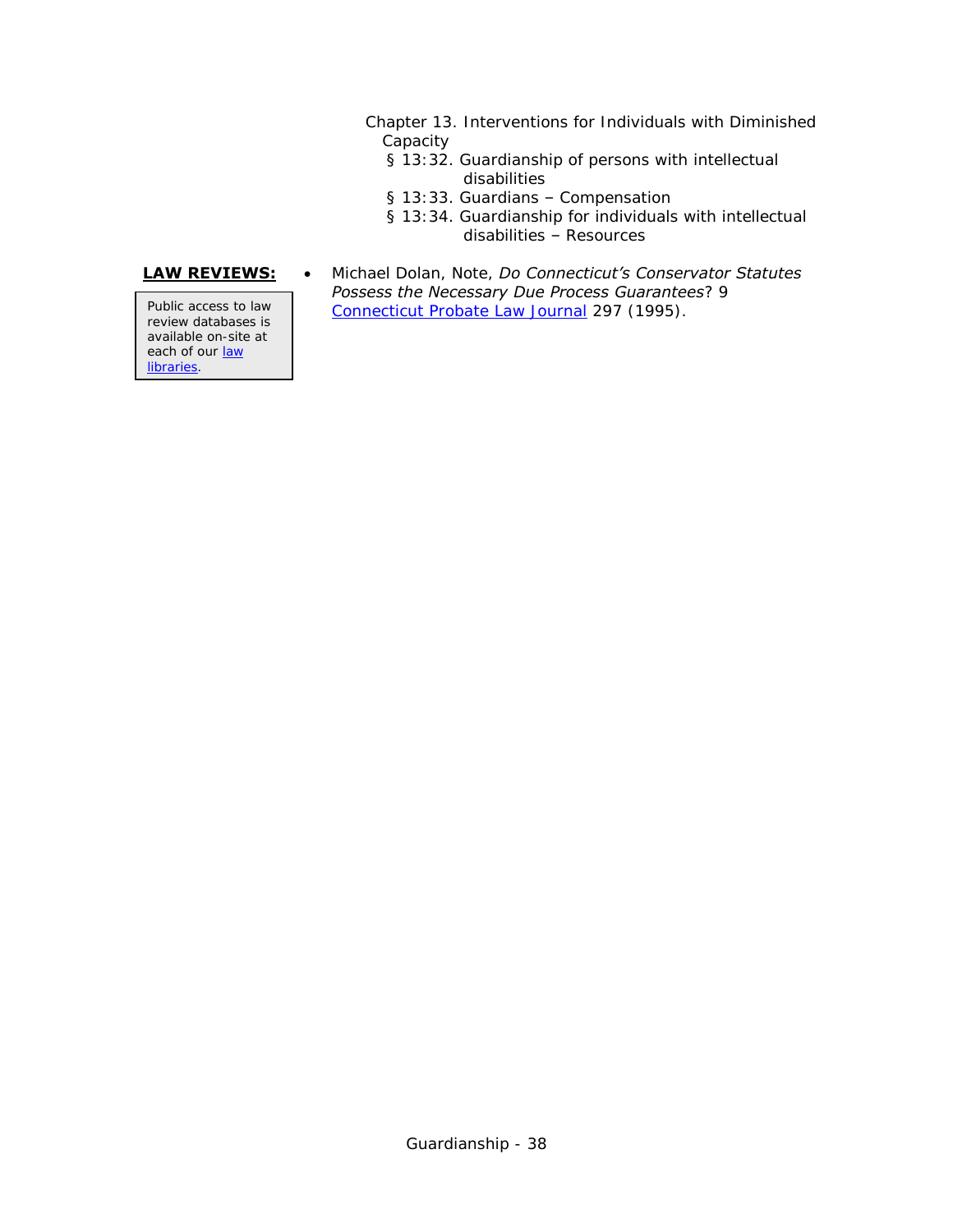# <span id="page-38-0"></span>Section 9: Jurisdiction of the Courts Over Guardianship

A Guide to Resources in the Law Library

- **SCOPE:** Bibliographic resources relating to the Connecticut court's jurisdiction over guardianships of minor's person in Connecticut
- **DEFINITIONS: Transfer of proceeding to Superior Court or Regional Children's Probate Court:** "Before a hearing on the merits in any case under sections 45a-603 to 45a-622, inclusive, that is contested, the Probate Court shall, on the motion of any party other than a party who applied for the removal of a parent as a guardian, or may, on the court's own motion or motion of the party who applied for the removal of a parent as a guardian, transfer the case to the Superior Court in accordance with rules adopted by the judges of the Supreme Court. In addition to the provisions of this section, the Probate Court may, on the court's own motion or motion of any interested party, transfer any proceeding under sections 45a-603 to 45a-622, inclusive, to a Regional Children's Probate Court established pursuant to section 45a-8a. If the case is transferred and venue altered, the clerk of the Probate Court shall transmit to the clerk of the Superior Court or the Regional Children's Probate Court to which the case was transferred, the original files and papers in the case." Conn. Gen. Stat. § [45a-623](https://www.cga.ct.gov/current/pub/chap_802h.htm#sec_45a-623) (2019).
	- **Age of minor:** "The Supreme Court issued its opinion in In re Henrry P. B.–P., supra, 327 Conn. at 316, 173 A.3d 928, … holding that the Probate Court does not lose its authority to make special immigrant juvenile status findings pursuant to § 45a–608n(b) when the child who is the subject of the petition reaches the age of eighteen during the pendency of the petition. We agree with the petitioner that In re Henrry P. B.–P. controls the resolution of this appeal." [In re Sandy J. M.-M,](https://scholar.google.com/scholar_case?case=5070826238746908409&q=In+re+Sandy+J.+M.-M&hl=en&as_sdt=4,7) 179 Conn. App. 772, ---A.3d---- (2018).
	- **Probate Court**: "In Connecticut since the earliest colonial days, 'a benign yet arbitrary power, which every sovereignty exercises, to take care of the persons and estates of infants,' has been conferred by statute upon the Courts of Probate . . . . From any decree of the Court of Probate, any person aggrieved may appeal to the Superior Court . . . . The appellate court will take the place of the Court of Probate and try the case *de nova*, but it has no greater power." Dunham v. Dunham, 97 Conn. 440, 442-443, [117 A. 504](http://books.google.com/books?id=isfzAAAAMAAJ&dq=atlantic%20reporter%2C%20%22volume%20117%22&pg=PA504#v=onepage&q=atlantic%20reporter,%20%22volume%20117%22&f=false) (1922).
	- **Residence of minor:** "the residence of a minor means his or her actual residence and not that imputed to the minor by the residence of his or her parents or guardian." Conn. Gen. Stat. § [45a-603](https://www.cga.ct.gov/current/pub/chap_802h.htm#sec_45a-603) (2019).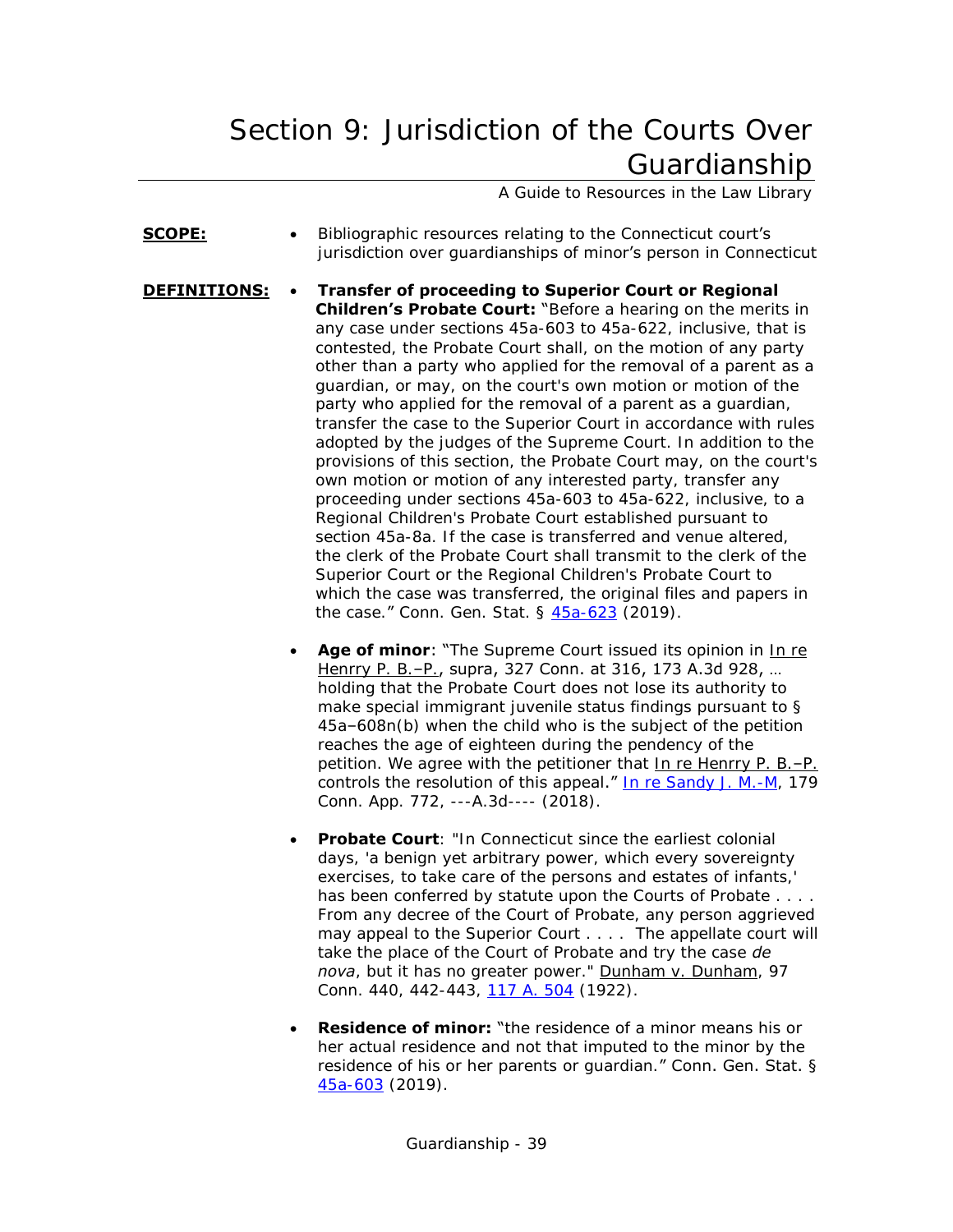| <u>STATUTES:</u><br>You can visit your<br>local law library or<br>search the most<br>recent statutes and<br>public acts on the<br>Connecticut<br>General Assembly                                                                                                                                                                              | Conn. Gen. Stat. (2019)<br>Chapter 802h. Protected persons and their property<br>Part II. Guardians of the person of a minor<br>§ 45a-599. Transfer of guardianship file between<br>Probate Courts.<br>§ 45a-608n. Designation of minor child as having special<br>immigrant juvenile status pursuant to pending petition<br>for removal or appointment of guardian.<br>§ 45a-606. Father and mother joint guardians.<br>§ 45a-616. Appointment of guardian or coguardians for<br>minor; rights same as of sole surviving parent.<br>§ 45a-623. Transfer of proceeding to Superior Court or<br>regional children's probate court.                                                                                                                                                                                                                              |
|------------------------------------------------------------------------------------------------------------------------------------------------------------------------------------------------------------------------------------------------------------------------------------------------------------------------------------------------|----------------------------------------------------------------------------------------------------------------------------------------------------------------------------------------------------------------------------------------------------------------------------------------------------------------------------------------------------------------------------------------------------------------------------------------------------------------------------------------------------------------------------------------------------------------------------------------------------------------------------------------------------------------------------------------------------------------------------------------------------------------------------------------------------------------------------------------------------------------|
| <b>COURT RULES:</b><br>Amendments to the<br>Practice Book<br>(Court Rules) are<br>published in the<br>Connecticut Law<br>Journal and posted<br>online.                                                                                                                                                                                         | Connecticut Probate Court Rules of Procedure (2017)<br>Rule 42. Children's Matters: Overlapping Jurisdiction in<br>Superior and Probate Courts<br>Connecticut Practice Book (2019)<br>Chapter 35a<br>§ 35a-19. Transfer from Probate Court of Petitions for<br>Removal of Parent as Guardian or Termination of<br>Parental Rights                                                                                                                                                                                                                                                                                                                                                                                                                                                                                                                              |
| <b>FORMS</b><br><b>WEST KEY</b><br><b>NUMBERS:</b>                                                                                                                                                                                                                                                                                             | <b>Probate Court Forms</b><br>PC-507. Motion to transfer file/guardianship of<br>person/estate of a minor<br>PC-600. Petition/Termination of parental rights<br><b>Courts</b> $#$ 198-202. Courts of Probate Jurisdiction<br>198. Nature and scope of jurisdiction in general<br>199. Constitutional and statutory provisions<br>200. Courts invested with probate jurisdiction<br>200.5. Equitable powers in general<br>201. Ancillary and incidental jurisdiction                                                                                                                                                                                                                                                                                                                                                                                            |
| <b>COURT CASES:</b><br>Once you have<br>identified useful<br>cases, it is important<br>to update the cases<br>before you rely on<br>them. Updating case<br>law means checking<br>to see if the cases<br>are still good law.<br>You can contact your<br>local law librarian to<br>learn about the tools<br>available to you to<br>update cases. | Hynes v. Jones, 331 Conn. 385, 204 A.3d 1128 (2019). "The<br>dispositive issue in this certified appeal is whether the Probate<br>Court has jurisdiction to approve or monitor use of a<br>September 11th Victim Compensation Fund (fund) award that<br>had been paid to a surviving spouse as a 'representative payee'<br>for the benefit of her minor child." (p. 386)<br>"Because we conclude that the fund award was paid directly to<br>the plaintiff in express contemplation of the absence of probate<br>court supervision over her receipt and use of the award, and<br>was not the property of the decedent or his estate, we further<br>conclude that the Probate Court lacked jurisdiction over the<br>award as part of its supervision of the administration of<br>intestate estates under §§ 45a-98, 45a-438 (a) and 45a-437<br>(a)." $(p. 401)$ |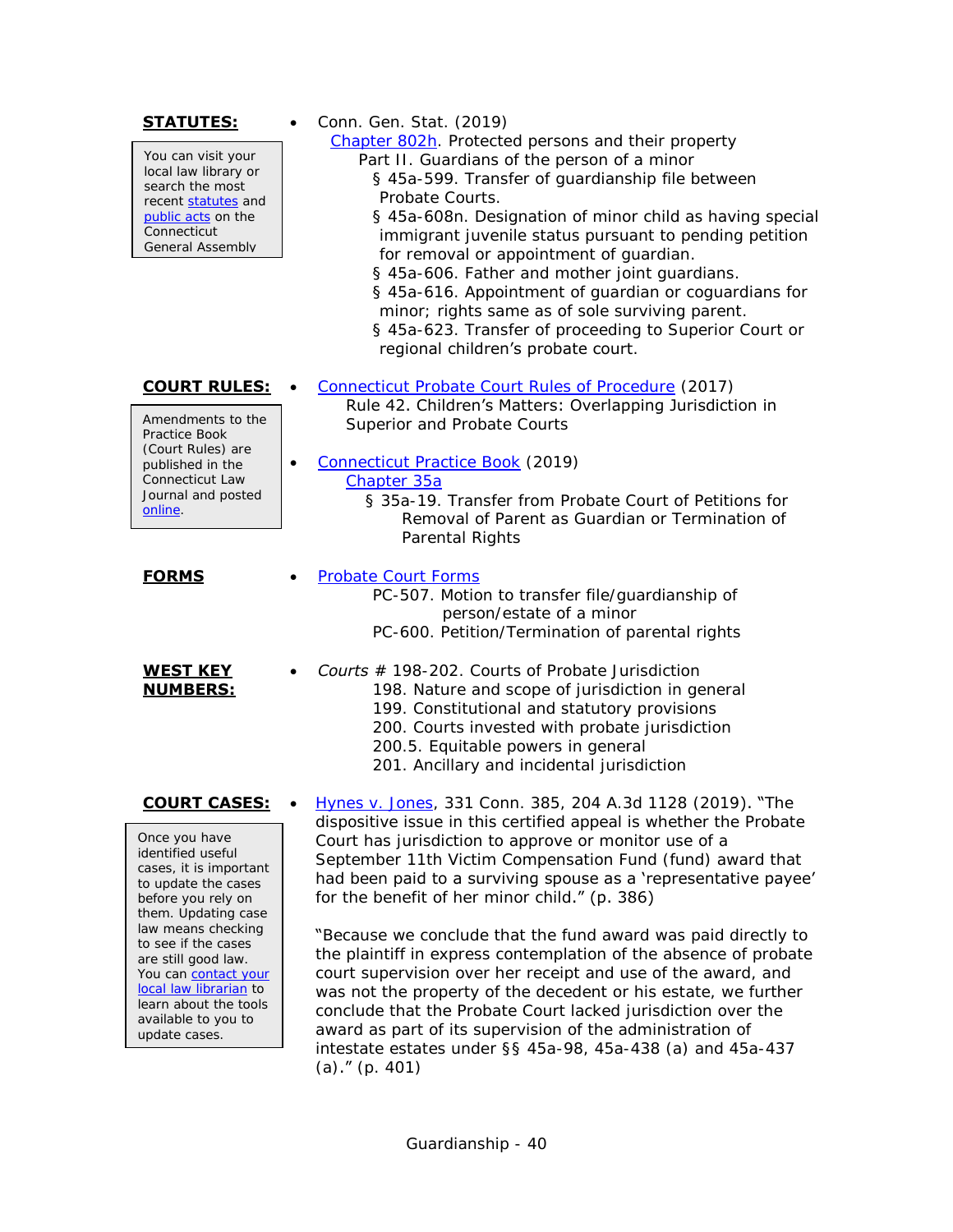- [Connery v. Gieske,](https://scholar.google.com/scholar_case?case=3402290798037789176) 323 Conn. 377, 388, 147 A.3d 94 (2016). "We previously have observed that courts of probate 'are statutory tribunals that have no common-law jurisdiction.... Accordingly, [these courts] can exercise only such powers as are conferred on them by statute. ... They have jurisdiction only when the facts exist on which the legislature has conditioned the exercise of their power.... [A] court [that] exercises a limited and statutory jurisdiction is without jurisdiction to act unless it does so under the precise circumstances and in the manner particularly prescribed by the enabling legislation'" *In re Joshua S.*, 260 Conn. 182, 214, 796 A.2d 1141 (2002)."
- Stowell v. Prater, Superior Court, Judicial District of Waterbury at Waterbury, Docket No. CV02-0174420S (May 19, 2004). "However, as this court interprets the statute [§ 45a-623], once a party has moved to transfer the matter to the Superior Court, the Probate Court lacks discretion in not granting the transfer. The party having so moved, has elected its remedy."
- [Potter v. Alcorn](http://scholar.google.com/scholar_case?case=16535154829946631937), 140 Conn. 96, 100, 99 A.2d 97 (1953). "It is, of course, elementary that courts of probate are strictly statutory tribunals . . . . As such, they have only such powers as are either expressly or impliedly conferred upon them by statute."
- Lewis v. Klingberg, 100 Conn. 201, 204-205, 123 A. 4 (1923). "In acting under statutes conferring jurisdiction, the probate courts have no powers except those which are expressly granted and such other powers as are necessary to the exercise of the jurisdiction expressly conferred."
- Dunham v. Dunham, 97 Conn. 440, 443, 117 A. 504 (1922). "The jurisdiction and power of the Court of Probate has been long established, has been expressed from time to time in terms adapted to conditions which experience has revealed, is general and ample, and evidently intended to cover the requirements of all circumstances."
- White v. Strong, 75 Conn. 308, 312, 53 A. 654 (1902). "The question raised by the complaint, whether the defendant, who was chosen guardian by a minor of lawful age to select his own guardian, was a proper person to be appointed, is one which is by statute exclusively within the original jurisdiction of the probate court and the appellate jurisdiction of the Superior Court. The decree of the Court of Probate, upon the question clearly within its jurisdiction, is conclusive upon the plaintiff, who was a party to the proceeding in that court."



Ralph H. Folsom & Gayle B. Wilhelm, Incapacity, Powers Of [Attorney and Adoption in Connecticut 3d](https://csjd-agent.auto-graphics.com/mvc/PersistentLink?key=6SSJucBiEyoD%2fj0eB8IGxA%3d%3d) (2019). Chapter 3. Guardianships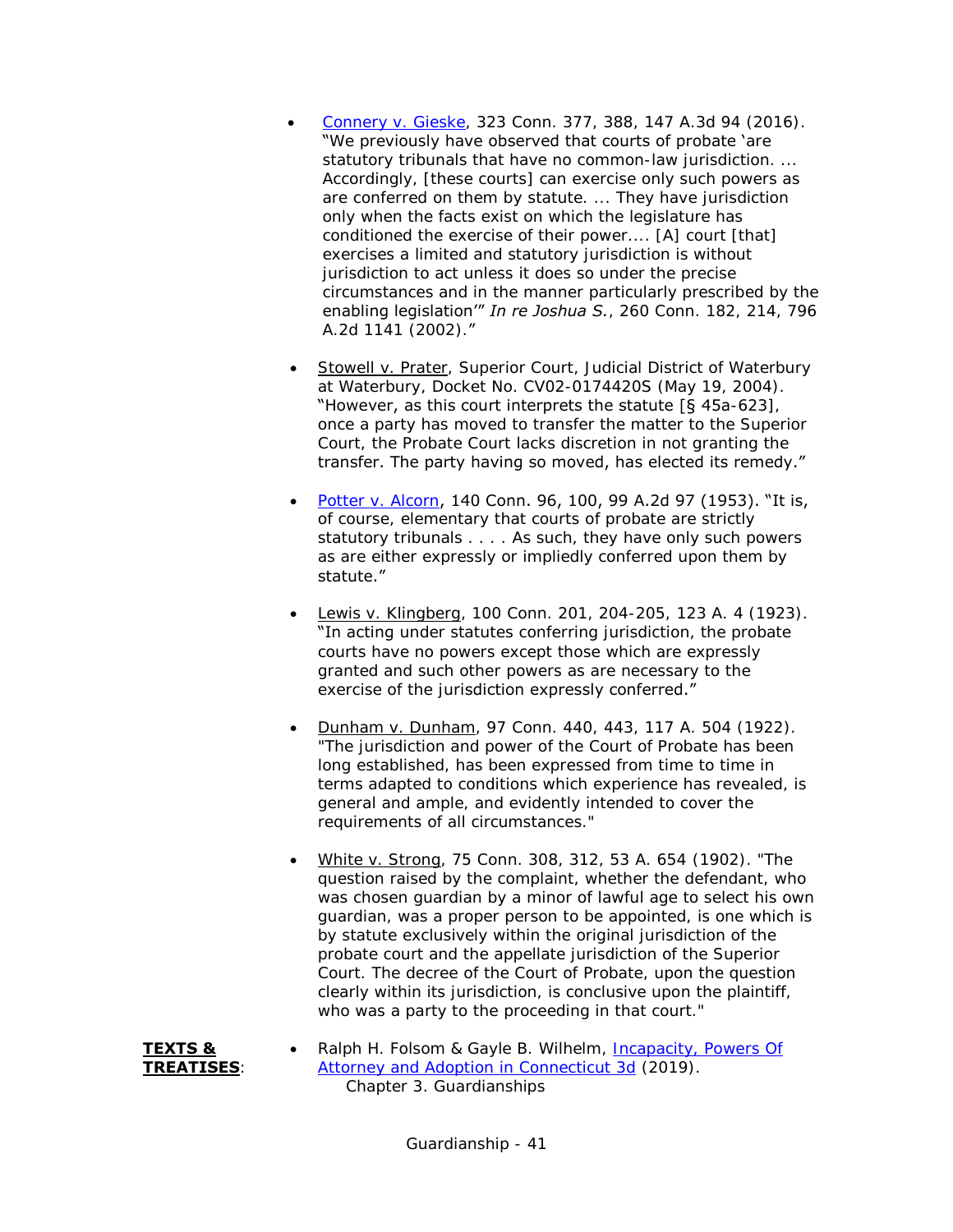You can click on the links provided to see which law libraries own the title you are interested in, or visit our [catalog](http://csjd-agent.auto-graphics.com/MVC/) directly to search for more treatises. § 3:13. Jurisdiction over guardianship of minor's person

• 2 Ann M. Haralambie, Handling Child Custody, Abuse and [Adoption Cases](https://csjd-agent.auto-graphics.com/mvc/PersistentLink?key=sTH7wVy%2bf9fjOjNsgaMsSu848QFZKTIkehJn5XVmFw0%3d) (2017). Chapter 11 Guardianship § 11.4. Jurisdiction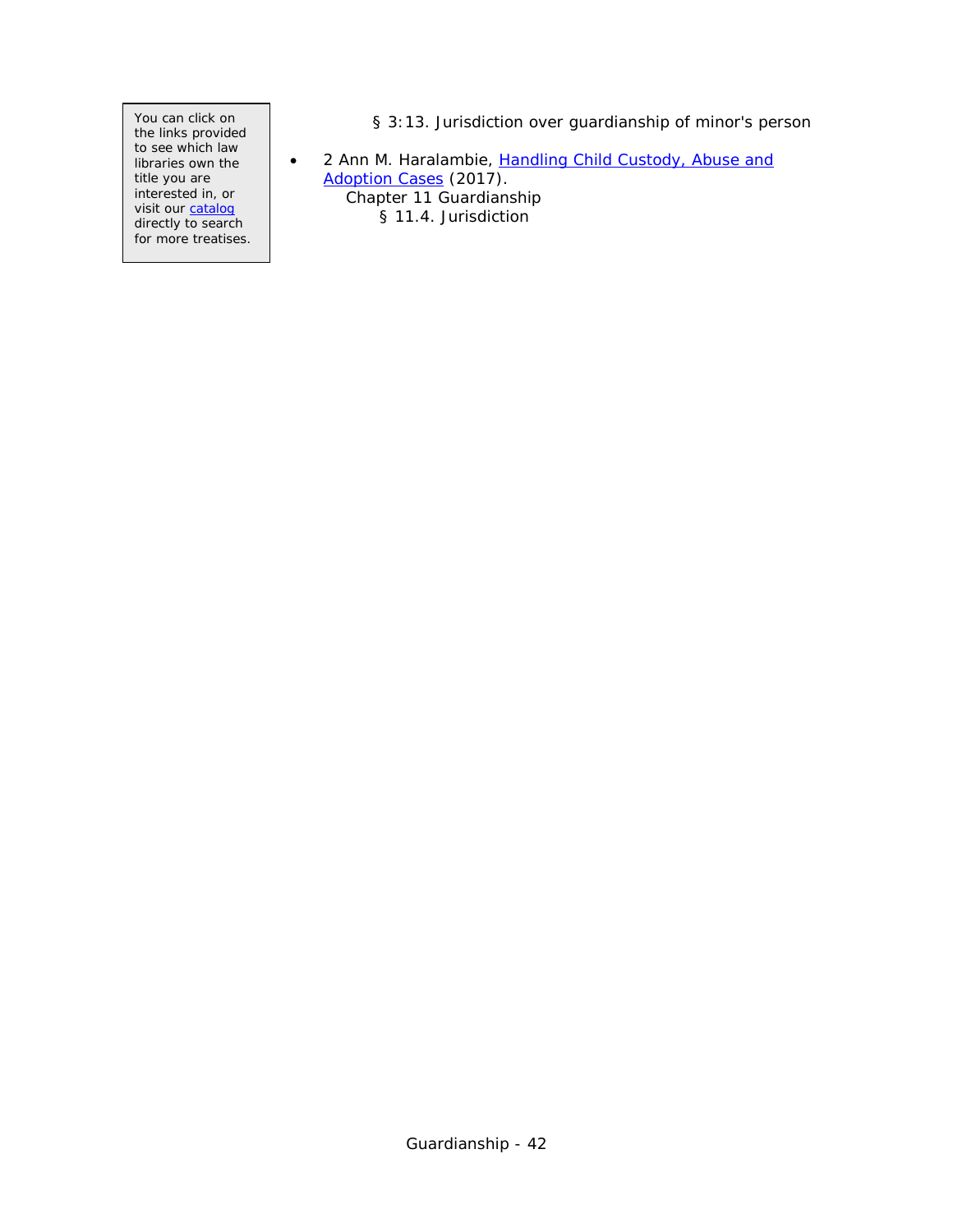## **Superior Court, Juvenile Matters (Civil)**

Conn. Gen. Stat. § [46b-121\(](https://www.cga.ct.gov/current/pub/chap_815t.htm#sec_46b-121)a)(1) (2019)

<span id="page-42-0"></span> Juvenile matters in the civil session include all proceedings concerning uncaredfor, neglected or abused children within this state, termination of parental rights of children committed to a state agency, adoption proceedings pursuant to section 46b-129b, matters concerning families with service needs, contested matters involving termination of parental rights or removal of guardian transferred from the Probate Court and the emancipation of minors, but does not include matters of guardianship and adoption or matters affecting property rights of any child over which the Probate Court has jurisdiction, except that appeals from probate concerning adoption, termination of parental rights and removal of a parent as guardian shall be included.

## **Superior Court, Juvenile Matters (Criminal)**

Conn. Gen. Stat. § [46b-121\(](https://www.cga.ct.gov/current/pub/chap_815t.htm#sec_46b-121)2)(A) (2019)

 Juvenile matters in the criminal session include all proceedings concerning delinquent children within this state and persons eighteen years of age and older who are under the supervision of a juvenile probation officer while on probation supervision or probation supervision with residential placement, for purposes of enforcing any court orders entered as part of such probation.

## **Probate Courts**

Conn. Gen. Stat. Chapter 801a - Probate Court: [Jurisdiction, Powers](https://www.cga.ct.gov/current/pub/chap_801a.htm)

Title 45a – [Probate Courts and Procedure](https://www.cga.ct.gov/current/pub/title_45a.htm)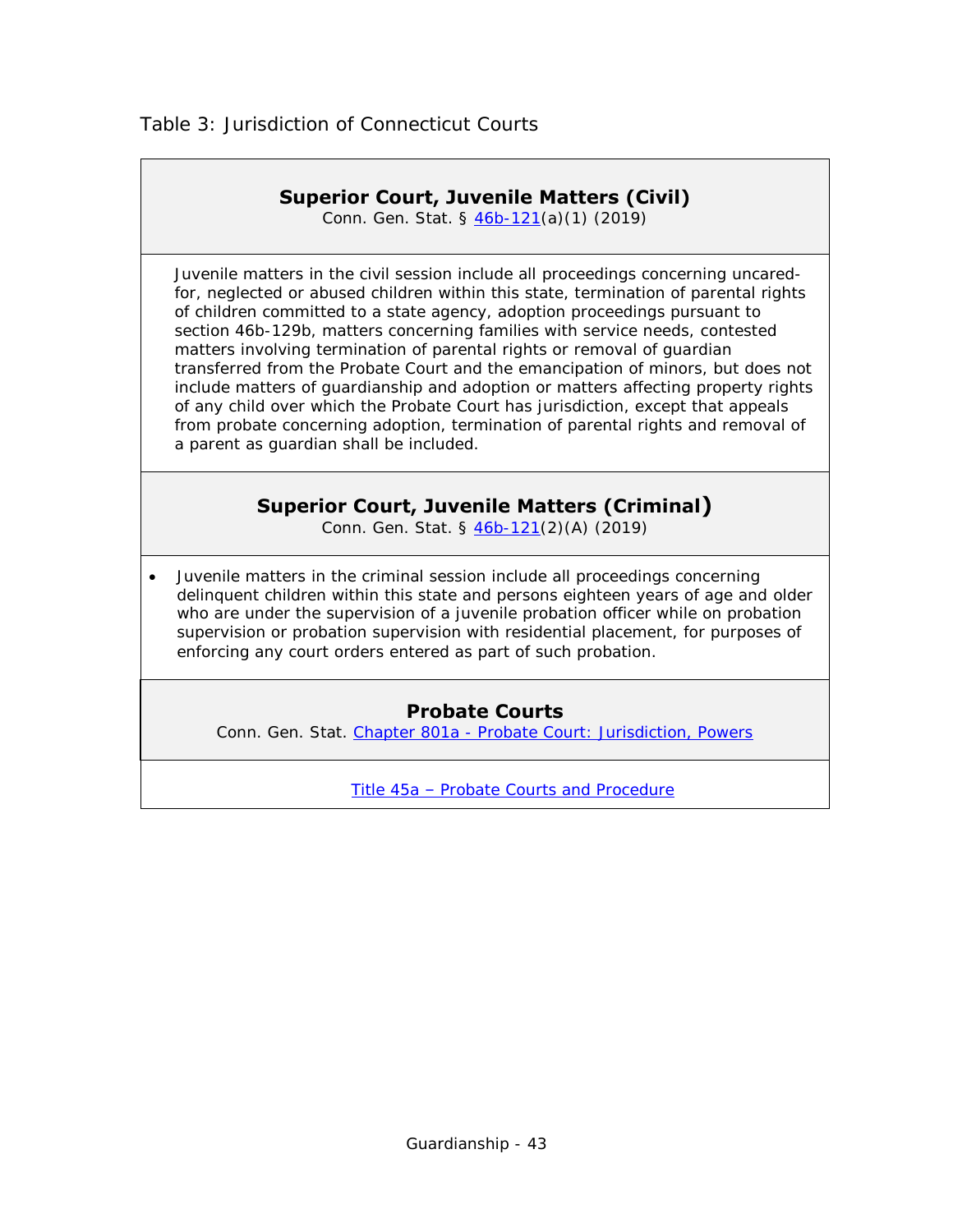# <span id="page-43-0"></span>Section 10: Rights and Duties of a Guardian

A Guide to Resources in the Law Library

- **SCOPE:** Bibliographic resources relating to the rights and duties of a guardian of a minor in Connecticut
- **DEFINITIONS:** Guardianship: "means quardianship of the person of a minor, and includes: (A) The obligation of care and control; (B) the authority to make major decisions affecting the minor's education and welfare, including, but not limited to, consent determinations regarding marriage, enlistment in the armed forces and major medical, psychiatric or surgical treatment; and (C) upon the death of the minor, the authority to make decisions concerning funeral arrangements and the disposition of the body of the minor;" Conn. Gen. Stat. § [45a-604\(](https://www.cga.ct.gov/current/pub/chap_802h.htm#sec_45a-604)5) (2019).
	- **Guardian**: "means a person who has the authority and obligations of "guardianship", as defined in subdivision (5) of this section." Conn. Gen. Stat. § [45a-604\(](https://www.cga.ct.gov/current/pub/chap_802h.htm#sec_45a-604)6) (2019).
	- "A guardian of a minor child has no legal obligation of support for that child. This conclusion is compelled by our statutes regarding guardianship, by the common law background of those statutes, and by the policy undergirding those statutes and that common law." **Favrow v. Vargas**, 231 Conn. 1, 18, 647 A.2d 731 (1994).
- **USER GUIDES:** . Probate Court User Guide: [Guardianships of Minors](http://www.ctprobate.gov/Documents/User%20Guide%20-%20Guardians%20of%20Minors.pdf)

You can visit your local law library or search the most recent [statutes](http://search.cga.state.ct.us/r/statute/dtsearch_form.asp) and [public acts](http://search.cga.state.ct.us/r/adv/dtsearch_form.asp) on the Connecticut General Assembly website to confirm that you are using the most upto-date statutes.

**STATUTES:** • Conn. Gen. Stat. (2019) [Chapter 802h.](http://www.cga.ct.gov/current/pub/chap_802h.htm) Protected persons and their property Part II. Guardians of the person of a minor § 45a-604. Definitions § 45a-606. Father and mother joint guardians § 45a-616. Appointment of guardian or coguardians for minor; rights same as of sole surviving parent § 45a-616a. Appointment of permanent guardian for minor. Reinstatement of parent as guardian or appointment of successor guardian or permanent guardian § 45a-617. Appointment of guardian, coguardians or permanent guardian of the person of a minor § 45a-622. Appointment of temporary guardian Application. Rights and obligations

§ 45a-631. Limitation on receipt or use of minor's property by parent, guardian or spouse. Release § 45a-677. Powers and duties of plenary or limited guardian. Report. Transfer of title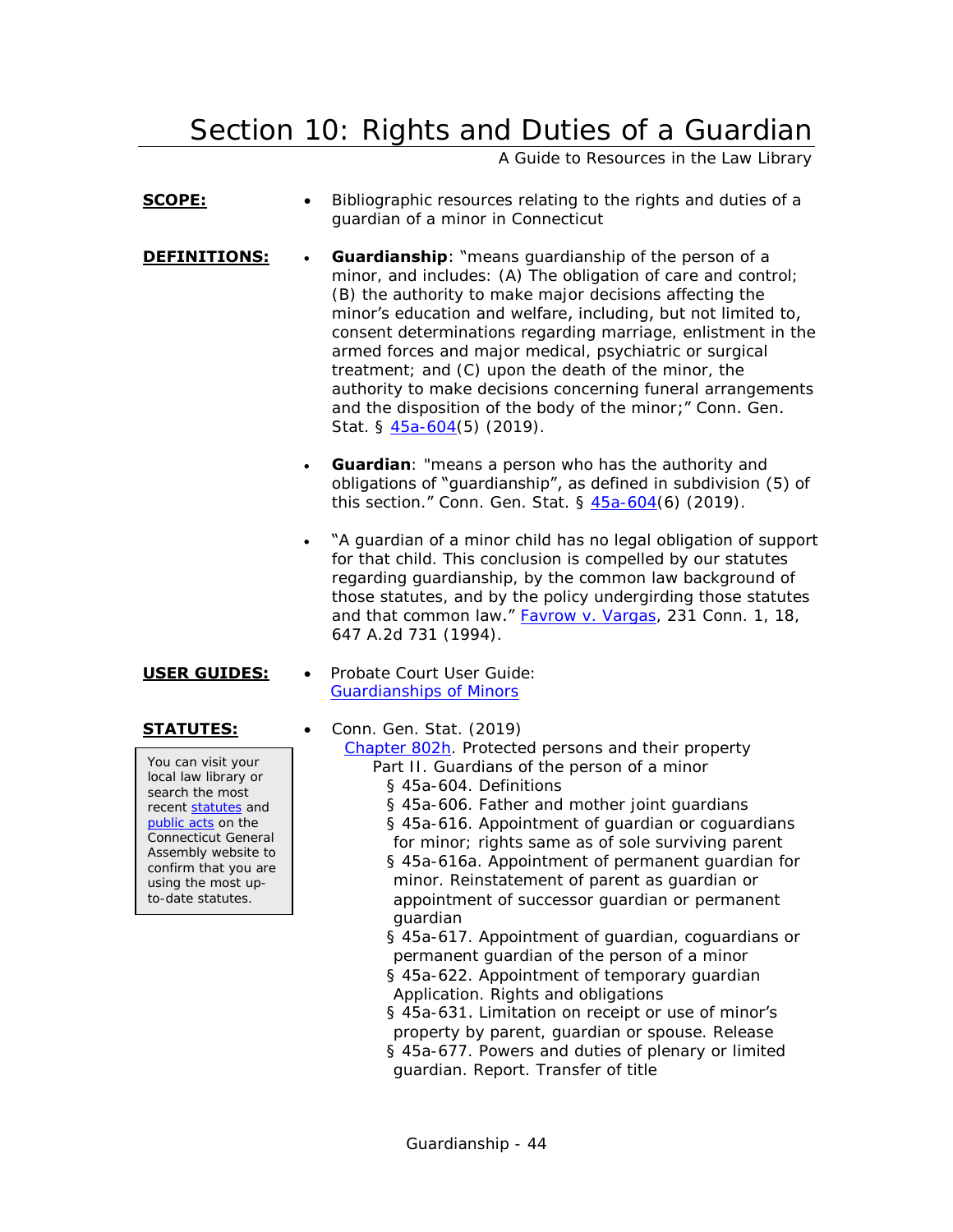- **LEGISLATIVE:** Nicole Dube, Connecticut General Assembly Office of Legislative Research Report No. [2012-R-0391](http://www.cga.ct.gov/2012/rpt/2012-R-0391.htm) *Grandparents Raising Grandchildren* (2012). "You asked for information on state financial assistance programs for grandparents raising grandchildren."
	- Katherine Dwyer, Connecticut General Assembly Office of Legislative Research Report No. [2017-R-0208](https://www.cga.ct.gov/2017/rpt/pdf/2017-R-0208.pdf) *Subsidized Guardianship Program* (2017).

"Describe the (1) circumstances in which child caregivers may receive subsidies through the Department of Children and families' (DCF) subsidized guardianship program and (2) amount of such subsidies."

### **WEST KEY NUMBERS:**

### *Guardian & Ward*

Custody and care of ward's person and estate # 28. Representation of ward by guardian

- # 29. Custody and control of person
- # 30. Support and education
- 

Once you have identified useful cases, it is important to update the cases before you rely on them. Updating case law means checking to see if the cases are still good law. You can [contact your](http://www.jud.ct.gov/lawlib/staff.htm)  [local law librarian](http://www.jud.ct.gov/lawlib/staff.htm) to learn about the tools available to you to update cases.

- **COURT CASES:** . [Miller v. Miller,](http://scholar.google.com/scholar_case?case=7444733702315357647) 158 Conn. 217, 220, 258 A.2d 89 (1969), *cert. denied*, 396 U.S. 940, 90 S.Ct. 374, 24 L.Ed. 241. "A guardian of the person is entitled to the custody of his ward…."
	- Ehrsam v. Lee, 101 Conn. 349, 354, 125 A. 621 (1924). "The guardian's expenditures should in all cases be limited to those reasonably necessary for the ward."
	- Holbrook v. Brooks, 33 Conn. 347, 351, 1866 WL 899 (1866). "A guardian is bound to use reasonable and prudent care in the management of his ward's property; and the law justly requires the utmost fairness in all his dealings with the ward."
- **ENCYCLOPEDIAS:**  39 [Am Jur 2d](https://csjd-agent.auto-graphics.com/mvc/PersistentLink?key=X5EzqROsd%2bgrxaHpaRO7FQ%3d%3d) *Guardian and Ward* (2019). §§ 95-98. Financing care of ward §§ 99-94. Care and control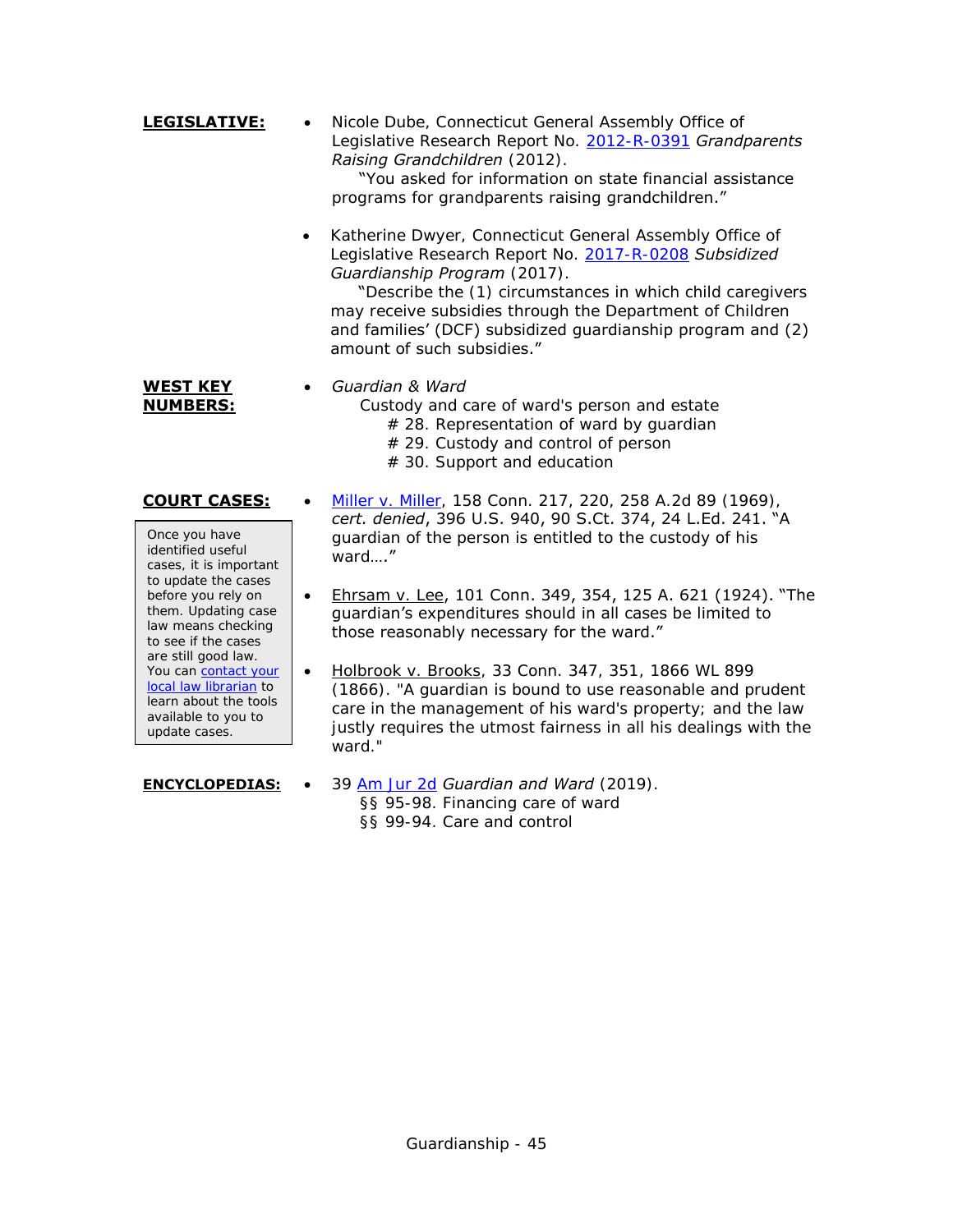### **TEXTS & TREATISES**:

You can click on the links provided to see which law libraries own the title you are interested in, or visit our [catalog](http://csjd-agent.auto-graphics.com/MVC/) directly to search for more treatises.

- 8 Arnold H. Rutkin et al., Connecticut Practice Series, Family [Law and Practice With Forms](https://csjd-agent.auto-graphics.com/mvc/PersistentLink?key=btBYhDs2yx50fRFzDjrsljjHS5OIlh4amCW1BuvGTkY%3d) (2010).
	- Chapter 38. Child Support
		- § 38.11. Support claim not based on birth or adoption
		- § 38.38. Payment to spouse, custodian or guardian
- Ralph H. Folsom & Gayle B. Wilhelm, Incapacity, Powers Of [Attorney and Adoption in Connecticut 3d](https://csjd-agent.auto-graphics.com/mvc/PersistentLink?key=6SSJucBiEyoD%2fj0eB8IGxA%3d%3d) (2019).

Chapter 3. Guardianships

- § 3:8. Parent and child Duty of support
- § 3:15. Powers and duties of guardian of minor's person
- § 3:19. Necessity for guardianship of minor's estate
- Ann M. Haralambie, [Handling Child Custody, Abuse and](https://csjd-agent.auto-graphics.com/mvc/PersistentLink?key=sTH7wVy%2bf9fjOjNsgaMsSu848QFZKTIkehJn5XVmFw0%3d)  [Adoption Cases](https://csjd-agent.auto-graphics.com/mvc/PersistentLink?key=sTH7wVy%2bf9fjOjNsgaMsSu848QFZKTIkehJn5XVmFw0%3d) (2017).
	- Chapter 11 Guardianship
		- § 11.3. Rights and duties of the guardian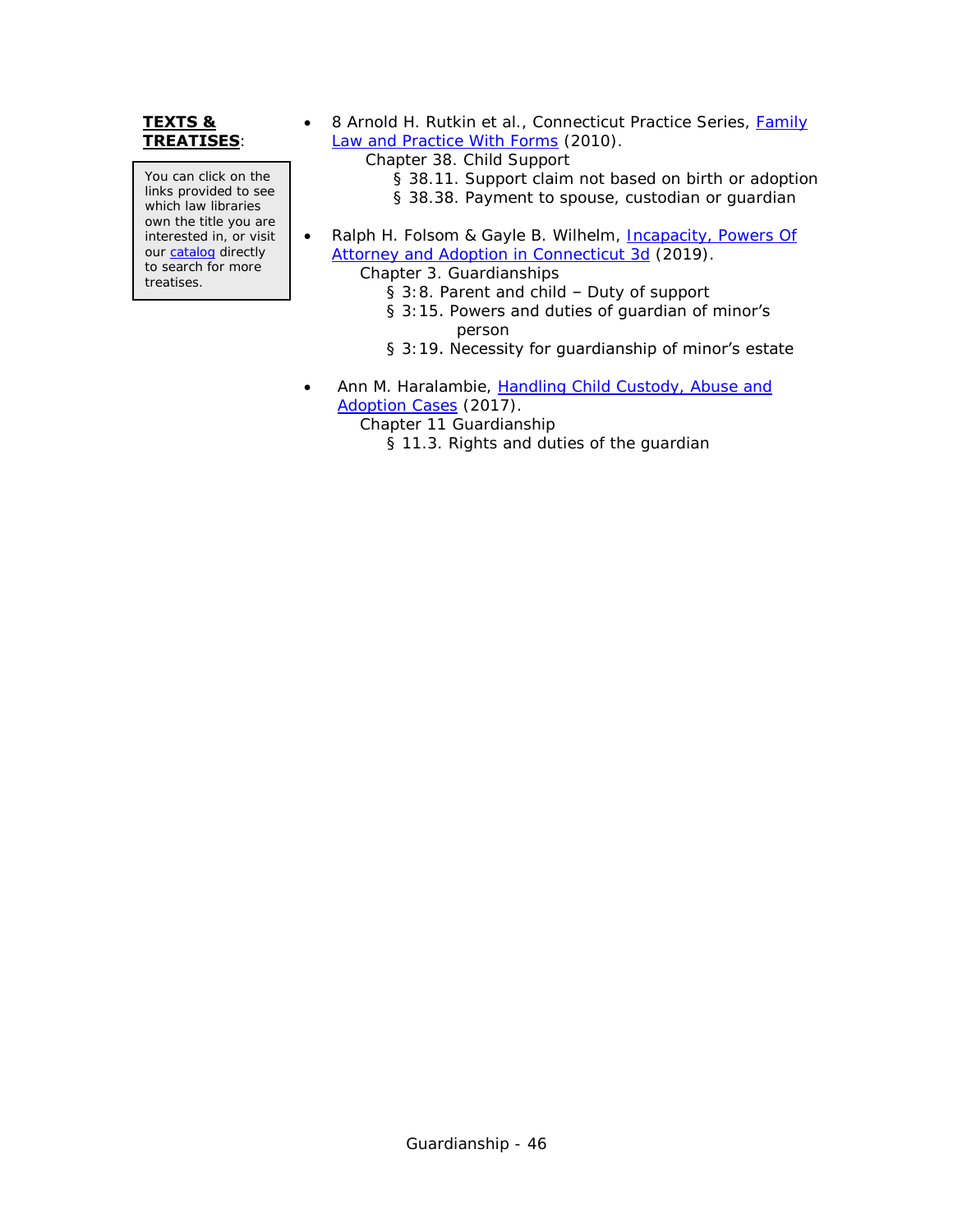# <span id="page-46-0"></span>Section 11: Appointment of Guardians

A Guide to Resources in the Law Library

- **SCOPE:** Bibliographic resources relating to the appointment of guardians of minors
- **DEFINITION: Appointment of guardian of the person of a minor:** "When appointing a guardian, coguardians or permanent guardian of the person of a minor, the court shall take into consideration the following factors: (1) The ability of the prospective guardian, coguardians or permanent guardian to meet, on a continuing day to day basis, the physical, emotional, moral and educational needs of the minor; (2) the minor's wishes, if he or she is over the age of twelve or is of sufficient maturity and capable of forming an intelligent preference; (3) the existence or nonexistence of an established relationship between the minor and the prospective guardian, coguardians or permanent guardian; and (4) the best interests of the child. There shall be a rebuttable presumption that appointment of a grandparent or other relative related by blood or marriage as a guardian, coguardian or permanent guardian is in the best interests of the minor child." § [45a-617](https://www.cga.ct.gov/current/pub/chap_802h.htm#sec_45a-617) (2019).
	- **Appointment of guardian of the estate of a minor:** "If the court finds that there is no guardian of the estate of the minor, it may appoint one or both of the parents or any guardian of the person of the minor to be guardian of his or her estate. If neither parent nor the guardian of the person of the minor will accept the appointment, or if the parents or guardian of the person of the minor are not proper persons to act as guardian of his or her estate, the court may appoint any proper person or persons chosen by the minor if the minor is twelve years of age or over. If the minor neglects to make choice or fails to choose a proper person or persons or is not of sufficient age, the court of probate shall appoint some proper person or persons, who, as guardian of the estate of the minor, shall have charge of all the minor's property, whether acquired before or after the guardian's appointment, but shall have no control over such minor's person. If any minor who has a guardian marries and owns or thereafter acquires property, the guardianship of such property shall continue during such person's minority. Any guardian so appointed shall give a probate bond."  $\S$  [45a-](https://www.cga.ct.gov/current/pub/chap_802h.htm#sec_45a-629)[629\(](https://www.cga.ct.gov/current/pub/chap_802h.htm#sec_45a-629)b)(2019).
- **USER GUIDES:** . Probate Court User Guide: [Guardianships of Minors](http://www.ctprobate.gov/Documents/User%20Guide%20-%20Guardians%20of%20Minors.pdf)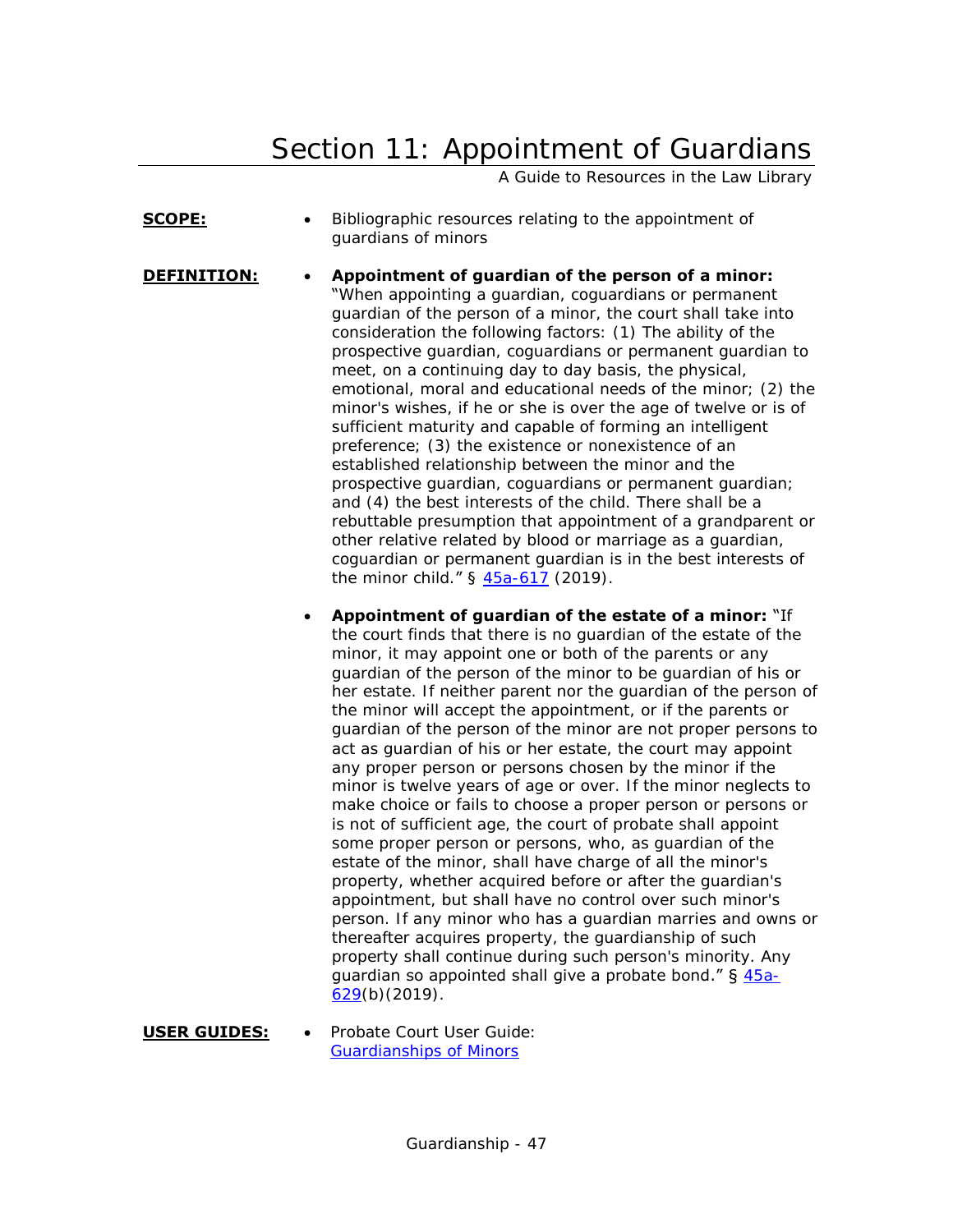You can visit your local law library or search the most recent [statutes](http://search.cga.state.ct.us/r/statute/dtsearch_form.asp) and [public acts](http://search.cga.state.ct.us/r/adv/dtsearch_form.asp) on the Connecticut General Assembly website to confirm that you are using the most upto-date statutes.

**STATUTES:** • Conn. Gen. Stat. (2019)

[Chapter 802h.](http://www.cga.ct.gov/current/pub/chap_802h.htm) Protected persons and their property Part II. Guardians of the person of a minor

- § 45a-616. Appointment of guardian or coguardians for minor; rights same as of sole surviving parent.
- § 45a-616a. Appointment of permanent guardian for minor. Reinstatement of parent as guardian or appointment of successor guardian or permanent guardian
- § 45a-617. Appointment of guardian, coguardians or permanent guardian of the person of a minor.
- § 45a-621. Appointment of guardian ad litem.
- § 45a-622. Appointment of temporary guardian. Application. Rights and obligations
- § 45a-629. Appointment of guardian for minor's estate.
- § 45a-630. Application for appointment of guardian of the estate of a minor.
- § 45a-632. Appointment of guardian of estate of nonresident minor.
- § 45a-676. Appointment of plenary guardian or limited guardian. (Intellectually disabled adults)

### **COURT RULES:** . [Connecticut Probate Court Rules of Procedure](http://www.ctprobate.gov/Documents/Probate%20Court%20Rules%20of%20Procedure.pdf) (2017)

### Rule 40. Children's Matters: General Provisions

Section 40.2 Apointment of attorney and guardia ad litem for minor

Section 40.3 Immediate temporary custody of a minor

- Section 40.4 Order for immediate temporary custody without notice and hearing
- Section 40.5 Appointment of temporary custodian on consent
- Section 40.6 Removal and appointment of guardian on consent

Section 40.7 Reinstatement as guardian Section 40.8 Temporary guardianship

### [Connecticut Practice Book](http://www.jud.ct.gov/pb.htm) (2019)

### [Chapter 35a](http://www.jud.ct.gov/Publications/PracticeBook/PB.pdf#page=366)

- § 35a-12A. Motions for Transfer of Guardianship
- § 35a-19. Transfer from Probate Court of Petitions for Removal of Parent as Guardian or Termination of Parental Rights
- § 35a-20. Motions for Reinstatement of Parent or Former Legal Guardian as Guardian or Modification of Guardianship Post-Disposition

### **COURT CASES:** [In re Joshua S.](http://scholar.google.com/scholar_case?case=13934421581573563996), 260 Conn. 182, 205, 794 A.2d 996 (2002). "All of the foregoing cases speak to a liberty right that has its basis in an ongoing relationship between parent and child. In this case, however, this special relationship no longer exists; what remains is a predeath statement by the parents of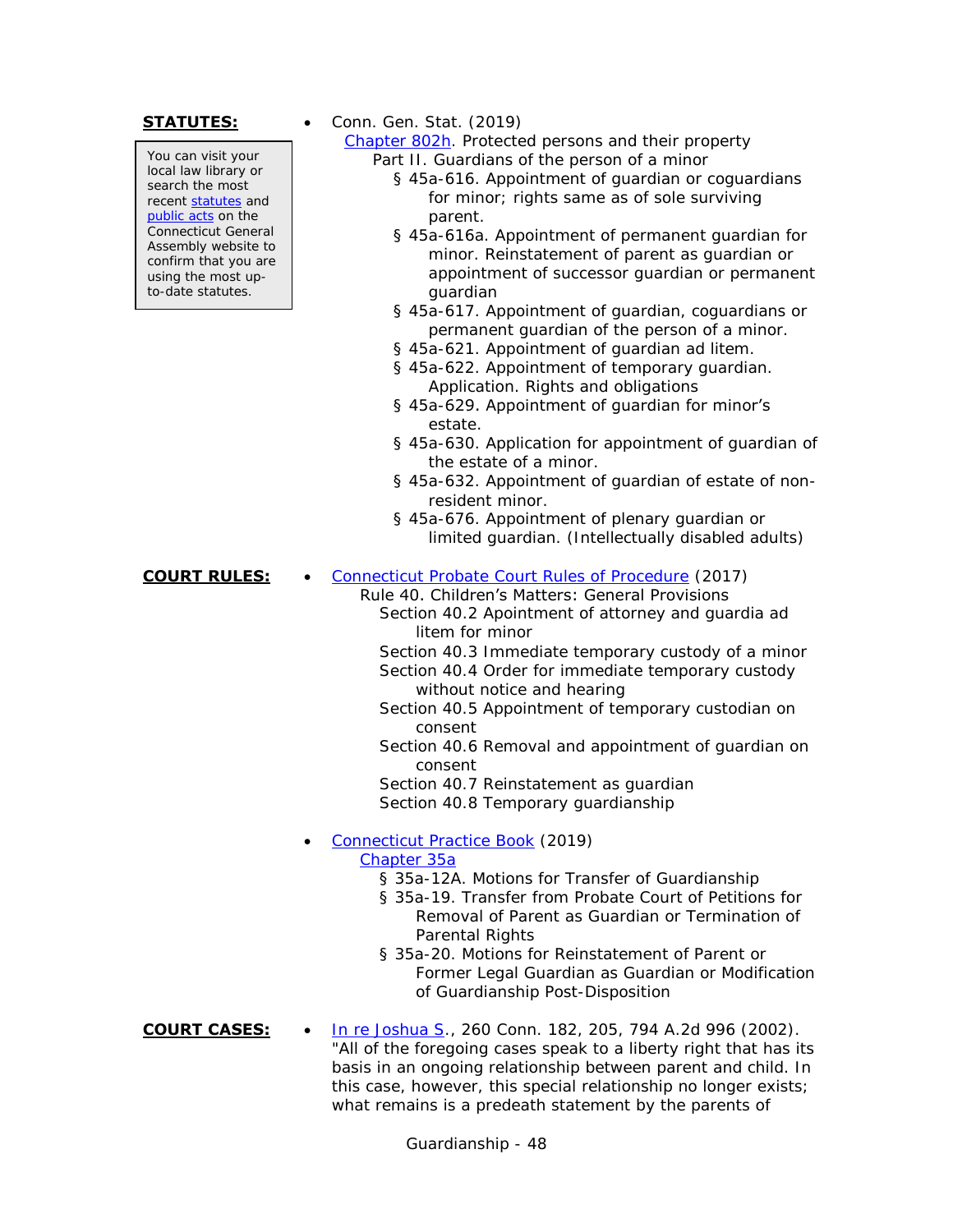Once you have identified useful cases, it is important to update the cases before you rely on them. Updating case law means checking to see if the cases are still good law. You can contact your [local law librarian](https://www.jud.ct.gov/lawlib/staff.htm) to learn about the tools available to you to update cases.

strong preference for the future regarding who should be guardians for their children. The Ps do not cite and, indeed, we have not discovered, any authority to support the proposition that this fundamental liberty interest of parents survives the death of the parents, much less that it may be passed to testamentary guardians who have had no previous relationship with the child, other than as neighbors. In the case before us, because this special parent-child relationship no longer exists, this constitutionally protected interest, likewise, no longer exists. Therefore, we are not required to give the same deference to a predeath statement of preference as we would were this a decision concerning a child made by a living parent."

- [In Re Avirex R.,](http://scholar.google.com/scholar_case?case=11062879710026245236&q=151+Conn.+App.+820&hl=en&as_sdt=4,7) 151 Conn. App. 820, 835, 96 A. 3d 662 (2014). "Unlike subsection (m) of § 46b–129, neither subsection (j) of § 46b–129 nor Practice Book § 35a–12A provides a presumption of fitness for a parent or former guardian (who may be opposing the motion). See footnote 8 of this opinion. This is because a motion to transfer guardianship is simply dispositional in nature, and does not require the court to review the underlying cause for commitment, which has already been judicially determined during an earlier phase of the proceeding. Compare Practice Book § 35a–12A (a) ("[m]otions to transfer guardianship are dispositional in nature, based on the prior adjudication") with § 46b–129 (m) (requiring court to review cause for commitment and conclude that it no longer exists before revoking commitment of child)."
- Garrett's Appeal from Probate, 44 Conn. Supp. 169, 184, 677 A.2d 1000 (1994), affirmed [237 Conn. 233,](http://scholar.google.com/scholar_case?case=10617979236877765197) 676 A.2d 394. "The intent of that body is that a parent may be removed for failure to meet any one of the specified needs of the child, and that in appointing a subsequent guardian, the court must take into consideration the ability of the prospective guardian to meet *all* of the needs of a child."

### **ENCYCLOPEDIAS:** • 39 [Am Jur 2d](https://csjd-agent.auto-graphics.com/mvc/PersistentLink?key=X5EzqROsd%2bgrxaHpaRO7FQ%3d%3d) *Guardian and Ward* (2019).

- §§ 38-51. Selection of guardian
- § 39. Best interests of ward or conservatee as paramount
- § 40. Preferences in appointment of guardian of minor
- § 44. Right of minor ward to select guardian
- § 46. Fitness or competency, generally
- § 47. Neglect; failure to support minor ward
- § 48. Moral character
- § 49. Religious beliefs
- § 50. Residence of appointee
- § 51. Corporation as quardian
- §§ 70-73. Effect of appointment or denial thereof

### **TEXTS & TREATISES**:

 Ralph H. Folsom & Gayle B. Wilhelm, [Incapacity, Powers Of](https://csjd-agent.auto-graphics.com/mvc/PersistentLink?key=6SSJucBiEyoD%2fj0eB8IGxA%3d%3d)  [Attorney and Adoption in Connecticut 3d](https://csjd-agent.auto-graphics.com/mvc/PersistentLink?key=6SSJucBiEyoD%2fj0eB8IGxA%3d%3d) (2019).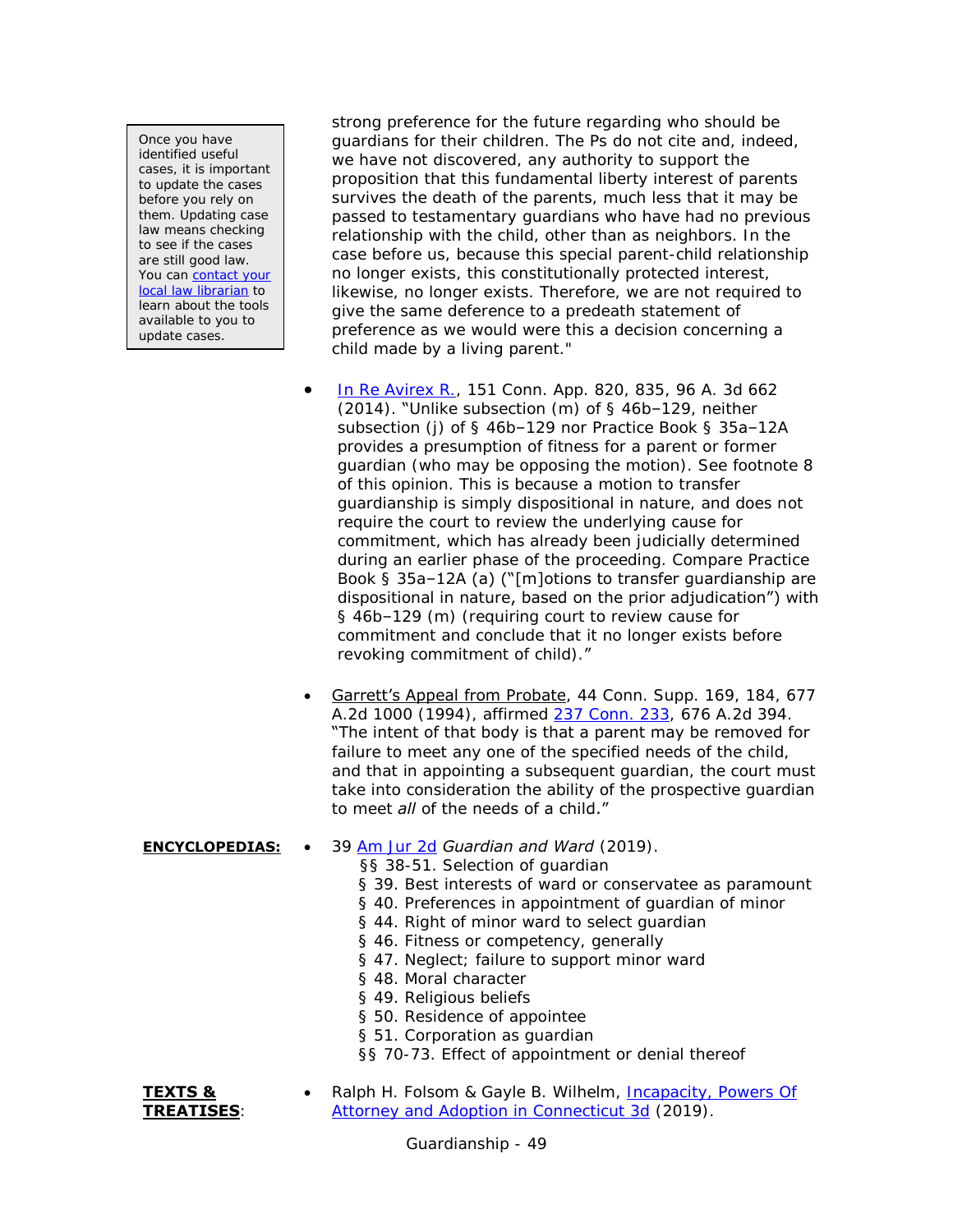You can click on the links provided to see which law libraries own the title you are interested in, or visit our [catalog](http://csjd-agent.auto-graphics.com/MVC/) directly to search for more treatises.

Official Judicial Branch forms are frequently updated. Please visit the [Official Court](http://www.jud.ct.gov/webforms/)  [Webforms page](http://www.jud.ct.gov/webforms/) and the [Official](http://www.ctprobate.gov/Pages/Probate-Court-Forms.aspx)  [Probate Court](http://www.ctprobate.gov/Pages/Probate-Court-Forms.aspx)  [Webforms page](http://www.ctprobate.gov/Pages/Probate-Court-Forms.aspx) for the current forms.

Public access to law review databases is available on-site at each of our [law](http://www.jud.ct.gov/lawlib/staff.htm)  [libraries.](http://www.jud.ct.gov/lawlib/staff.htm)

- Chapter 3. Guardianships
	- § 3:11. Types of guardianship of minors
	- § 3:12. Testamentary guardians
	- § 3:14. Removal of parents or other guardians of minor's person, temporary custody orders, visitation and reinstatement rights, appointment of guardian or coguardian
	- § 3:21. Appointment of guardian of the minor's estate
- 2 Ann M. Haralambie, [Handling Child Custody, Abuse and](https://csjd-agent.auto-graphics.com/mvc/PersistentLink?key=sTH7wVy%2bf9fjOjNsgaMsSu848QFZKTIkehJn5XVmFw0%3d)  [Adoption Cases](https://csjd-agent.auto-graphics.com/mvc/PersistentLink?key=sTH7wVy%2bf9fjOjNsgaMsSu848QFZKTIkehJn5XVmFw0%3d) (2017).
	- Chapter 11 Guardianship

§ 11.7. Persons who may be appointed guardian

- **FORMS:** [Juvenile Court Forms](http://www.jud.ct.gov/webforms/default.aspx?load_catg=Juvenile#searchTable) (Superior Court)
	- JD-JM-203. Motion, Permanent Legal Guardianship

### • [Probate Court Forms](http://www.ctprobate.gov/Pages/Probate-Court-Forms.aspx)

- PC-500. Petition/Removal of Guardian
- PC-501. Petition/Immediate Temporary Custody
- PC-502. Petition/Temporary Custody
- PC-503. Application/Appointment of Guardian of the Estate
- PC-504. Application/Appointment of Temporary Guardian
- PC-505. Application/Appointment of Permanent Guardian
- PC-506. Petition/Reinstatement of Parent as Guardian of Minor
- PC-508. Petition/Appointment of guardian of person where parents/legal guardians are deceased
- PC-509. Petition/Appointment of coguardian of the person of a minor child
- PC-510. Custodian's Affidavit/Immediate Temporary Custody
- PC-550. Physician's Certificate/Immediate Temporary Custody
- PC-570. Guardian's Report/Guardianship of the Person of a Minor
- PC-571. Acceptance of appointment and agreement of guardian of estate of minor
- PC-580. Receipt and Release of Guardian of Estate
- **LAW REVIEWS:** Margaret "Pegi" S. Price, Article, *Best Practices in Handling Family Law Cases Invovlving Children with Special Needs*, 28 Journal of the American Academy of Matrimonial Lawyers 163 (2015).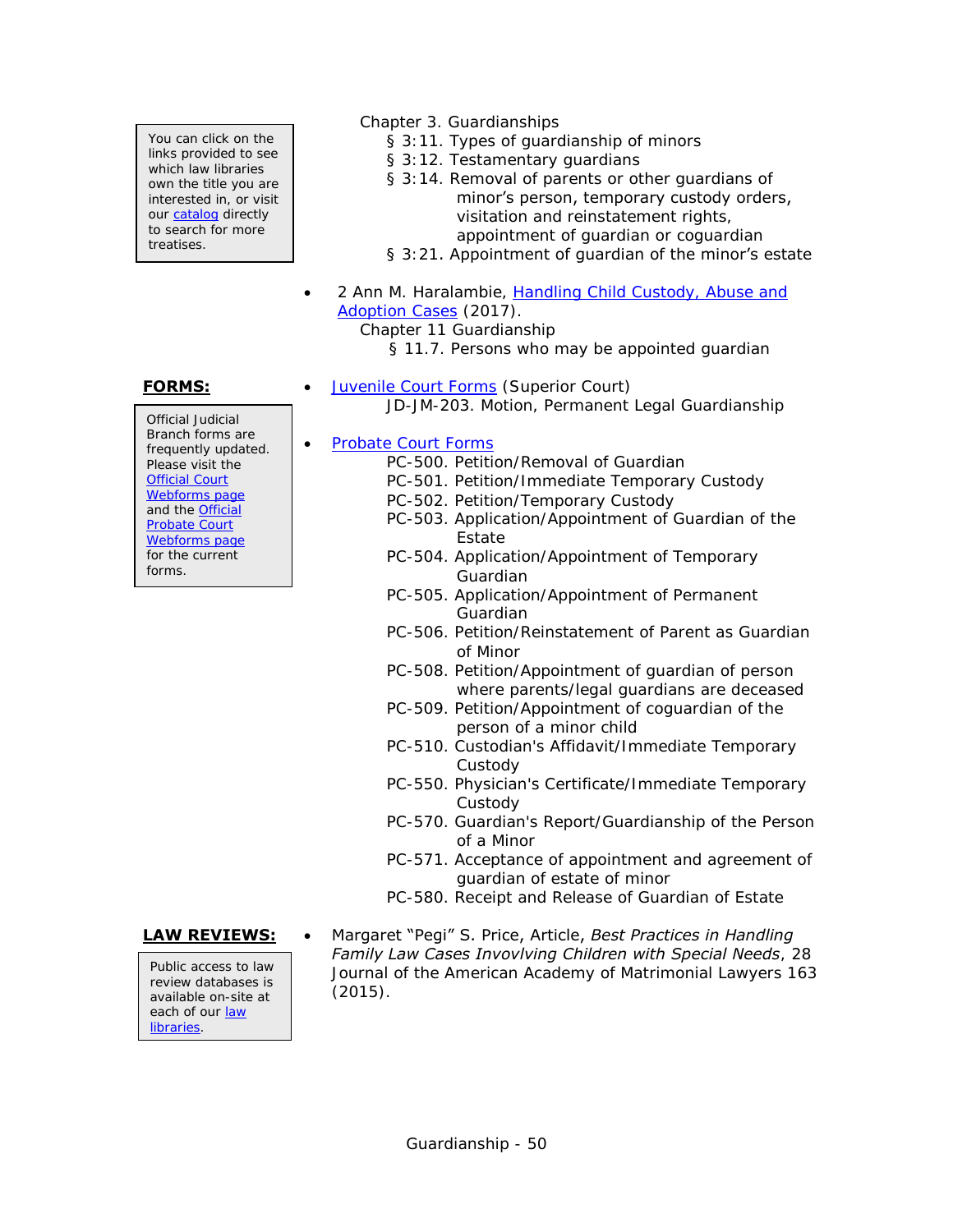<span id="page-50-0"></span>Table 4: Factors Used in Choosing a Guardian

## **Conn. Gen. Stat. § [45a-617](https://www.cga.ct.gov/current/pub/chap_802h.htm#sec_45a-617) (2019).**

When appointing a guardian, coguardians or permanent guardian of the person of a minor, the court shall take into consideration the following factors:

(1) The ability of the prospective guardian, coguardians or permanent guardian to meet, on a continuing day to day basis, the physical, emotional, moral and educational needs of the minor;

(2) the minor's wishes, if he or she is over the age of twelve or is of sufficient maturity and capable of forming an intelligent preference;

(3) the existence or nonexistence of an established relationship between the minor and the prospective guardian, coguardians or permanent guardian; and

(4) the best interests of the child. There shall be a rebuttable presumption that appointment of a grandparent or other relative related by blood or marriage as a guardian, coguardian or permanent guardian is in the best interests of the minor child.

### **Connecticut Appellate Court Case**

[In re Valerie G.](http://scholar.google.com/scholar_case?case=8446137361391516293), 132 Conn. App. 652, 661, 34 A. 3d 398 (2011). "Both the mother and the grandmother have appealed from the judgment of the court denying the grandmother's motion to transfer guardianship. In support of its judgment denying the motion, the court found that, despite her great love for Valerie, the grandmother lacked a fundamental understanding of, and ability to care properly for, Valerie's substantial special needs. The grandmother challenges this finding, claiming that the court's denial of her motion for transfer of guardianship constituted an abuse of discretion."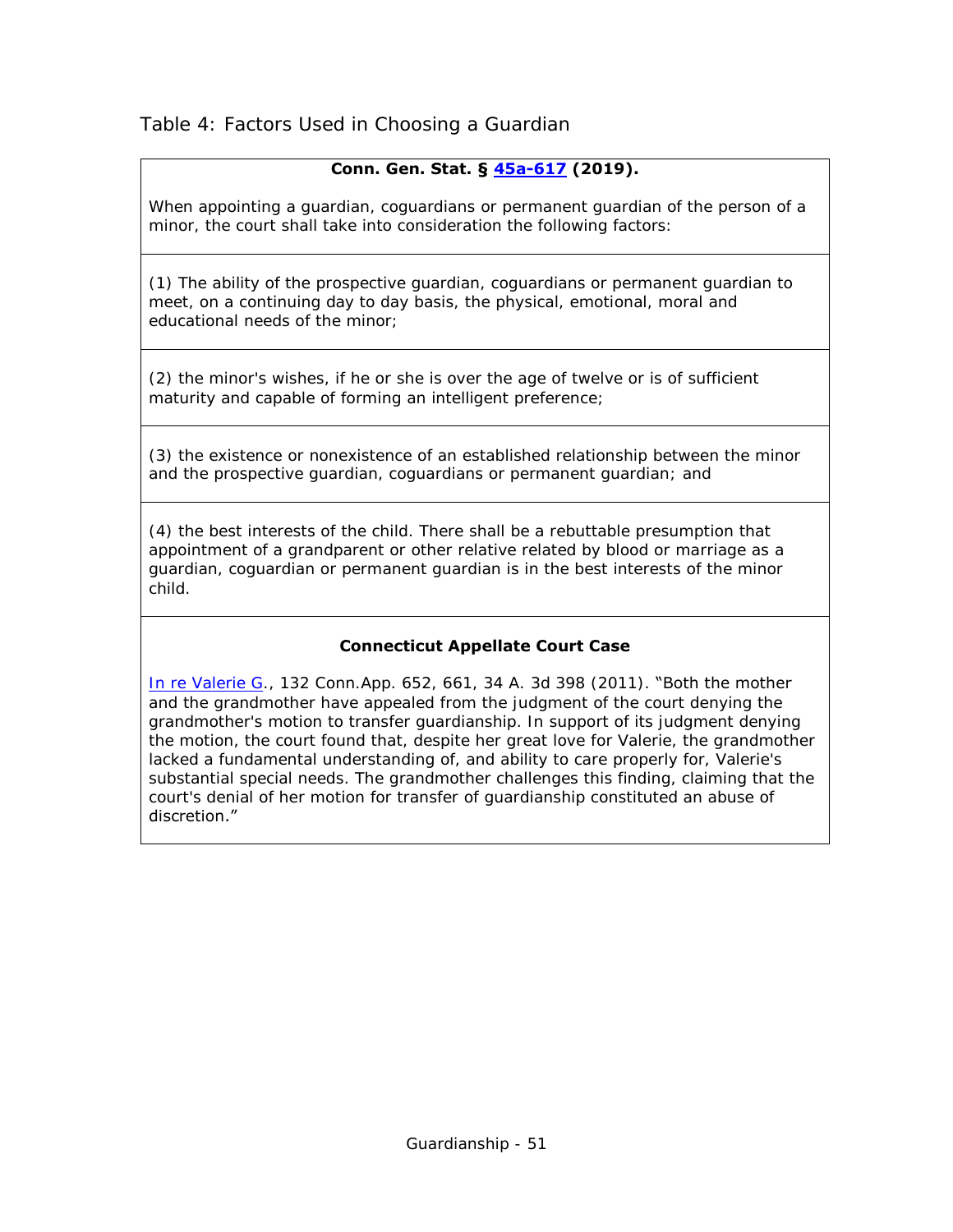# <span id="page-51-0"></span>Section 12: Child's or Respondent's Wishes

A Guide to Resources in the Law Library

- **SCOPE:** Bibliographic resources relating to the child's or intellectually disabled adult's preference in the appointment of guardian
- **DEFINITION:** Guardian of the person of a minor: "When appointing a guardian, coguardians or permanent guardian of the person of a minor, the court shall take into consideration the following factors. . . (2) the minor's wishes, if he or she is over the age of twelve or is of sufficient maturity and capable of forming an intelligent preference. . . ." Conn. Gen. Stat. § [45a-617](https://www.cga.ct.gov/current/pub/chap_802h.htm#sec_45a-617) (2019).
	- **Guardian for minor's estate**: "If neither parent nor the guardian of the person of the minor will accept the appointment, or if the parents or guardian of the person of the minor are not proper persons to act as guardian of his or her estate, the court may appoint any proper person or persons chosen by the minor if the minor is twelve years of age or over." Conn. Gen. Stat. § [45a-629\(](https://www.cga.ct.gov/current/pub/chap_802h.htm#sec_45a-629)b) (2019).
	- **Guardian of person with intellectual disability**: "In selecting a plenary guardian or limited guardian of the person with intellectual disability, the court shall be guided by the best interests of the respondent, including, but not limited to, the preference of the respondent as to who should be appointed as plenary guardian or limited guardian." Conn. Gen. Stat. § [45a-676\(](https://www.cga.ct.gov/current/pub/chap_802h.htm#sec_45a-676)f) (2019).

You can visit your local law library or search the most recent [statutes](http://search.cga.state.ct.us/r/statute/dtsearch_form.asp) and [public acts](http://search.cga.state.ct.us/r/adv/dtsearch_form.asp) on the Connecticut General Assembly website to confirm that you are using the most upto-date statutes.

**STATUTES:** • Conn. Gen. Stat. (2019)

[Chapter 802h.](http://www.cga.ct.gov/current/pub/chap_802h.htm) Protected persons and their property Part II. Guardians of the person of a minor

- § 45a-616. Appointment of guardian or coguardians for minor; rights same as of sole surviving parent
- § 45a-616a. Appointment of permanent guardian for minor. Reinstatement of parent as guardian or appointment of successor guardian or permanent guardian.
- § 45a-617. Appointment of guardian, coguardians or permanent guardian of the person of a minor
- § 45a-629(b). Appointment of quardian for minor's estate
- § 45a-676(f). Appointment of plenary guardian or limited guardian (Intellectually disabled adult)
- LEGISLATIVE: . [Public Act No. 99-84,](http://cga.ct.gov/ps99/Act/pa/1999PA-00084-R00HB-06685-PA.htm) (Reg. Sess.), effective October 1, 1999. An act concerning probate.
- **COURT CASES:** . In re C: A Minor, 30 [Quinnipiac Prob. L.J.](https://csjd-agent.auto-graphics.com/mvc/PersistentLink?key=%2fHz0wAc6QVtZ9L6Y29K31w%3d%3d) 305, 312 (Probate Court, Stratford Probate District) (2017). "The Court further finds that Petitioner, the prospective guardian, has the ability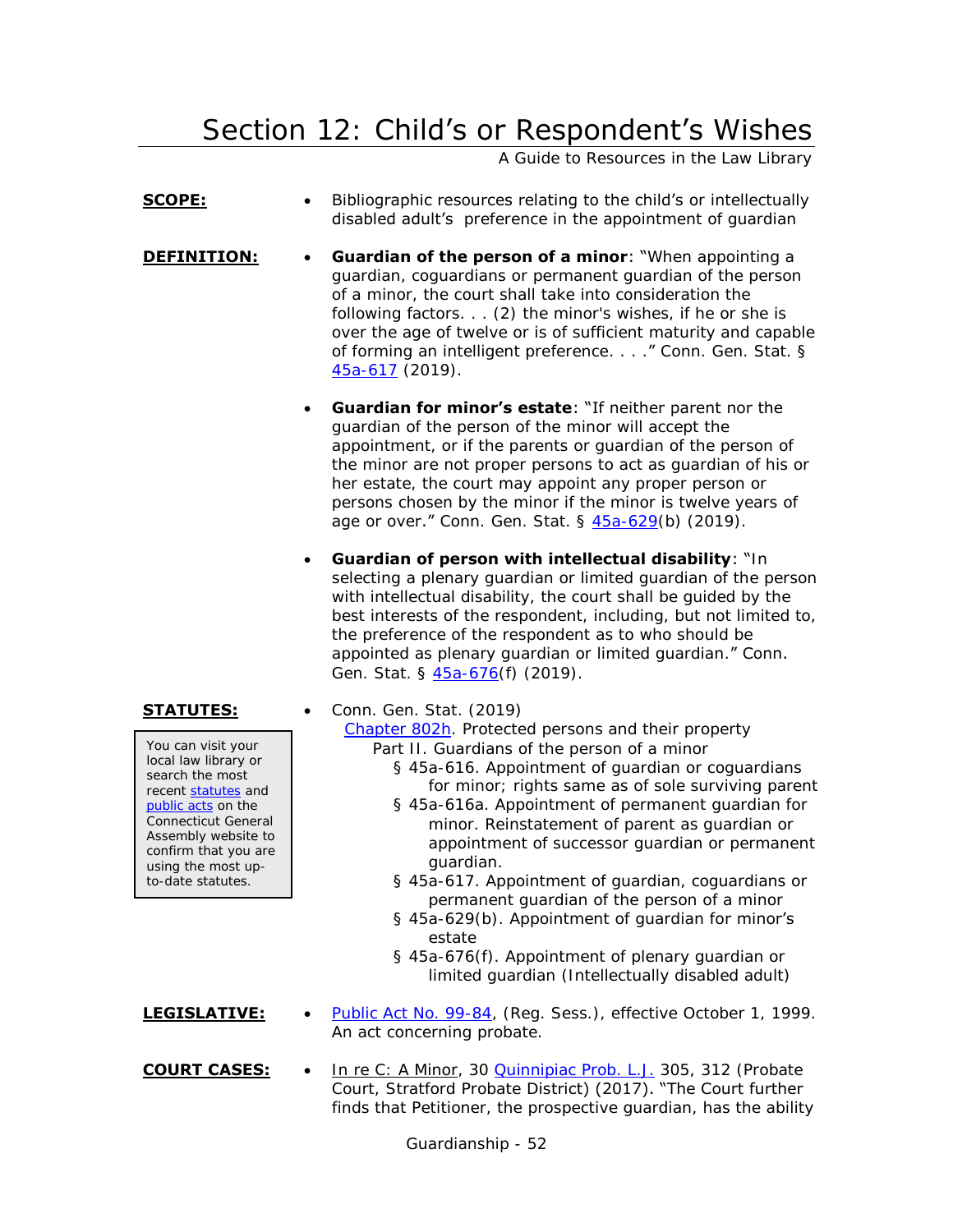to meet on a day-to-day basis the physical, emotional , moral and educational needs of C. He has been doing so for fifteen years. C expressed his clear desire to have Petitioner appointed his guardian. The Court finds that there exists an established relationship between C and Petitioner; this relationship has existed for fifteen years. The Court finally finds that it is in C's best interests that Petitioner be appointed his Guardian, under Conn. Gen. Stat. § 45a-617 and Conn. Gen. Stat. § 45a-605(a)."

- Dunham v. Dunham, 97 Conn. 440, 117 A. 504 (1922).
- Kelsey v. Green, 69 Conn. 291, 37 A. 679 (1897).
- **ENCYCLOPEDIAS:** 39 [Am Jur 2d](https://csjd-agent.auto-graphics.com/mvc/PersistentLink?key=X5EzqROsd%2bgrxaHpaRO7FQ%3d%3d) *Guardian and Ward* (2019). § 44. Right of minor ward to select guardian
	- Annotation, *Right Of Infant To Select His Own Guardian*, 85 ALR2d 921 (1962).

### **TEXTS & TREATISES**:

You can click on the links provided to see which law libraries own the title you are interested in, or visit our [catalog](http://csjd-agent.auto-graphics.com/MVC/) directly to search for more treatises.

Ralph H. Folsom & Gayle B. Wilhelm, Incapacity, Powers Of [Attorney and Adoption in Connecticut 3d](https://csjd-agent.auto-graphics.com/mvc/PersistentLink?key=6SSJucBiEyoD%2fj0eB8IGxA%3d%3d) (2019).

Chapter 3. Guardianships

- § 3:5. Challegning legality of involuntary guardianship
- § 3:6. Parent and child—statutory guardians of the person, custody and control, termination of parental rights, statutory parent
- § 3:7. Parent and child Right to services and earnings, effects of emancipation
- § 3:13. Jurisdiction over the guardianship of minor's person
- § 3:17. Affirmance or disaffirmance of minor's contracts
- § 3:18. Minor's liability for necessaries
- § 3:19. Necessity for guardianship of minor's estate
- 2 Ann M. Haralambie, [Handling Child Custody, Abuse and](https://csjd-agent.auto-graphics.com/mvc/PersistentLink?key=sTH7wVy%2bf9fjOjNsgaMsSu848QFZKTIkehJn5XVmFw0%3d)  [Adoption Cases](https://csjd-agent.auto-graphics.com/mvc/PersistentLink?key=sTH7wVy%2bf9fjOjNsgaMsSu848QFZKTIkehJn5XVmFw0%3d) (2017).

Chapter 11 Guardianship

§ 11.8. Child's preference

Public access to law review databases is available on-site at each of our [law](http://www.jud.ct.gov/lawlib/staff.htm)  [libraries.](http://www.jud.ct.gov/lawlib/staff.htm)

**LAW REVIEWS** . American Bar Association Child Custody and Adoption Pro Bono Project, *Hearing Children's Voices and Interests in Adoption and Guardianship Proceedings*, 41 [Family Law](https://csjd-agent.auto-graphics.com/mvc/PersistentLink?key=Cq5WhCanhfwD9nEpoFgp8g%3d%3d)  [Quarterly](https://csjd-agent.auto-graphics.com/mvc/PersistentLink?key=Cq5WhCanhfwD9nEpoFgp8g%3d%3d) 365 (2007).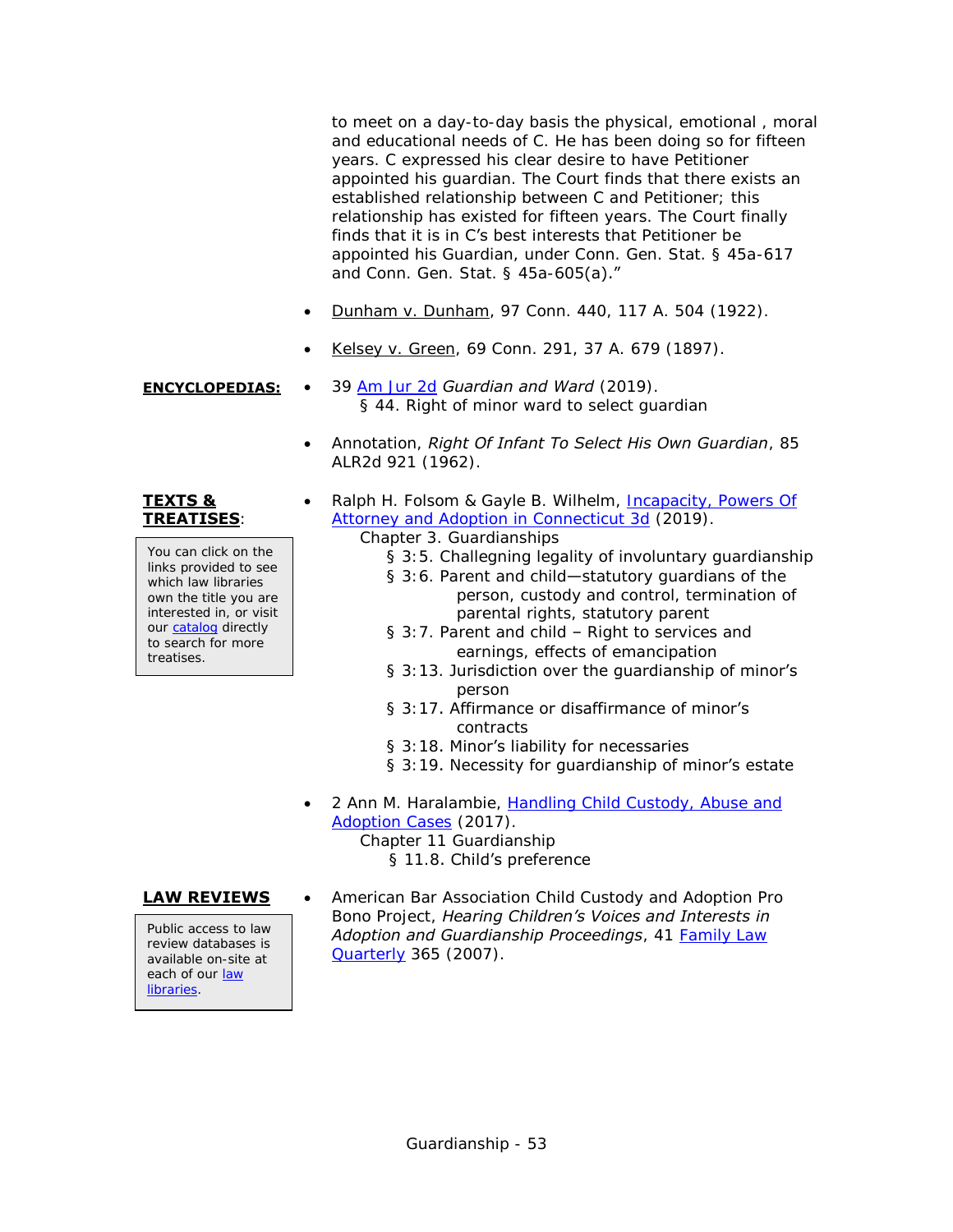## <span id="page-53-0"></span>Section 13: Termination of Guardianship

A Guide to Resources in the Law Library

- **SCOPE:** Bibliographic resources relating to the termination of guardianship including removal, resignation or death of guardian of a minor
- **DEFINITION:** . Removal of parent as quardian. Conn. Gen. Stat. § [45a-610](https://www.cga.ct.gov/current/pub/chap_802h.htm#sec_45a-610)  $(2019)$ .
	- Removal of guardian, coguardian or permanent guardian of the person of a minor. Conn. Gen. Stat. § [45a-613](https://www.cga.ct.gov/current/pub/chap_802h.htm#sec_45a-613) (2019).
	- **Age of majority:** "Except as otherwise provided by statute, on and after October 1, 1972, the terms "minor", "infant" and "infancy" shall be deemed to refer to a person under the age of eighteen years and any person eighteen years of age or over shall be an adult for all purposes whatsoever and have the same legal capacity, rights, powers, privileges, duties, liabilities and responsibilities as persons heretofore had at twenty-one years of age, and "age of majority" shall be deemed to be eighteen years." Conn. Gen. Stat. § [1-1d](https://www.cga.ct.gov/current/pub/chap_001.htm#sec_1-1d) (2019).
	- **Minor**: "means a person under the age of eighteen;" Conn. Gen. Stat. § [45a-604\(](https://www.cga.ct.gov/current/pub/chap_802h.htm#sec_45a-604)4) (2019).
	- **Final accounting**: "Probate Courts shall have jurisdiction of the interim and final accounts of. . . guardians . . . ." Conn. Gen. Stat. § [45a-175\(](https://www.cga.ct.gov/current/pub/chap_801b.htm#sec_45a-175)a) (2019).
	- **Marriage**: "If any minor who has a quardian marries and owns or thereafter acquires property, the guardianship of such property shall continue during such person's minority." Conn. Gen. Stat. § [45a-629\(](https://www.cga.ct.gov/current/pub/chap_802h.htm#sec_45a-629)b) (2019).
	- **Reinstatement of parent or former legal guardian**: "If the court has ordered legal guardianship of a child or youth to be vested in a suitable and worthy person pursuant to subsection (j) of this section, the child's or youth's parent or former legal guardian may file a motion to reinstate guardianship of the child or youth in such parent or former legal guardian. Upon the filing of such a motion, the court may order the Commissioner of Children and Families to investigate the home conditions and needs of the child or youth and the home conditions of the person seeking reinstatement of guardianship, and to make a recommendation to the court. A party to a motion for reinstatement of guardianship shall not be entitled to courtappointed counsel or representation by Division of Public Defender Services assigned counsel, except as provided in section 46b-136. Upon finding that the cause for the removal of guardianship no longer exists, and that reinstatement is in the best interests of the child or youth, the court may reinstate the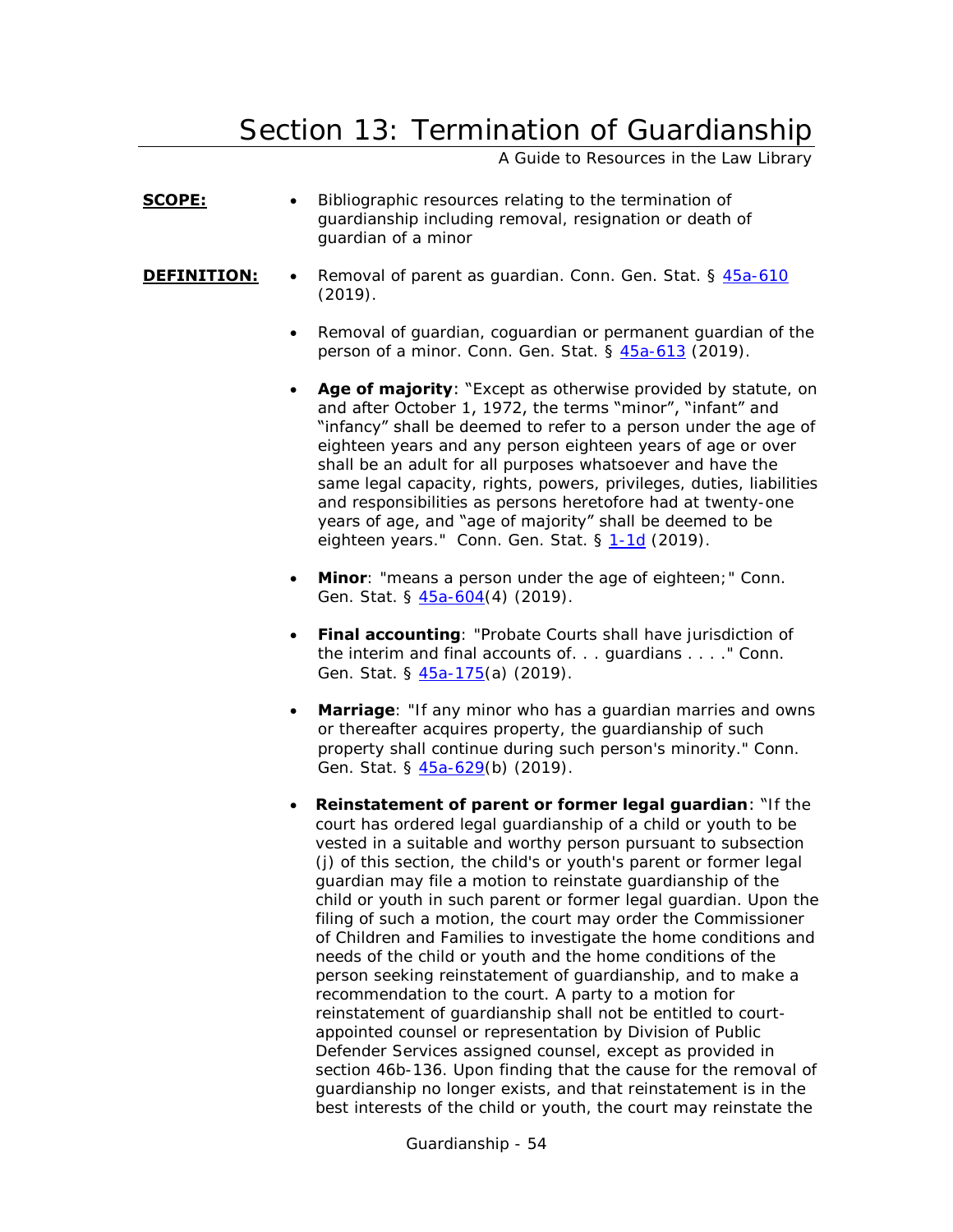guardianship of the parent or the former legal guardian. No such motion may be filed more often than once every six months" Conn. Gen. Stat. § [46b-129\(](https://www.cga.ct.gov/current/pub/chap_815t.htm#sec_46b-129)n) (2019)

Official Judicial Branch forms are frequently updated. Please visit the Official [Probate Court](http://www.ctprobate.gov/Pages/Probate-Court-Forms.aspx)  [Webforms page](http://www.ctprobate.gov/Pages/Probate-Court-Forms.aspx) for the current forms.

You can visit your local law library or search the most recent [statutes](http://search.cga.state.ct.us/r/statute/dtsearch_form.asp) and [public acts](http://search.cga.state.ct.us/r/adv/dtsearch_form.asp) on the **Connecticut** General Assembly website to confirm that you are using the most up-todate statutes.

- **FORMS:** [Probate Court Forms](http://www.ctprobate.gov/Pages/Probate-Court-Forms.aspx)
	- PC-500. Petition/Removal of Guardian
	- PC-506. Petition/Reinstatement of Parent as Guardian of Minor
	- PC-580. Receipt and Release of Guardian of Estate
	- PC-583. Resignation of Guardian or Temporary Custodian

### **STATUTES:** • Conn. Gen. Stat. (2019)

[Chapter 802h.](http://www.cga.ct.gov/current/pub/chap_802h.htm) Protected persons and their property

- Part II. Guardians of the person of a minor
	- § 45a-242. Replacement of fiduciary. § 45a-605. Provisions construed in best interest of
		- minor child.
	- § 45a-610. Removal of parent as guardian.
	- § 45a-611. Reinstatement of parent as guardian of the person of minor.
	- § 45a-613. Removal of guardian, coguardian or permanent guardian of the person of a minor.
	- § 45a-614. Removal of parent as guardian of minor.
	- § 45a-615. False or malicious application for removal of guardian. Penalty.

## **COURT RULES:** . [Connecticut Probate Court Rules of Procedure](http://www.ctprobate.gov/Documents/Probate%20Court%20Rules%20of%20Procedure.pdf) (2017)

### Rule 40. Children's Matters: General Provisions

- Section 40.3 Immediate temporary custody of a minor Section 40.4 Order for immediate temporary custody without notice and hearing
- Section 40.5 Appointment of temporary custodian on consent
- Section 40.6 Removal and appointment of guardian on consent
- Section 40.7 Reinstatement as guardian

Section 40.8 Temporary guardianship

[Connecticut Practice Book](http://www.jud.ct.gov/pb.htm) (2019)

### [Chapter 35a](http://www.jud.ct.gov/Publications/PracticeBook/PB.pdf#page=366)

- § 35a-12A. Motions for Transfer of Guardianship
- § 35a-19. Transfer from Probate Court of Petitions for Removal of Parent as Guardian or Termination of Parental Rights
- § 35a-20. Motions for Reinstatement of Parent or Former Legal Guardian as Guardian or Modification of Guardianship Post-Disposition

**COURT CASES:** . [In Re Avirex R.,](http://scholar.google.com/scholar_case?case=11062879710026245236&q=151+Conn.+App.+820&hl=en&as_sdt=4,7) 151 Conn. App. 820, 835, 96 A. 3d 662 (2014). "…, [I]t is important to note that a transfer of

Amendments to the Practice Book (Court Rules) are published in the [Connecticut Law](https://jud.ct.gov/lawjournal/)  [Journal](https://jud.ct.gov/lawjournal/) and posted [online.](https://www.jud.ct.gov/pb.htm)